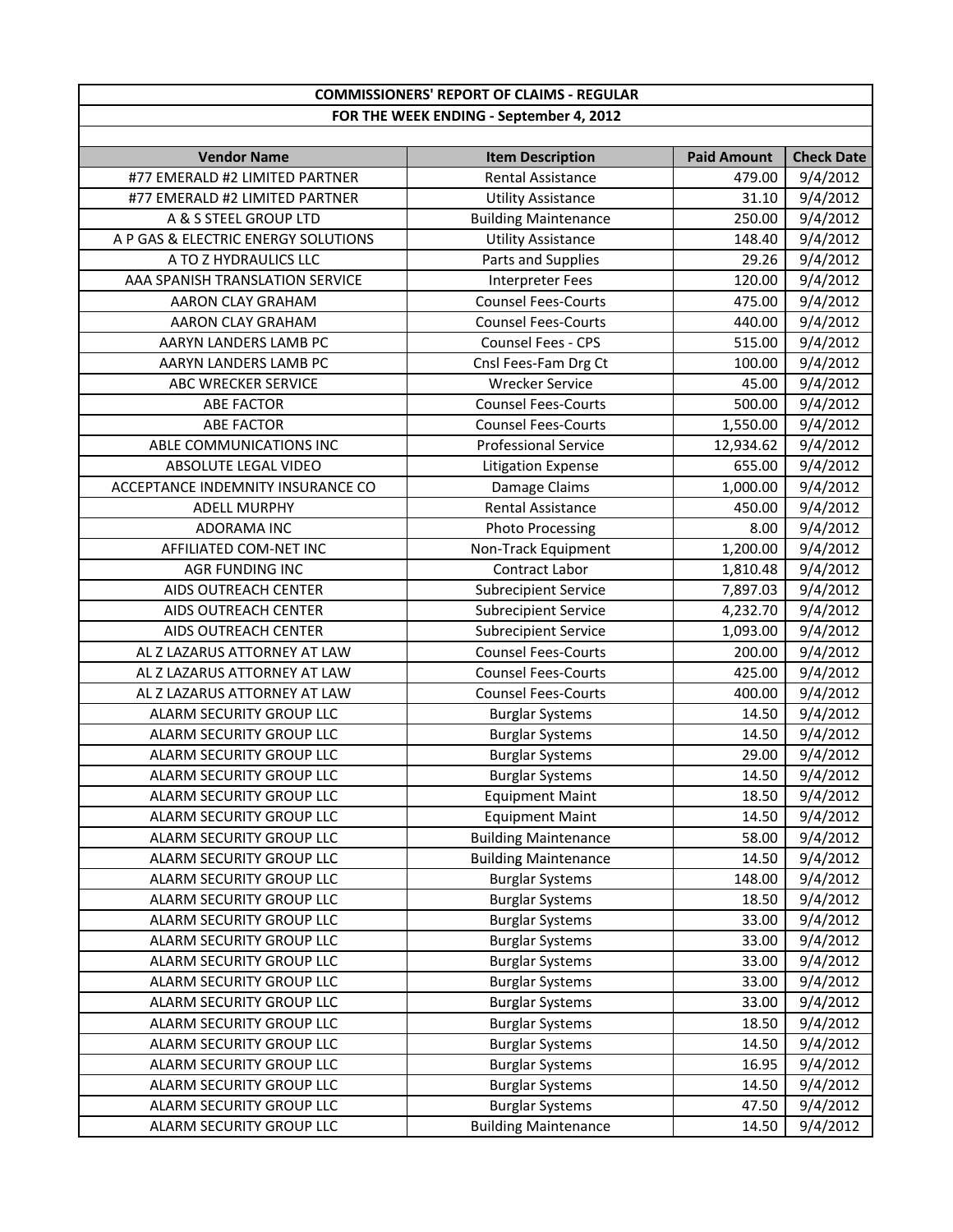| ALARM SECURITY GROUP LLC       | <b>Building Maintenance</b> | 217.50    | 9/4/2012              |
|--------------------------------|-----------------------------|-----------|-----------------------|
| ALARM SECURITY GROUP LLC       | <b>Burglar Systems</b>      | 43.50     | 9/4/2012              |
| ALBERTSONS #4032               | Food/Hygiene Assist         | 15.00     | 9/4/2012              |
| ALBERTSONS #4150               | Food/Hygiene Assist         | 20.00     | 9/4/2012              |
| ALBERTSONS 4286                | Food/Hygiene Assist         | 56.28     | 9/4/2012              |
| <b>ALDINGER CO</b>             | Lab Equip Mainten           | 284.54    | 9/4/2012              |
| <b>ALFONS KYLE KNAPP</b>       | <b>Counsel Fees-Courts</b>  | 500.00    | 9/4/2012              |
| <b>ALFONS KYLE KNAPP</b>       | <b>Counsel Fees-Courts</b>  | 550.00    | 9/4/2012              |
| <b>ALFONS KYLE KNAPP</b>       | <b>Counsel Fees-Courts</b>  | 350.00    | 9/4/2012              |
| ALI OLIVER HASSIBI             | <b>Counsel Fees-Courts</b>  | 425.00    | 9/4/2012              |
| ALI OLIVER HASSIBI             | <b>Counsel Fees-Courts</b>  | 450.00    | 9/4/2012              |
| ALICIA R JOHNSON               | <b>Counsel Fees-Courts</b>  | 200.00    | 9/4/2012              |
| ALICIA R JOHNSON               | <b>Counsel Fees-Courts</b>  | 200.00    | 9/4/2012              |
| ALICIA R JOHNSON               | <b>Counsel Fees-Courts</b>  | 500.00    | 9/4/2012              |
| ALL CITIES SERVICE             | <b>Building Maintenance</b> | 124.00    | 9/4/2012              |
| ALL CITIES SERVICE             | <b>Building Maintenance</b> | 74.00     | 9/4/2012              |
| <b>ALLEN &amp; WEAVER PC</b>   | Counsel Fees - CPS          | 100.00    | 9/4/2012              |
| <b>ALLIANCE FOR CHILDREN</b>   | Alliance for Child'n        | 23,823.51 | 9/4/2012              |
| <b>ALLIED COURT REPORTERS</b>  | <b>Professional Service</b> | 526.26    | 9/4/2012              |
| Amanda D Gordon-Knox           | Prepaid - Travel            | (30.00)   | 9/4/2012              |
| Amanda D Gordon-Knox           | Travel                      | 50.00     | 9/4/2012              |
| <b>AMBIT ENERGY LLC</b>        | <b>Utility Assistance</b>   | 2,298.43  | 9/4/2012              |
| AMERCARE PRODUCTS INC          | Shrff Commissary Inv        | 2,290.00  | 9/4/2012              |
| AMERICAN HYDRAULICS            | Parts and Supplies          | 915.06    | 9/4/2012              |
| AMERICAN SCREENING CORPORATION | Lab Supplies                | 440.00    | 9/4/2012              |
| ANDREA REED CSR                | <b>Professional Service</b> | 350.84    | 9/4/2012              |
| ANGEL HILLS FUNERAL DIRECTORS  | <b>County Burials</b>       | 700.00    | $\overline{9}/4/2012$ |
| <b>ANN LAWLER</b>              | Counsel Fees-Juv            | 100.00    | 9/4/2012              |
| <b>ANTHONY GREEN</b>           | Counsel Fees-Juv            | 300.00    | 9/4/2012              |
| <b>ANTHONY SCOTT SIMPSON</b>   | <b>Counsel Fees-Courts</b>  | 275.00    | 9/4/2012              |
| ANTHONY SCOTT SIMPSON          | <b>Counsel Fees-Courts</b>  | 175.00    | 9/4/2012              |
| ANTOINETTE R MCGARRAHAN        | Cap Murder-Othr Cost        | 2,550.00  | 9/4/2012              |
| APAC TEXAS INC                 | Asphalt-Rock/Hot Mix        | 53,577.90 | 9/4/2012              |
| AQUA-REC INC                   | Pool Maintenance            | 522.00    | 9/4/2012              |
| ARAMARK UNIFORM SERVICES INC   | <b>Graphics Inventory</b>   | 12.00     | 9/4/2012              |
| ARAMARK UNIFORM SERVICES INC   | <b>Custodian Services</b>   | 10.00     | 9/4/2012              |
| ARAMARK UNIFORM SERVICES INC   | <b>Custodian Services</b>   | 21.25     | 9/4/2012              |
| ARAMARK UNIFORM SERVICES INC   | <b>Custodian Services</b>   | 15.42     | 9/4/2012              |
| ARAMARK UNIFORM SERVICES INC   | <b>Custodian Services</b>   | 4.50      | 9/4/2012              |
| ARAMARK UNIFORM SERVICES INC   | <b>Equipment Rentals</b>    | 153.80    | 9/4/2012              |
| ARAMARK UNIFORM SERVICES INC   | <b>Building Maintenance</b> | 20.75     | 9/4/2012              |
| ARAMARK UNIFORM SERVICES INC   | <b>Building Maintenance</b> | 20.95     | 9/4/2012              |
| ARC/ AUSTIN RIBBON & COMPUTER  | Supplies                    | 529.71    | 9/4/2012              |
| ARC/ AUSTIN RIBBON & COMPUTER  | <b>Computer Supplies</b>    | 154.74    | 9/4/2012              |
| ARC/ AUSTIN RIBBON & COMPUTER  | <b>Computer Supplies</b>    | 128.20    | 9/4/2012              |
| ARC/ AUSTIN RIBBON & COMPUTER  | Lab Supplies                | 243.12    | 9/4/2012              |
| ARC/ AUSTIN RIBBON & COMPUTER  | Capital Outlay-Low V        | 1,876.03  | 9/4/2012              |
| ARC/ AUSTIN RIBBON & COMPUTER  | Non-Track Equipment         | 331.66    | 9/4/2012              |
| ARC/ AUSTIN RIBBON & COMPUTER  | Non-Track Equipment         | 278.83    | 9/4/2012              |
| <b>ARCHIE'S GARDENLAND</b>     | Supplies                    | 2,296.98  | 9/4/2012              |
| ARLINGTON POLICE DEPT          | Due to Other Govts          | 48.25     | 9/4/2012              |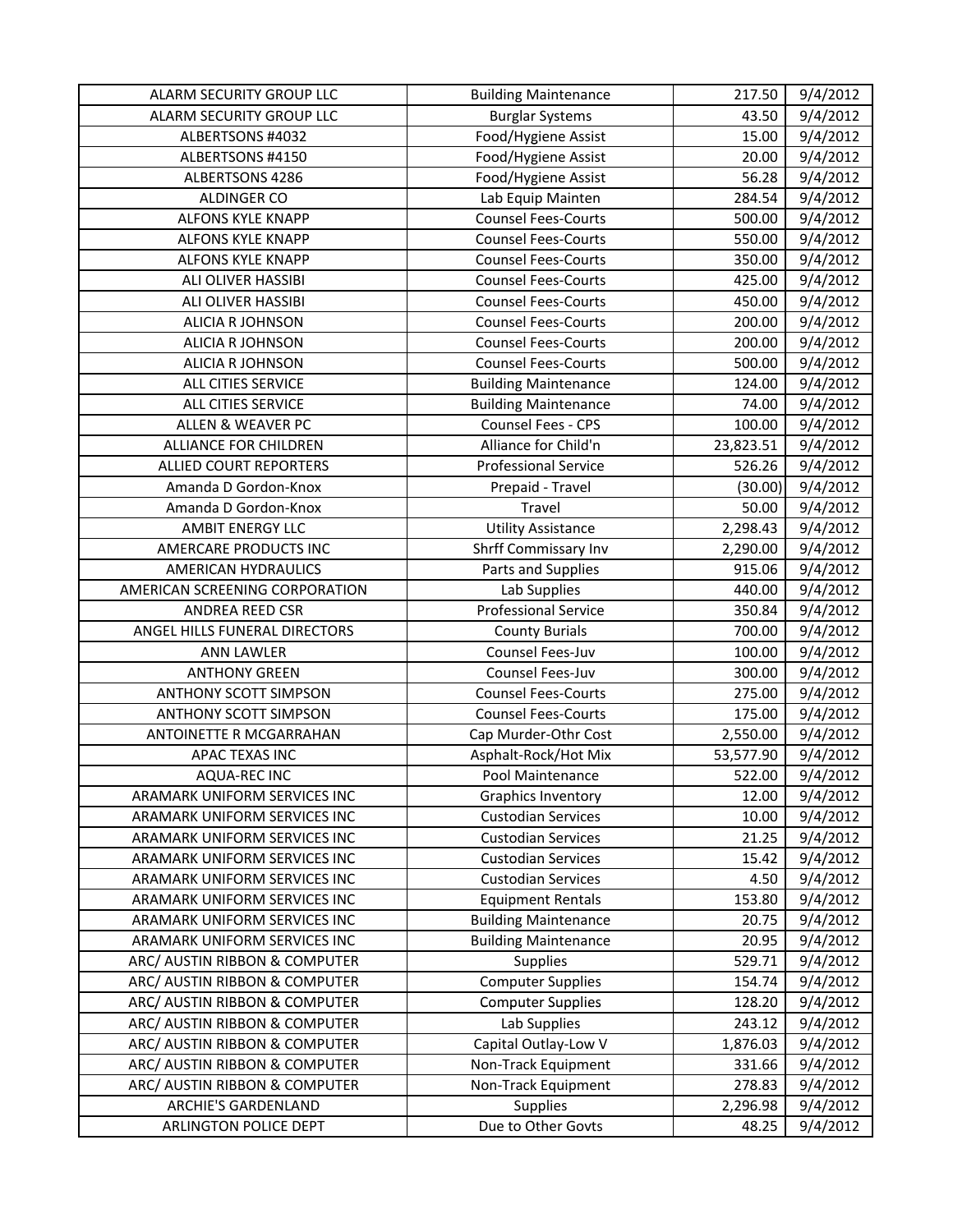| ARLINGTON POLICE DEPT.                | Drug Seizures               | 4,113.50  | 9/4/2012 |
|---------------------------------------|-----------------------------|-----------|----------|
| ARLINGTON POLICE DEPT.                | Drug Seizures               | 114.50    | 9/4/2012 |
| ARLINGTON POLICE DEPT.                | Drug Seizures               | 676.18    | 9/4/2012 |
| ARLINGTON POLICE DEPT.                | Drug Seizures               | 857.00    | 9/4/2012 |
| ARLINGTON POLICE DEPT.                | Drug Seizure Int            | 10.27     | 9/4/2012 |
| ARLINGTON POLICE DEPT.                | Drug Seizure Int            | 0.41      | 9/4/2012 |
| ARLINGTON POLICE DEPT.                | Drug Seizure Int            | 0.44      | 9/4/2012 |
| ARLINGTON POLICE DEPT.                | Southeast Sector            | 2,758.55  | 9/4/2012 |
| ARLINGTON WATER UTILITIES             | Water                       | 31.12     | 9/4/2012 |
| ARLINGTON WATER UTILITIES             | Water                       | 20.74     | 9/4/2012 |
| ARLINGTON WATER UTILITIES             | Water                       | 1,926.08  | 9/4/2012 |
| <b>ARLINGTON WATER UTILITIES</b>      | <b>Utility Assistance</b>   | 741.29    | 9/4/2012 |
| ARROW MAGNOLIA CO                     | Supplies                    | 159.99    | 9/4/2012 |
| <b>ASHLEY NICKLAS</b>                 | <b>Restitution Payable</b>  | 40.32     | 9/4/2012 |
| AT&T                                  | <b>Graphic Supplies</b>     | 175.03    | 9/4/2012 |
| AT&T                                  | Damage Claims               | 1,452.76  | 9/4/2012 |
| <b>ATMOS ENERGY CORP</b>              | Gas                         | 1.44      | 9/4/2012 |
| <b>ATMOS ENERGY CORP</b>              | Gas                         | 16.99     | 9/4/2012 |
| <b>ATMOS ENERGY CORP</b>              | Gas                         | 1.66      | 9/4/2012 |
| <b>ATMOS ENERGY CORP</b>              | Gas                         | 7.66      | 9/4/2012 |
| <b>ATMOS ENERGY CORP</b>              | Gas                         | 16.98     | 9/4/2012 |
| <b>ATMOS ENERGY CORP</b>              | Gas                         | 5.00      | 9/4/2012 |
| <b>ATMOS ENERGY CORP</b>              | Gas                         | 313.87    | 9/4/2012 |
| <b>ATMOS ENERGY CORP</b>              | Gas                         | 36.59     | 9/4/2012 |
| <b>ATMOS ENERGY CORP</b>              | Gas                         | 90.00     | 9/4/2012 |
| <b>ATMOS ENERGY CORP</b>              | <b>Utility Assistance</b>   | 143.52    | 9/4/2012 |
| <b>ATMOS ENERGY CORP</b>              | <b>Utility Assistance</b>   | 345.66    | 9/4/2012 |
| <b>ATMOS ENERGY CORP</b>              | <b>Utility Assistance</b>   | 49.02     | 9/4/2012 |
| <b>ATMOS ENERGY CORP</b>              | Gas                         | 28.31     | 9/4/2012 |
| <b>ATMOS ENERGY CORP</b>              | Gas                         | 2,308.43  | 9/4/2012 |
| <b>ATMOS ENERGY CORP</b>              | Gas                         | 8.28      | 9/4/2012 |
| <b>ATMOS ENERGY CORP</b>              | <b>Utility Assistance</b>   | 428.06    | 9/4/2012 |
| <b>ATMOS ENERGY CORP</b>              | <b>Utility Assistance</b>   | 762.86    | 9/4/2012 |
| <b>ATMOS ENERGY CORP</b>              | <b>Utility Assistance</b>   | 19.46     | 9/4/2012 |
| AUTOMATIC SPRINKLER OF TEXAS INC      | <b>Building Maintenance</b> | 2,129.00  | 9/4/2012 |
| AUTONATION FORT WORTH MOTORS          | Central Garage Inv          | 450.12    | 9/4/2012 |
| AUTONATION FORT WORTH MOTORS          | Central Garage Inv          | 563.14    | 9/4/2012 |
| AVIS RENT A CAR SYSTEM LLC            | Travel                      | 11.30     | 9/4/2012 |
| <b>BABU HOSPITALITY INC</b>           | Education                   | 185.46    | 9/4/2012 |
| <b>BABU HOSPITALITY INC</b>           | Education                   | 377.82    | 9/4/2012 |
| <b>BAILEY &amp; GALYEN</b>            | <b>Counsel Fees-Courts</b>  | 650.00    | 9/4/2012 |
| <b>BALANCE FORENSIC &amp; GENERAL</b> | Psych Exam/Testimony        | 1,255.00  | 9/4/2012 |
| <b>BARNES PROX LAW PLLC</b>           | Counsel Fees - CPS          | 4,250.00  | 9/4/2012 |
| BARNEY HOLLAND OIL COMPANY            | Fuel                        | 3,329.76  | 9/4/2012 |
| BARNEY HOLLAND OIL COMPANY            | Fuel                        | 11,500.66 | 9/4/2012 |
| BARNEY HOLLAND OIL COMPANY            | Fuel                        | 916.70    | 9/4/2012 |
| BARNEY HOLLAND OIL COMPANY            | Fuel                        | 56.99     | 9/4/2012 |
| BARNEY HOLLAND OIL COMPANY            | Fuel                        | 1,309.22  | 9/4/2012 |
| BARNEY HOLLAND OIL COMPANY            | Fuel                        | 2,307.09  | 9/4/2012 |
| BARNEY HOLLAND OIL COMPANY            | Fuel                        | 1,757.71  | 9/4/2012 |
| BARNEY HOLLAND OIL COMPANY            | Fuel                        | 1,991.44  | 9/4/2012 |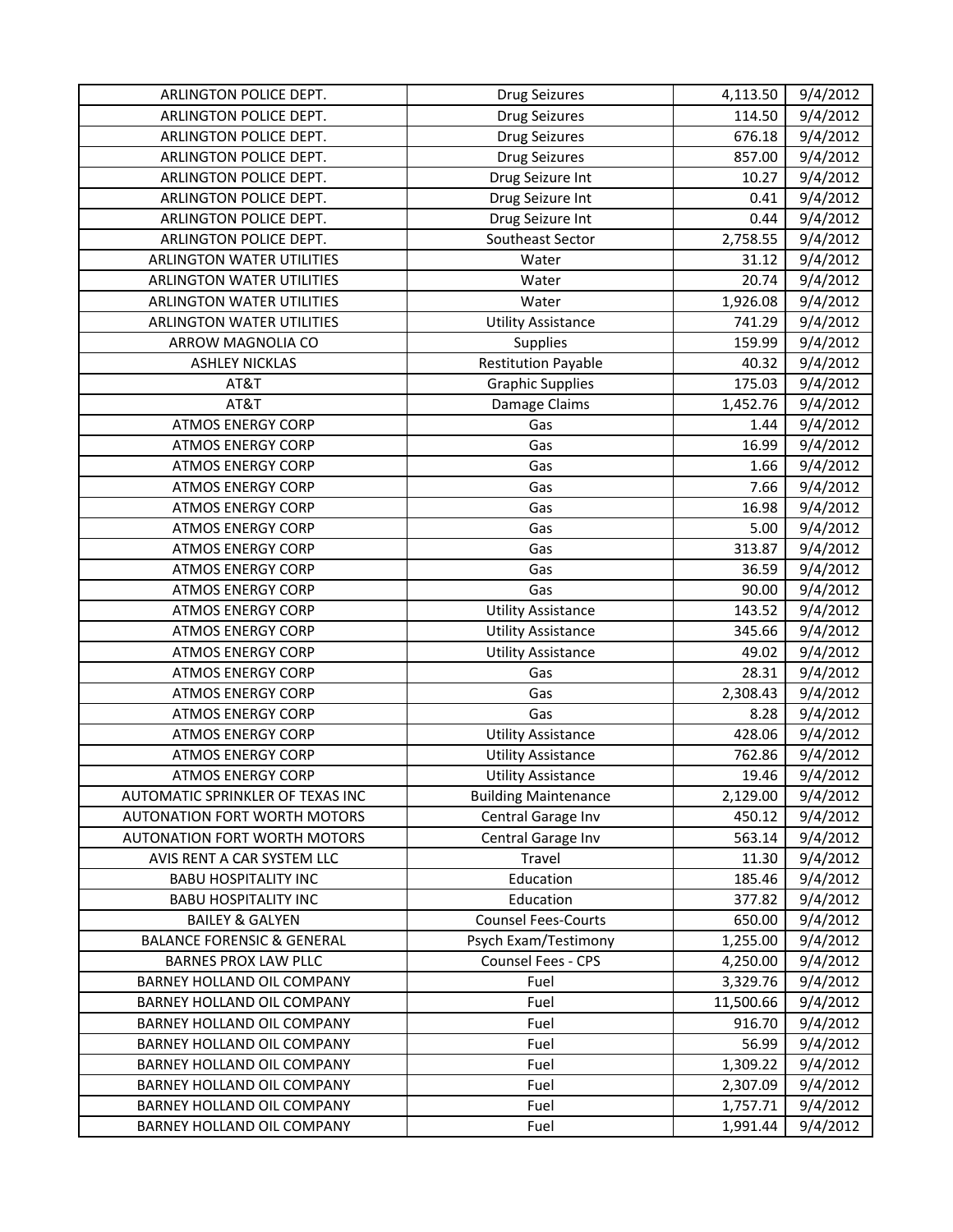| BARNEY HOLLAND OIL COMPANY              | Fuel                        | 12,518.44 | 9/4/2012 |
|-----------------------------------------|-----------------------------|-----------|----------|
| <b>BARRY ALFORD</b>                     | <b>Counsel Fees-Courts</b>  | 125.00    | 9/4/2012 |
| <b>BARRY ALFORD</b>                     | <b>Counsel Fees-Courts</b>  | 100.00    | 9/4/2012 |
| <b>BARRY ALFORD</b>                     | <b>Counsel Fees-Courts</b>  | 350.00    | 9/4/2012 |
| <b>BARRY ALFORD</b>                     | <b>Counsel Fees-Courts</b>  | 225.00    | 9/4/2012 |
| <b>BASECOM INC</b>                      | <b>Building Maintenance</b> | 1,275.02  | 9/4/2012 |
| BEDFORD POLICE DEPARTMENT               | Northeast Sector            | 977.12    | 9/4/2012 |
| <b>BELINDA CARMIKLE</b>                 | <b>Restitution Payable</b>  | 25.00     | 9/4/2012 |
| <b>BEN LEONARD PLLC</b>                 | <b>Counsel Fees-Courts</b>  | 2,250.00  | 9/4/2012 |
| <b>BEN LEONARD PLLC</b>                 | <b>Counsel Fees-Courts</b>  | 1,100.00  | 9/4/2012 |
| <b>BEN LEONARD PLLC</b>                 | <b>Counsel Fees-Courts</b>  | 650.00    | 9/4/2012 |
| <b>BEN LEONARD PLLC</b>                 | <b>Counsel Fees-Courts</b>  | 325.00    | 9/4/2012 |
| BENBROOK POLICE DEPARTMENT              | <b>West Sector</b>          | 1,427.11  | 9/4/2012 |
| <b>BETTY LYNN CADE</b>                  | <b>Professional Service</b> | 350.84    | 9/4/2012 |
| BIG BROTHERS BIG SISTERS OF NORTH T     | <b>Subrecipient Service</b> | 2,017.22  | 9/4/2012 |
| <b>BIMBO BAKERIES USA INC</b>           | Food                        | 245.66    | 9/4/2012 |
| <b>BIO RAD LABORATORIES INC</b>         | Lab Supplies                | 1,093.92  | 9/4/2012 |
| <b>BIRDVILLE ISD</b>                    | Space Lease Rental          | 1,378.50  | 9/4/2012 |
| <b>BLAGG TIRE AND SERVICE</b>           | Central Garage Inv          | 2,360.15  | 9/4/2012 |
| <b>BLAKE BURNS</b>                      | <b>Counsel Fees-Courts</b>  | 1,500.00  | 9/4/2012 |
| <b>BLAKE BURNS</b>                      | <b>Counsel Fees-Courts</b>  | 456.25    | 9/4/2012 |
| <b>BLAKE BURNS</b>                      | <b>Counsel Fees-Courts</b>  | 207.50    | 9/4/2012 |
| BLUE MOUND POLICE DEPT                  | <b>West Sector</b>          | 1,427.11  | 9/4/2012 |
| <b>BOB BARKER</b>                       | Personal Hygiene            | 53.70     | 9/4/2012 |
| <b>BONNIE C WELLS</b>                   | Investigative               | 363.00    | 9/4/2012 |
| <b>BOUNCE ENERGY</b>                    | <b>Utility Assistance</b>   | 68.31     | 9/4/2012 |
| <b>BOUNHOU SENGSOURY</b>                | <b>Drug Seizures</b>        | 798.00    | 9/4/2012 |
| <b>BOYS &amp; GIRLS CLUB OF GREATER</b> | Subrecipient Service        | 7,194.23  | 9/4/2012 |
| <b>BRADFORD SHAW</b>                    | <b>Counsel Fees-Courts</b>  | 500.00    | 9/4/2012 |
| <b>BRADFORD SHAW</b>                    | <b>Counsel Fees-Courts</b>  | 400.00    | 9/4/2012 |
| <b>BRADFORD SHAW</b>                    | <b>Counsel Fees-Courts</b>  | 350.00    | 9/4/2012 |
| <b>BRADFORD SHAW</b>                    | Counsel Fees-Juv            | 62.50     | 9/4/2012 |
| <b>BRADFORD SHAW</b>                    | Counsel Fees - CPS          | 100.00    | 9/4/2012 |
| <b>BRANDON BERGVALL</b>                 | Hith Dept Immu Fees         | 11.00     | 9/4/2012 |
| <b>BRANDON HAMMETT</b>                  | <b>Rental Assistance</b>    | 750.00    | 9/4/2012 |
| <b>BREANN VERNELL MCCREE</b>            | Drug Seizure Int            | 0.79      | 9/4/2012 |
| BREANN VERNELL MCCREE                   | Drug Seizure-Unit           | 1,400.00  | 9/4/2012 |
| BRECKENRIDGE APARTMENT INVESTORS LP     | <b>Utility Assistance</b>   | 22.98     | 9/4/2012 |
| <b>BRENDA HANSEN</b>                    | Cnsl Fees-Fam Drg Ct        | 100.00    | 9/4/2012 |
| <b>BRENDA R VONJOE</b>                  | <b>Counsel Fees-Courts</b>  | 1,300.00  | 9/4/2012 |
| <b>BRETT BOONE</b>                      | <b>Counsel Fees-Courts</b>  | 670.00    | 9/4/2012 |
| <b>BRETT BOONE</b>                      | <b>Counsel Fees-Courts</b>  | 237.50    | 9/4/2012 |
| <b>BRETT BOONE</b>                      | <b>Counsel Fees-Courts</b>  | 200.00    | 9/4/2012 |
| <b>BRETT BOONE</b>                      | <b>Counsel Fees-Courts</b>  | 600.00    | 9/4/2012 |
| <b>BRIAN C SIMPSON</b>                  | Cnsl Fees-Fam Drg Ct        | 100.00    | 9/4/2012 |
| <b>BRIAN J WILLETT</b>                  | <b>Counsel Fees-Courts</b>  | 100.00    | 9/4/2012 |
| <b>BRIAN J WILLETT</b>                  | <b>Counsel Fees-Courts</b>  | 100.00    | 9/4/2012 |
| <b>BRIAN J WILLETT</b>                  | Counsel Fees-Juv            | 100.00    | 9/4/2012 |
| <b>BRIAN K WALKER</b>                   | Cnsl Fees-Crim Appls        | 2,187.50  | 9/4/2012 |
| <b>BRIAN M BOUFFARD</b>                 | <b>Counsel Fees-Courts</b>  | 1,200.00  | 9/4/2012 |
| <b>BRIAN SALVANT</b>                    | <b>Counsel Fees-Courts</b>  | 900.00    | 9/4/2012 |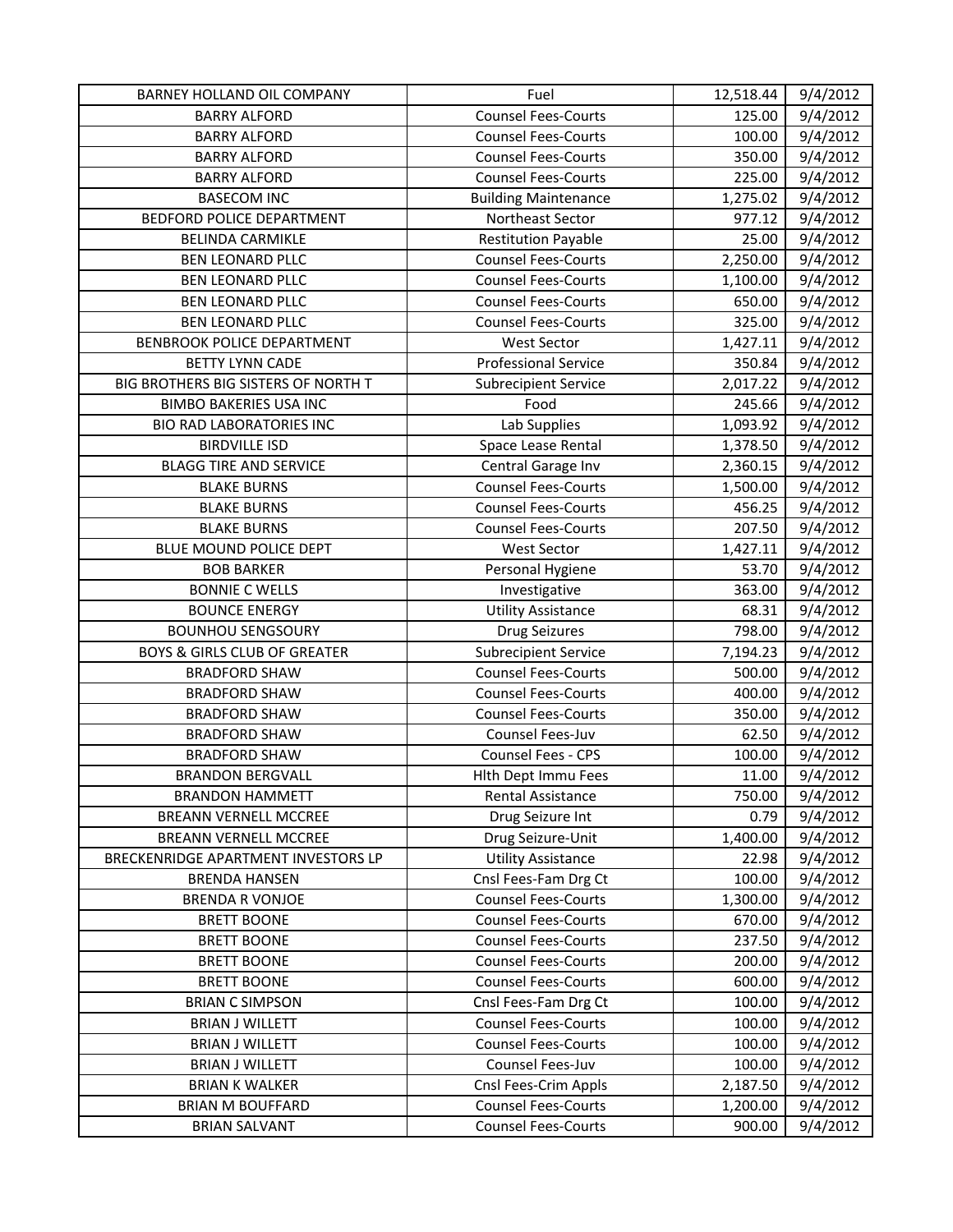| <b>BRILLIANT ENERGY LLC</b>          | <b>Utility Assistance</b>   | 157.16    | 9/4/2012 |
|--------------------------------------|-----------------------------|-----------|----------|
| <b>BRINKLEY SARGENT ARCHITECTS</b>   | <b>Professional Service</b> | 500.00    | 9/4/2012 |
| <b>BROADDUS &amp; ASSOCIATES INC</b> | <b>Professional Service</b> | 19,876.00 | 9/4/2012 |
| <b>BROADDUS &amp; ASSOCIATES INC</b> | <b>Professional Service</b> | 19,876.00 | 9/4/2012 |
| <b>BROOKE BAKER</b>                  | Counsel Fees - CPS          | 100.00    | 9/4/2012 |
| <b>BULLER FIXTURE COMPANY</b>        | Sheriff Inventory           | 1,860.00  | 9/4/2012 |
| <b>BULLER FIXTURE COMPANY</b>        | Kitchen Supplies            | 100.00    | 9/4/2012 |
| <b>BUSH RUDNICKI SHELTON PC</b>      | <b>Counsel Fees-Courts</b>  | 480.00    | 9/4/2012 |
| C P CONTINENTAL LP                   | <b>Rental Assistance</b>    | 517.00    | 9/4/2012 |
| <b>CALICO INDUSTRIES INC</b>         | Kitchen Supplies            | 35.94     | 9/4/2012 |
| CAMP FIRE USA FIRST TEXAS COUNCIL    | <b>Subrecipient Service</b> | 9,048.01  | 9/4/2012 |
| <b>CANAS &amp; FLORES</b>            | <b>Counsel Fees-Courts</b>  | 300.00    | 9/4/2012 |
| <b>CANAS &amp; FLORES</b>            | <b>Counsel Fees-Courts</b>  | 250.00    | 9/4/2012 |
| <b>CANAS &amp; FLORES</b>            | <b>Counsel Fees-Courts</b>  | 450.00    | 9/4/2012 |
| <b>CANAS &amp; FLORES</b>            | <b>Counsel Fees-Courts</b>  | 700.00    | 9/4/2012 |
| <b>CANAS &amp; FLORES</b>            | <b>Counsel Fees-Courts</b>  | 175.00    | 9/4/2012 |
| <b>CANAS &amp; FLORES</b>            | <b>Counsel Fees-Courts</b>  | 800.00    | 9/4/2012 |
| <b>CANAS &amp; FLORES</b>            | <b>Counsel Fees-Courts</b>  | 100.00    | 9/4/2012 |
| <b>CANCER CARE SERVICES</b>          | Food/Hygiene Assist         | 1,143.68  | 9/4/2012 |
| <b>CAROLE KERR</b>                   | <b>Counsel Fees-Courts</b>  | 300.00    | 9/4/2012 |
| <b>CAROLE KERR</b>                   | <b>Counsel Fees-Courts</b>  | 500.00    | 9/4/2012 |
| <b>CAROLE KERR</b>                   | <b>Counsel Fees-Courts</b>  | 100.00    | 9/4/2012 |
| <b>CAROLYN MILAM</b>                 | <b>Witness Travel</b>       | 245.52    | 9/4/2012 |
| <b>CASEY COLE</b>                    | <b>Counsel Fees-Courts</b>  | 100.00    | 9/4/2012 |
| <b>CASS ROBERT CALLAWAY</b>          | <b>Counsel Fees-Courts</b>  | 350.00    | 9/4/2012 |
| CASTERS OF FT WORTH INC              | <b>Building Maintenance</b> | 105.52    | 9/4/2012 |
| CATHERINE DUNNAVANT                  | <b>Counsel Fees-Courts</b>  | 400.00    | 9/4/2012 |
| CATHOLIC CHARITIES DIOCESE OF FTW    | Interpreter Fees            | 400.00    | 9/4/2012 |
| CATHOLIC CHARITIES DIOCESE OF FTW    | <b>Interpreter Fees</b>     | 320.00    | 9/4/2012 |
| CATHOLIC CHARITIES DIOCESE OF FTW    | Interpreter Fees            | 160.00    | 9/4/2012 |
| CATHOLIC CHARITIES DIOCESE OF FTW    | <b>Interpreter Fees</b>     | 260.00    | 9/4/2012 |
| CATHOLIC CHARITIES DIOCESE OF FTW    | <b>Interpreter Fees</b>     | 160.00    | 9/4/2012 |
| <b>CDW GOVERNMENT INC</b>            | Supplies                    |           | 9/4/2012 |
| <b>CDW GOVERNMENT INC</b>            | Supplies                    | 136.24    | 9/4/2012 |
| <b>CDW GOVERNMENT INC</b>            | <b>Computer Supplies</b>    | 349.05    | 9/4/2012 |
| <b>CDW GOVERNMENT INC</b>            | <b>Computer Supplies</b>    | 69.52     | 9/4/2012 |
| <b>CDW GOVERNMENT INC</b>            | <b>Computer Supplies</b>    | 76.03     | 9/4/2012 |
| <b>CDW GOVERNMENT INC</b>            | Supplies                    | 46.42     | 9/4/2012 |
| <b>CDW GOVERNMENT INC</b>            | <b>Computer Supplies</b>    | 9.36      | 9/4/2012 |
| CEDAR HILL MEMORIAL PARK             | <b>County Burials</b>       | 4,565.00  | 9/4/2012 |
| CEN-TEX UNIFORM SALES INC            | Clothing                    | 1,867.08  | 9/4/2012 |
| CEN-TEX UNIFORM SALES INC            | Clothing                    | 339.80    | 9/4/2012 |
| CEN-TEX UNIFORM SALES INC            | Clothing                    | 195.40    | 9/4/2012 |
| CEN-TEX UNIFORM SALES INC            | Clothing                    | 4,868.35  | 9/4/2012 |
| CEN-TEX UNIFORM SALES INC            | Clothing                    | 216.60    | 9/4/2012 |
| CEN-TEX UNIFORM SALES INC            | Clothing                    | 288.00    | 9/4/2012 |
| CEN-TEX UNIFORM SALES INC            | Clothing                    | 218.10    | 9/4/2012 |
| CEN-TEX UNIFORM SALES INC            | Clothing                    | 182.88    | 9/4/2012 |
| CHAD LEE                             | <b>Counsel Fees-Courts</b>  | 200.00    | 9/4/2012 |
| <b>CHAD LEE</b>                      | <b>Counsel Fees-Courts</b>  | 400.00    | 9/4/2012 |
| <b>CHAMPION ENERGY SERVICES LLC</b>  | <b>Utility Assistance</b>   | 49.81     | 9/4/2012 |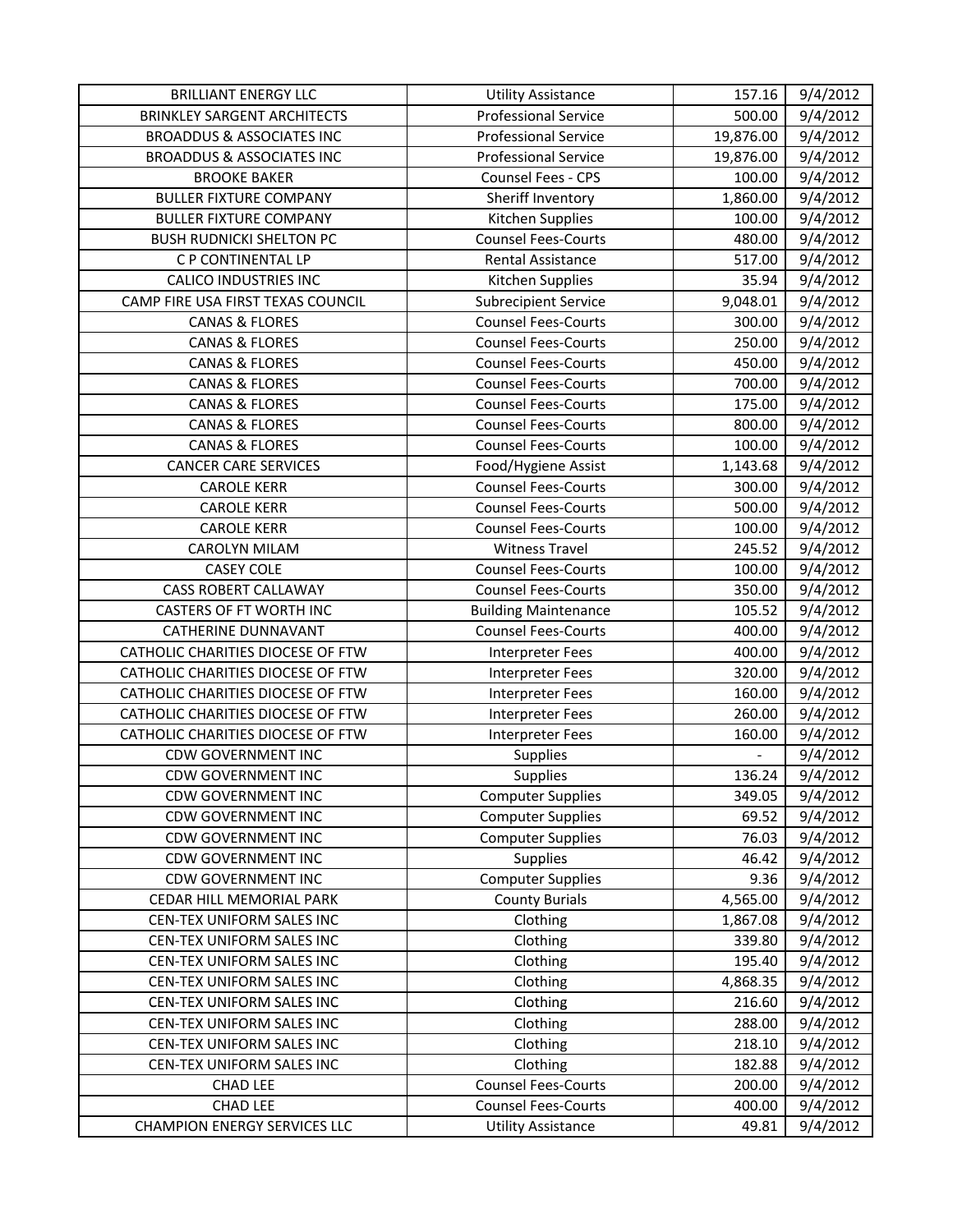| <b>CHARLES BURGESS</b>          | <b>Counsel Fees-Courts</b>  | 200.00      | 9/4/2012 |
|---------------------------------|-----------------------------|-------------|----------|
| <b>CHARLES ROACH</b>            | <b>Counsel Fees-Courts</b>  | 1,200.00    | 9/4/2012 |
| <b>CHARLES ROACH</b>            | <b>Counsel Fees-Courts</b>  | 125.00      | 9/4/2012 |
| <b>Charlotte R McWilliams</b>   | Travel                      | 77.86       | 9/4/2012 |
| <b>CHARTER COMMUNICATIONS</b>   | <b>Computer Supplies</b>    | 186.98      | 9/4/2012 |
| <b>CHECKPOINT SERVICES INC</b>  | <b>Computer Supplies</b>    | 425.25      | 9/4/2012 |
| <b>CHECKPOINT SERVICES INC</b>  | <b>Computer Maintenance</b> | 1,838.00    | 9/4/2012 |
| <b>CHEM AQUA</b>                | A/C Maint Contract          | 1,050.00    | 9/4/2012 |
| <b>CHEM AQUA</b>                | A/C Maint Contract          | 240.00      | 9/4/2012 |
| <b>CHEM AQUA</b>                | A/C Maint Contract          | 450.00      | 9/4/2012 |
| <b>CHEM AQUA</b>                | A/C Maint Contract          | 980.00      | 9/4/2012 |
| <b>CHRISTIE L TAWATER</b>       | <b>Professional Service</b> | 350.84      | 9/4/2012 |
| <b>CHRISTOPHER HARVEY</b>       | <b>Drug Seizures</b>        | 3,000.00    | 9/4/2012 |
| <b>CHRISTOPHER HARVEY</b>       | Drug Seizure Int            | 1.79        | 9/4/2012 |
| <b>CHRISTOPHER LEO CASTANON</b> | <b>Counsel Fees-Courts</b>  | 200.00      | 9/4/2012 |
| CICI'S PIZZA                    | <b>Promotional Expenses</b> | 28.00       | 9/4/2012 |
| <b>CIRRO ENERGY</b>             | <b>Utility Assistance</b>   | 238.58      | 9/4/2012 |
| <b>CITY OF ARLINGTON</b>        | City Participation          | (10,083.00) | 9/4/2012 |
| <b>CITY OF ARLINGTON</b>        | Contract Labor              | 50,651.20   | 9/4/2012 |
| <b>CITY OF ARLINGTON</b>        | Fuel                        | 704.26      | 9/4/2012 |
| <b>CITY OF ARLINGTON</b>        | Fuel                        | 756.99      | 9/4/2012 |
| <b>CITY OF ARLINGTON</b>        | Space Lease Rental          | 31.25       | 9/4/2012 |
| CITY OF AZLE UTILITY DEPT       | <b>Utility Assistance</b>   | 82.91       | 9/4/2012 |
| CITY OF DALWORTHINGTON GARDENS  | <b>Utility Assistance</b>   | 86.95       | 9/4/2012 |
| <b>CITY OF EULESS</b>           | City Participation          | (4,950.31)  | 9/4/2012 |
| <b>CITY OF EULESS</b>           | Contract Labor              | 26,087.11   | 9/4/2012 |
| CITY OF EULESS WATER & SEWER    | <b>Utility Assistance</b>   | 126.43      | 9/4/2012 |
| <b>CITY OF EVERMAN</b>          | <b>Utility Assistance</b>   | 66.82       | 9/4/2012 |
| CITY OF FOREST HILL UTILITIES   | <b>Utility Assistance</b>   | 175.99      | 9/4/2012 |
| <b>CITY OF FORT WORTH</b>       | City Participation          | (21,003.61) | 9/4/2012 |
| <b>CITY OF FORT WORTH</b>       | Contract Labor              | 67,972.41   | 9/4/2012 |
| <b>CITY OF GRAND PRAIRIE</b>    | <b>Utility Assistance</b>   | 71.49       | 9/4/2012 |
| <b>CITY OF GRAND PRAIRIE</b>    | <b>County Projects</b>      | 213,759.05  | 9/4/2012 |
| <b>CITY OF GRAND PRAIRIE</b>    | <b>County Projects</b>      | 49,450.53   | 9/4/2012 |
| <b>CITY OF HALTOM CITY</b>      | Water                       | 37.27       | 9/4/2012 |
| CITY OF HALTOM CITY             | Water                       | 16.75       | 9/4/2012 |
| <b>CITY OF HALTOM CITY</b>      | <b>Utility Assistance</b>   | 303.78      | 9/4/2012 |
| <b>CITY OF HURST</b>            | City Participation          | (4,008.54)  | 9/4/2012 |
| <b>CITY OF HURST</b>            | Contract Labor              | 23,745.19   | 9/4/2012 |
| <b>CITY OF HURST</b>            | <b>Utility Assistance</b>   | 157.37      | 9/4/2012 |
| CITY OF HURST WATER DEPT        | Water                       | 240.81      | 9/4/2012 |
| CITY OF HURST WATER DEPT        | Water                       | 1,320.78    | 9/4/2012 |
| CITY OF HURST WATER DEPT        | Water                       | 672.33      | 9/4/2012 |
| <b>CITY OF LAKE WORTH</b>       | Water                       | 118.35      | 9/4/2012 |
| <b>CITY OF LAKE WORTH</b>       | Water                       | 1,010.45    | 9/4/2012 |
| <b>CITY OF LAKE WORTH</b>       | Water                       | 1,037.75    | 9/4/2012 |
| <b>CITY OF LAKE WORTH</b>       | Water                       | 109.43      | 9/4/2012 |
| <b>CITY OF LAKE WORTH</b>       | Water                       | 109.43      | 9/4/2012 |
| <b>CITY OF LAKE WORTH</b>       | Water                       | 73.75       | 9/4/2012 |
| <b>CITY OF LAKE WORTH</b>       | Water                       | 996.80      | 9/4/2012 |
| CITY OF NORTH RICHLAND HILLS    | <b>Utility Assistance</b>   | 327.21      | 9/4/2012 |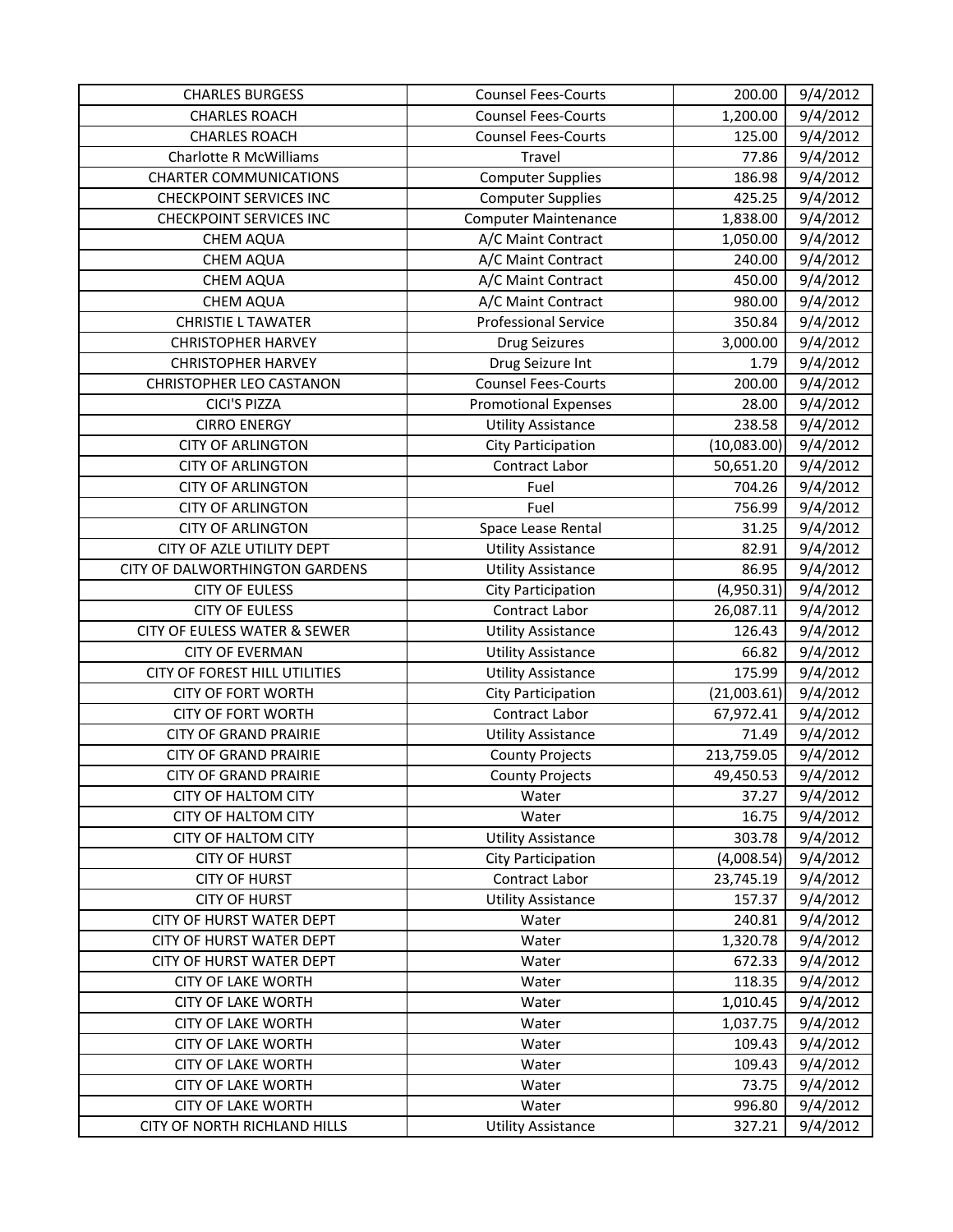| <b>CITY OF SAGINAW</b>                | <b>City Participation</b>   | (2,884.90) | 9/4/2012 |
|---------------------------------------|-----------------------------|------------|----------|
| <b>CITY OF SAGINAW</b>                | Contract Labor              | 16,427.47  | 9/4/2012 |
| <b>CITY OF WATAUGA</b>                | <b>Utility Assistance</b>   | 64.61      | 9/4/2012 |
| CITY OF WHITE SETTLEMENT              | <b>Utility Assistance</b>   | 72.46      | 9/4/2012 |
| <b>CITY OF WICHITA FALLS</b>          | <b>Subrecipient Service</b> | 1,380.44   | 9/4/2012 |
| <b>CLEMENTE DE LA CRUZ</b>            | <b>Counsel Fees-Courts</b>  | 237.50     | 9/4/2012 |
| <b>CLEMENTE DE LA CRUZ</b>            | <b>Counsel Fees-Courts</b>  | 400.00     | 9/4/2012 |
| <b>CLIFFORD D MACKENZIE</b>           | Counsel Fees - CPS          | 100.00     | 9/4/2012 |
| <b>CLIFFORD GINN</b>                  | Investigative               | 1,190.70   | 9/4/2012 |
| <b>CODY L COFER</b>                   | <b>Counsel Fees-Courts</b>  | 625.00     | 9/4/2012 |
| <b>CODY L COFER</b>                   | <b>Counsel Fees-Courts</b>  | 425.00     | 9/4/2012 |
| <b>CODY L COFER</b>                   | <b>Counsel Fees-Courts</b>  | 1,675.00   | 9/4/2012 |
| <b>CODY L COFER</b>                   | <b>Counsel Fees-Courts</b>  | 137.50     | 9/4/2012 |
| <b>CODY L COFER</b>                   | <b>Counsel Fees-Courts</b>  | 275.00     | 9/4/2012 |
| <b>CODY L COFER</b>                   | Counsel Fees - CPS          | 100.00     | 9/4/2012 |
| <b>COLE JENNINGS BRYAN</b>            | <b>Counsel Fees-Courts</b>  | 1,100.00   | 9/4/2012 |
| <b>COLLINS WINDOW CLEANING</b>        | <b>Custodian Services</b>   | 2,480.00   | 9/4/2012 |
| COMLINK WIRELESS TECHNOLOGIES INC     | <b>Computer Supplies</b>    | 3,375.00   | 9/4/2012 |
| COMMERCIAL DOOR SYSTEMS OF TEXAS      | <b>Building Maintenance</b> | 13,071.00  | 9/4/2012 |
| <b>COMMERCIAL RECORDER</b>            | Advertis/Leg Notice         | 32.50      | 9/4/2012 |
| <b>COMMERCIAL RECORDER</b>            | Advertis/Leg Notice         | 16.75      | 9/4/2012 |
| <b>COMMERCIAL RECORDER</b>            | Advertis/Leg Notice         | 358.50     | 9/4/2012 |
| <b>CONCHO SUPPLY INC</b>              | Central Garage Inv          | 1,333.64   | 9/4/2012 |
| <b>CONCHO SUPPLY INC</b>              | Parts and Supplies          | 384.66     | 9/4/2012 |
| <b>CONNECTING URBAN FAMILIES</b>      | <b>Professional Service</b> | 1,170.00   | 9/4/2012 |
| CONTRACTOR DELIVERY SYSTEMS INC       | Vendor AP                   | 5,131.49   | 9/4/2012 |
| COOPER REDEVELOPMENT LLC              | Rental Assistance           | 475.00     | 9/4/2012 |
| <b>CORPORATE GREEN INC</b>            | <b>Building Maintenance</b> | 129.00     | 9/4/2012 |
| COURTYARD BY MARRIOTT BLACKSTONE      | <b>Witness Travel</b>       | 674.79     | 9/4/2012 |
| COURTYARD BY MARRIOTT BLACKSTONE      | <b>Witness Travel</b>       | 1,125.03   | 9/4/2012 |
| <b>COWTOWN MATERIALS</b>              | <b>Building Maintenance</b> | 647.95     | 9/4/2012 |
| <b>CRAIG DAMERON</b>                  | <b>Counsel Fees-Courts</b>  | 425.00     | 9/4/2012 |
| <b>CRAIG DAMERON</b>                  | <b>Counsel Fees-Courts</b>  | 350.00     | 9/4/2012 |
| <b>CRAIG DAMERON</b>                  | <b>Counsel Fees-Courts</b>  | 100.00     | 9/4/2012 |
| <b>CRAIG DAMERON</b>                  | <b>Counsel Fees-Courts</b>  | 500.00     | 9/4/2012 |
| <b>CRASH DYNAMICS</b>                 | <b>Expert Witness Serv</b>  | 1,329.90   | 9/4/2012 |
| <b>CROWLEY POLICE DEPT</b>            | <b>West Sector</b>          | 1,427.11   | 9/4/2012 |
| CRV CLASSIC PROPERTIES LLC            | Rental Assistance           | 390.00     | 9/4/2012 |
| CRYSTAL GATEWAY MARRIOTT HOTEL        | Prepaid - Travel            | 497.20     | 9/4/2012 |
| <b>CRYSTAL GATEWAY MARRIOTT HOTEL</b> | Prepaid - Travel            | 497.20     | 9/4/2012 |
| CTJ MAINTENANCE INC                   | <b>Custodian Services</b>   | 325.00     | 9/4/2012 |
| CTJ MAINTENANCE INC                   | <b>Custodian Services</b>   | 2,035.80   | 9/4/2012 |
| CTJ MAINTENANCE INC                   | <b>Custodian Services</b>   | 107.92     | 9/4/2012 |
| <b>CUEVAS DISTRIBUTION INC</b>        | Lab Supplies                | 243.00     | 9/4/2012 |
| <b>CUEVAS DISTRIBUTION INC</b>        | Lab Supplies                | 126.00     | 9/4/2012 |
| <b>CURTIS FORTINBERRY</b>             | <b>Counsel Fees-Courts</b>  | 300.00     | 9/4/2012 |
| <b>CURTIS FORTINBERRY</b>             | <b>Counsel Fees-Courts</b>  | 350.00     | 9/4/2012 |
| <b>CVR COMPUTER SUPPLIES INC</b>      | <b>Supplies</b>             | 115.24     | 9/4/2012 |
| <b>CVR COMPUTER SUPPLIES INC</b>      | <b>Supplies</b>             | 94.00      | 9/4/2012 |
| <b>CYNTHIA A FITCH</b>                | <b>Counsel Fees-Courts</b>  | 925.00     | 9/4/2012 |
| D ROBIN MCCARTY                       | <b>Counsel Fees-Courts</b>  | 800.00     | 9/4/2012 |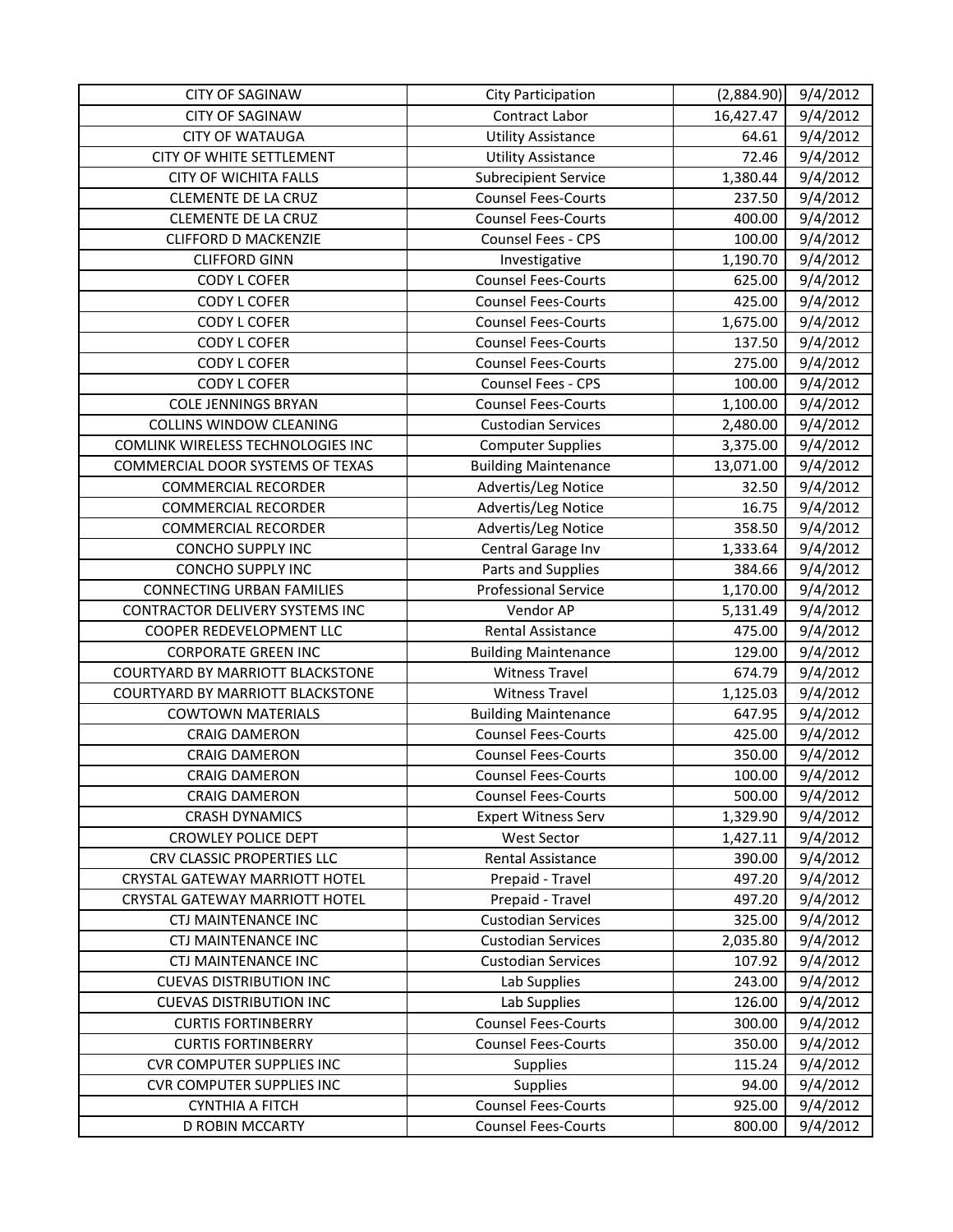| DALLAS COUNTY SOUTHWESTERN         | Investigative               | 540.00       | 9/4/2012 |
|------------------------------------|-----------------------------|--------------|----------|
| <b>DANA A DUFFEY</b>               | Counsel Fees - CPS          | 945.00       | 9/4/2012 |
| DANETTE DEE ALVARADO               | Counsel Fees-Juv            | 200.00       | 9/4/2012 |
| DANIEL E COLLINS                   | <b>Counsel Fees-Courts</b>  | 475.00       | 9/4/2012 |
| <b>DANIEL HERNANDEZ</b>            | <b>Counsel Fees-Courts</b>  | 550.00       | 9/4/2012 |
| DANIEL HERNANDEZ                   | <b>Counsel Fees-Courts</b>  | 450.00       | 9/4/2012 |
| <b>DANIEL HERNANDEZ</b>            | <b>Counsel Fees-Courts</b>  | 200.00       | 9/4/2012 |
| <b>DANIEL YOUNG</b>                | <b>Counsel Fees-Courts</b>  | 50.00        | 9/4/2012 |
| <b>DANIEL YOUNG</b>                | <b>Counsel Fees-Courts</b>  | 350.00       | 9/4/2012 |
| DANNY D PITZER                     | <b>Counsel Fees-Courts</b>  | 300.00       | 9/4/2012 |
| DANNY D PITZER                     | <b>Counsel Fees-Courts</b>  | 200.00       | 9/4/2012 |
| DANNY JOHNSON                      | <b>Bail Bond Surety Fee</b> | 13.50        | 9/4/2012 |
| DANNY JOHNSON                      | <b>Bail Bond Surety Fee</b> | 1.50         | 9/4/2012 |
| DARCY NILES DENO                   | Counsel Fees - CPS          | 735.00       | 9/4/2012 |
| DARCY NILES DENO                   | Cnsl Fees-Fam Drg Ct        | 150.00       | 9/4/2012 |
| <b>DAVID BAYS</b>                  | <b>Counsel Fees-Courts</b>  | 1,300.00     | 9/4/2012 |
| <b>DAVID CLEVELAND</b>             | Travel                      | 370.18       | 9/4/2012 |
| DAVID MARLOW                       | Investigative               | 1,050.00     | 9/4/2012 |
| <b>DAVID PALMER</b>                | <b>Counsel Fees-Courts</b>  | 1,375.00     | 9/4/2012 |
| <b>DAVID PALMER</b>                | <b>Counsel Fees-Courts</b>  | 625.00       | 9/4/2012 |
| DAVID PEARSON, IV                  | <b>Counsel Fees-Courts</b>  | 1,200.00     | 9/4/2012 |
| DAVID PEARSON, IV                  | <b>Counsel Fees-Courts</b>  | 65.00        | 9/4/2012 |
| DAVID PEARSON, IV                  | <b>Counsel Fees-Courts</b>  | 700.00       | 9/4/2012 |
| DAVID PEARSON, IV                  | <b>Counsel Fees-Courts</b>  | 100.00       | 9/4/2012 |
| DAVID PEARSON, IV                  | <b>Litigation Expense</b>   | 8.56         | 9/4/2012 |
| <b>DAVID RICHARDS</b>              | <b>Counsel Fees-Courts</b>  | 800.00       | 9/4/2012 |
| Dawn A Youngblood                  | Education                   | 1,184.76     | 9/4/2012 |
| DEAN MIYAZONO                      | <b>Counsel Fees-Courts</b>  | 100.00       | 9/4/2012 |
| <b>DEBBIE EDWARDS</b>              | Reporter's Records          | 26.00        | 9/4/2012 |
| DEFENDER SUPPLY LLC                | Central Garage Inv          | 141.03       | 9/4/2012 |
| DEL PRADO PROPERTIES LTD           | <b>Utility Assistance</b>   | 84.35        | 9/4/2012 |
| <b>DEREK BROWN</b>                 | <b>Counsel Fees-Courts</b>  | 375.00       | 9/4/2012 |
| <b>DEREK BROWN</b>                 | <b>Counsel Fees-Courts</b>  | 137.50       | 9/4/2012 |
| <b>DEREK BROWN</b>                 | <b>Counsel Fees-Courts</b>  | 100.00       | 9/4/2012 |
| <b>DERREK STEVEN KATES</b>         | Drug Seizure-Unit           | 100.00       | 9/4/2012 |
| DEVELOPMENT CORPORATION OF TARRANT | <b>Professional Service</b> | 1,199,014.26 | 9/4/2012 |
| <b>DEVIN JOHNSON</b>               | Drug Seizure Int            | 2.74         | 9/4/2012 |
| DEVIN JOHNSON                      | Drug Seizure-Unit           | 4,237.42     | 9/4/2012 |
| DIAGNOSTIC HYBRIDS, INC.           | Lab Supplies                | 211.91       | 9/4/2012 |
| DIAMOND FOOD MARKETS, INC          | Food/Hygiene Assist         | 20.00        | 9/4/2012 |
| <b>DIRECT ENERGY LP</b>            | <b>Utility Assistance</b>   | 809.04       | 9/4/2012 |
| <b>DIRECT ENERGY LP</b>            | <b>Utility Assistance</b>   | 1,470.68     | 9/4/2012 |
| <b>DIRECT ENERGY LP</b>            | <b>Utility Assistance</b>   | 481.07       | 9/4/2012 |
| <b>DIRECTV INC</b>                 | Subscriptions               | 55.99        | 9/4/2012 |
| DIVERSIFIED POWER SYSTEMS INC      | <b>Building Maintenance</b> | 2,125.00     | 9/4/2012 |
| <b>DJONT OPERATIONS LLC</b>        | Travel                      | 124.20       | 9/4/2012 |
| DOMINIC A BAUMAN                   | <b>Counsel Fees-Courts</b>  | 450.00       | 9/4/2012 |
| DOMINIC A BAUMAN                   | <b>Counsel Fees-Courts</b>  | 156.25       | 9/4/2012 |
| DON M DAWES                        | Counsel Fees - CPS          | 250.00       | 9/4/2012 |
| DONNA VASQUEZ                      | <b>Restitution Payable</b>  | 108.00       | 9/4/2012 |
| DOUBLE EAGLE MECHANICAL SERVICE    | <b>Building Maintenance</b> | 479.21       | 9/4/2012 |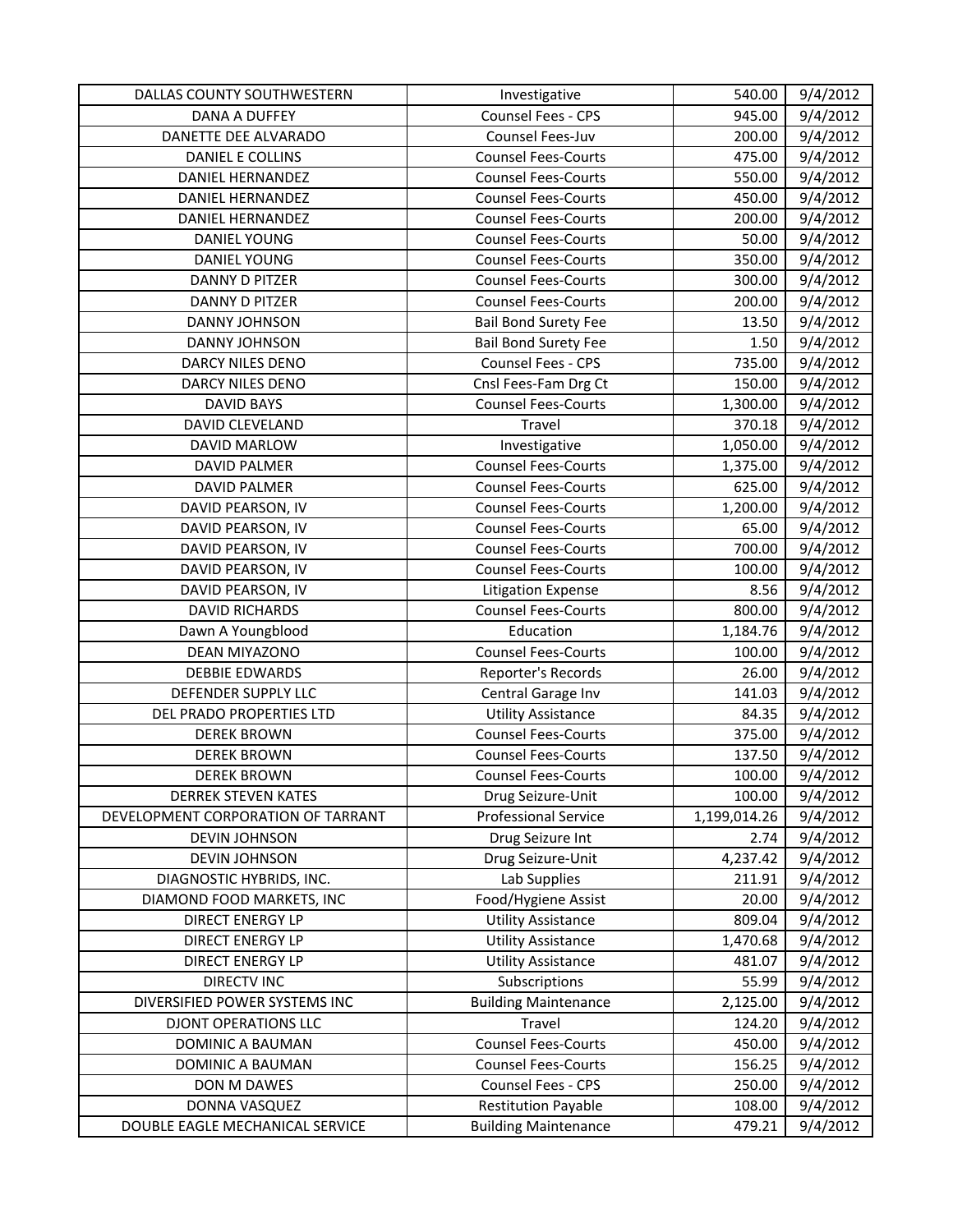| <b>DOUGLASS DISTRIBUTING</b> | Gasoline Inventory          | 10,192.91 | 9/4/2012 |
|------------------------------|-----------------------------|-----------|----------|
| <b>DOUGLASS DISTRIBUTING</b> | Gasoline Inventory          | 31,366.17 | 9/4/2012 |
| DRAKE DUNNAVENT PC           | <b>Counsel Fees-Courts</b>  | 100.00    | 9/4/2012 |
| DRAKE DUNNAVENT PC           | <b>Counsel Fees-Courts</b>  | 100.00    | 9/4/2012 |
| <b>DRAKE DUNNAVENT PC</b>    | <b>Counsel Fees-Courts</b>  | 100.00    | 9/4/2012 |
| DURKIN LAW OFFICES PC        | Counsel Fees - CPS          | 150.00    | 9/4/2012 |
| EAGLE MOUNTAIN/SAGINAW ISD   | <b>Restitution Payable</b>  | 468.11    | 9/4/2012 |
| <b>EAN HOLDINGS LLC</b>      | Transportation              | 77.44     | 9/4/2012 |
| EAN HOLDINGS LLC             | Travel                      | 38.72     | 9/4/2012 |
| <b>EARNESTINE HUNT</b>       | <b>Restitution Payable</b>  | 80.00     | 9/4/2012 |
| <b>EDREA AU</b>              | <b>Drug Seizures</b>        | 2,000.00  | 9/4/2012 |
| <b>EDREA AU</b>              | Drug Seizure Int            | 5.00      | 9/4/2012 |
| <b>EDWARD FERGUSON</b>       | Drug Seizure Int            | 0.16      | 9/4/2012 |
| <b>EDWARD FERGUSON</b>       | Drug Seizure-Unit           | 350.50    | 9/4/2012 |
| <b>EDWARD G JONES</b>        | <b>Counsel Fees-Courts</b>  | 900.00    | 9/4/2012 |
| <b>EDWARD G JONES</b>        | <b>Counsel Fees-Courts</b>  | 200.00    | 9/4/2012 |
| <b>EDWARD G JONES</b>        | <b>Counsel Fees-Courts</b>  | 500.00    | 9/4/2012 |
| <b>EDWARD G JONES</b>        | <b>Counsel Fees-Courts</b>  | 780.00    | 9/4/2012 |
| <b>EDWIN YOUNGBLOOD</b>      | <b>Counsel Fees-Courts</b>  | 515.00    | 9/4/2012 |
| <b>EDWIN YOUNGBLOOD</b>      | <b>Counsel Fees-Courts</b>  | 510.00    | 9/4/2012 |
| <b>EDWIN YOUNGBLOOD</b>      | <b>Counsel Fees-Courts</b>  | 390.00    | 9/4/2012 |
| <b>EDWIN YOUNGBLOOD</b>      | <b>Counsel Fees-Courts</b>  | 680.00    | 9/4/2012 |
| <b>EDWIN YOUNGBLOOD</b>      | <b>Counsel Fees-Courts</b>  | 638.00    | 9/4/2012 |
| <b>EDWIN YOUNGBLOOD</b>      | Counsel Fees-Juv            | 155.00    | 9/4/2012 |
| <b>EDWIN YOUNGBLOOD</b>      | Counsel Fees - CPS          | 1,982.50  | 9/4/2012 |
| ELDON B MAHON INN OF COURT   | Dues                        | 75.00     | 9/4/2012 |
| ELEMENTS OF ARCHITECTURE INC | <b>Professional Service</b> | 2,054.10  | 9/4/2012 |
| ELIZABETH ANNE CORTRIGHT     | <b>Professional Service</b> | 187.50    | 9/4/2012 |
| <b>ELOY SEPULVEDA</b>        | <b>Counsel Fees-Courts</b>  | 300.00    | 9/4/2012 |
| <b>ELOY SEPULVEDA</b>        | <b>Counsel Fees-Courts</b>  | 200.00    | 9/4/2012 |
| <b>ELOY SEPULVEDA</b>        | <b>Counsel Fees-Courts</b>  | 100.00    | 9/4/2012 |
| ELOY SEPULVEDA               | <b>Counsel Fees-Courts</b>  | 375.00    | 9/4/2012 |
| <b>ELOY SEPULVEDA</b>        | <b>Counsel Fees-Courts</b>  | 100.00    | 9/4/2012 |
| ELROD'S COST PLUS #6         | Food/Hygiene Assist         | 19.47     | 9/4/2012 |
| ELROD'S COST PLUS #7         | Food/Hygiene Assist         | 20.00     | 9/4/2012 |
| <b>EMPIRE PAPER</b>          | <b>Custodian Supplies</b>   | 1,692.25  | 9/4/2012 |
| <b>EMPIRE PAPER</b>          | Parts and Supplies          | 386.80    | 9/4/2012 |
| <b>ENCON SYSTEMS INC</b>     | Supplies                    | 684.90    | 9/4/2012 |
| <b>ENCON SYSTEMS INC</b>     | Supplies                    | 245.99    | 9/4/2012 |
| <b>ENTRUST ENERGY INC</b>    | <b>Utility Assistance</b>   | 303.91    | 9/4/2012 |
| <b>ERIC CUMMINGS</b>         | <b>Counsel Fees-Courts</b>  | 200.00    | 9/4/2012 |
| <b>ERIC CUMMINGS</b>         | <b>Counsel Fees-Courts</b>  | 400.00    | 9/4/2012 |
| <b>ERIC CUMMINGS</b>         | <b>Counsel Fees-Courts</b>  | 197.50    | 9/4/2012 |
| <b>ERIC CUMMINGS</b>         | <b>Counsel Fees-Courts</b>  | 125.00    | 9/4/2012 |
| <b>ERIC CUMMINGS</b>         | <b>Counsel Fees-Courts</b>  | 900.00    | 9/4/2012 |
| <b>ERIC MARTINEZ</b>         | Drug Seizure Int            | 0.62      | 9/4/2012 |
| <b>ERIC MARTINEZ</b>         | Drug Seizure-Unit           | 940.00    | 9/4/2012 |
| <b>EUGENE HUNTER</b>         | Rental Assistance           | 600.00    | 9/4/2012 |
| EULESS POLICE DEPARTMENT     | <b>Drug Seizures</b>        | 1,395.00  | 9/4/2012 |
| EULESS POLICE DEPARTMENT     | Drug Seizure Int            | 1.21      | 9/4/2012 |
| EULESS POLICE DEPARTMENT     | Northeast Sector            | 977.12    | 9/4/2012 |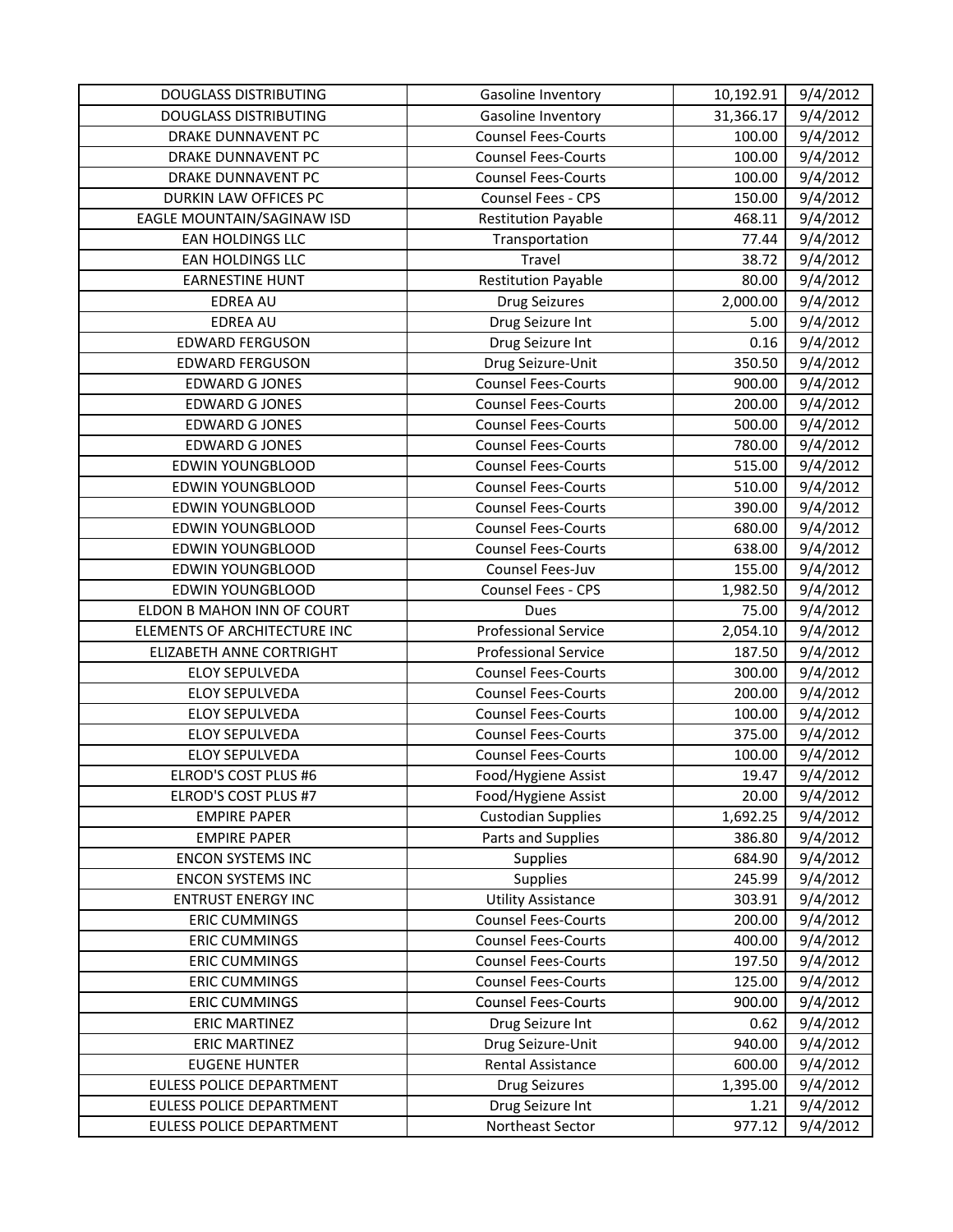| <b>EVCO PARTNERS LP</b>            | Supplies                    | 50.00    | 9/4/2012 |
|------------------------------------|-----------------------------|----------|----------|
| <b>EVCO PARTNERS LP</b>            | Supplies                    | 90.24    | 9/4/2012 |
| <b>EVCO PARTNERS LP</b>            | Supplies                    | 5.24     | 9/4/2012 |
| <b>EVCO PARTNERS LP</b>            | Supplies                    | 137.42   | 9/4/2012 |
| <b>EVCO PARTNERS LP</b>            | <b>Custodian Supplies</b>   | 45.12    | 9/4/2012 |
| <b>EVCO PARTNERS LP</b>            | <b>Building Maintenance</b> | 210.48   | 9/4/2012 |
| <b>EVCO PARTNERS LP</b>            | <b>Building Maintenance</b> | 1,319.43 | 9/4/2012 |
| <b>EVCO PARTNERS LP</b>            | <b>Building Maintenance</b> | 23.54    | 9/4/2012 |
| <b>EVCO PARTNERS LP</b>            | Central Garage Inv          | 23.68    | 9/4/2012 |
| <b>EVCO PARTNERS LP</b>            | Parts and Supplies          | 22.32    | 9/4/2012 |
| <b>EVCO PARTNERS LP</b>            | Parts and Supplies          | (1.72)   | 9/4/2012 |
| <b>EVCO PARTNERS LP</b>            | Parts and Supplies          | 62.64    | 9/4/2012 |
| <b>EVCO PARTNERS LP</b>            | Parts and Supplies          | 20.96    | 9/4/2012 |
| <b>EVCO PARTNERS LP</b>            | Field Equip&Supplies        | 81.62    | 9/4/2012 |
| EZ ELECTRICAL CONTRACTORS LLC      | <b>Building Maintenance</b> | 62.30    | 9/4/2012 |
| <b>FAIRWAY SUPPLY INC</b>          | Non-Track Const/Bldg        | 1,228.88 | 9/4/2012 |
| FAMILY DOLLAR #3660                | Food/Hygiene Assist         | 154.55   | 9/4/2012 |
| FAMILY DOLLAR #4038                | Food/Hygiene Assist         | 20.00    | 9/4/2012 |
| FAMILY DOLLAR #5109                | Food/Hygiene Assist         | 92.58    | 9/4/2012 |
| FAMILY DOLLAR #5480                | Food/Hygiene Assist         | 20.00    | 9/4/2012 |
| FAMILY DOLLAR #5504                | Food/Hygiene Assist         | 373.44   | 9/4/2012 |
| FAMILY DOLLAR #6051                | Food/Hygiene Assist         | 157.99   | 9/4/2012 |
| FAMILY DOLLAR #6468                | Food/Hygiene Assist         | 37.00    | 9/4/2012 |
| FAMILY DOLLAR #6962                | Food/Hygiene Assist         | 15.00    | 9/4/2012 |
| <b>FARMER &amp; ASSOCIATES INC</b> | <b>Building Maintenance</b> | 444.00   | 9/4/2012 |
| <b>FARMER &amp; ASSOCIATES INC</b> | Non-Track Equipment         | 1,455.00 | 9/4/2012 |
| <b>FARMERS MARKET</b>              | Food                        | 345.30   | 9/4/2012 |
| <b>FASCLAMPITT PAPER STORE</b>     | Sheriff Inventory           | 265.70   | 9/4/2012 |
| <b>FASCLAMPITT PAPER STORE</b>     | <b>Graphics Inventory</b>   | 6,216.00 | 9/4/2012 |
| <b>FEDEX</b>                       | Postage                     | 33.12    | 9/4/2012 |
| <b>FEDEX</b>                       | Postage                     | 54.93    | 9/4/2012 |
| <b>FEDEX</b>                       | Postage                     | 38.25    | 9/4/2012 |
| <b>FEDEX</b>                       | Postage                     | 107.22   | 9/4/2012 |
| FELIPE O CALZADA                   | <b>Counsel Fees-Courts</b>  | 500.00   | 9/4/2012 |
| FELIPE O CALZADA                   | <b>Counsel Fees-Courts</b>  | 150.00   | 9/4/2012 |
| FELIPE O CALZADA                   | Counsel Fees-Juv            | 200.00   | 9/4/2012 |
| <b>FERNANDO ORTIZ</b>              | <b>Bail Bond Surety Fee</b> | 54.00    | 9/4/2012 |
| FERNANDO ORTIZ                     | <b>Bail Bond Surety Fee</b> | 6.00     | 9/4/2012 |
| FIESTA #46                         | Food/Hygiene Assist         | 40.00    | 9/4/2012 |
| FIESTA MART #60                    | Food/Hygiene Assist         | 60.00    | 9/4/2012 |
| FIESTA MART #61                    | Food/Hygiene Assist         | 78.46    | 9/4/2012 |
| FIESTA MART #69                    | Food/Hygiene Assist         | 54.74    | 9/4/2012 |
| FIESTA MART #76                    | Food/Hygiene Assist         | 315.87   | 9/4/2012 |
| FIESTA MART INC                    | Food/Hygiene Assist         | 80.00    | 9/4/2012 |
| FIREFIGHTER BOOKSTORE INC          | <b>Educational Material</b> | 187.89   | 9/4/2012 |
| <b>FIRST CHOICE POWER</b>          | <b>Utility Assistance</b>   | 1,408.12 | 9/4/2012 |
| <b>FISHER SCIENTIFIC</b>           | Lab Supplies                | 1,462.77 | 9/4/2012 |
| <b>FISHER SCIENTIFIC</b>           | Lab Supplies                | 713.64   | 9/4/2012 |
| <b>FISHER SCIENTIFIC</b>           | Lab Supplies                | 53.93    | 9/4/2012 |
| <b>FISHER SCIENTIFIC</b>           | Lab Supplies                | 39.80    | 9/4/2012 |
| <b>FISHER SCIENTIFIC</b>           | Lab Supplies                | 261.36   | 9/4/2012 |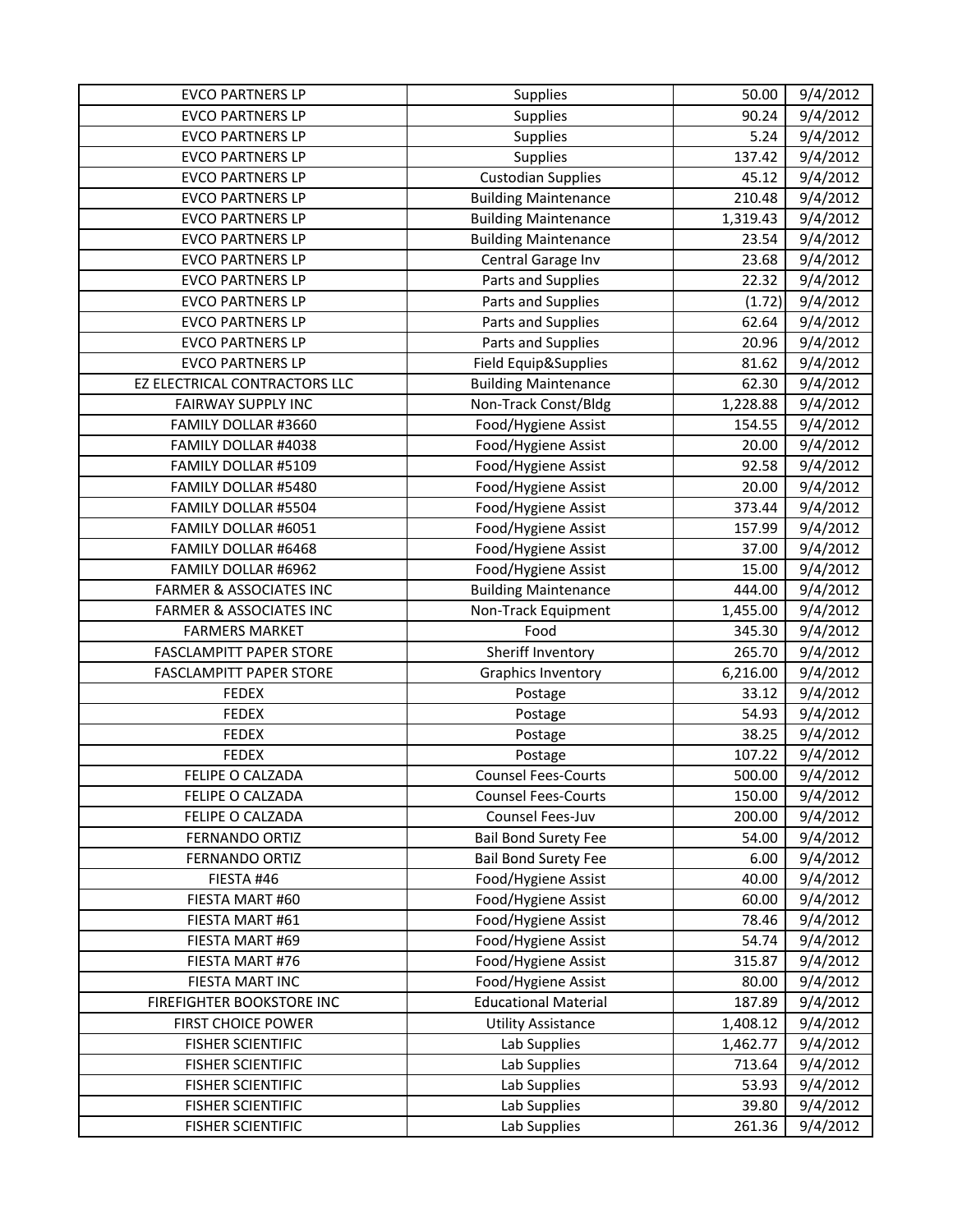| <b>FISHER SCIENTIFIC</b>            | Lab Supplies                | 982.99    | 9/4/2012              |
|-------------------------------------|-----------------------------|-----------|-----------------------|
| FITNESS SERVICE OF NORTH TEXAS      | <b>Equipment Maint</b>      | 370.00    | 9/4/2012              |
| FIVE STAR CORRECTIONAL SERVICES INC | Food Contr/Prisoners        | 75,226.08 | 9/4/2012              |
| FIVE STAR CORRECTIONAL SERVICES INC | Food Contr/Employees        | 2,629.03  | 9/4/2012              |
| <b>FOODLAND MARKETS</b>             | Food/Hygiene Assist         | 80.00     | 9/4/2012              |
| FORT WORTH AUTO GLASS CENTER LTD    | Central Garage Inv          | 85.00     | 9/4/2012              |
| FORT WORTH BUSINESS PRESS           | Subscriptions               | 95.00     | 9/4/2012              |
| FORT WORTH POLICE DEPARTMENT        | <b>Drug Seizures</b>        | 540.00    | 9/4/2012              |
| FORT WORTH POLICE DEPARTMENT        | <b>Drug Seizures</b>        | 1,120.00  | 9/4/2012              |
| FORT WORTH POLICE DEPARTMENT        | <b>Drug Seizures</b>        | 669.00    | 9/4/2012              |
| FORT WORTH POLICE DEPARTMENT        | <b>Drug Seizures</b>        | 269.00    | 9/4/2012              |
| FORT WORTH POLICE DEPARTMENT        | <b>Drug Seizures</b>        | 20.00     | 9/4/2012              |
| FORT WORTH POLICE DEPARTMENT        | Drug Seizures               | 89.50     | 9/4/2012              |
| FORT WORTH POLICE DEPARTMENT        | <b>Drug Seizures</b>        | 169.00    | 9/4/2012              |
| FORT WORTH POLICE DEPARTMENT        | <b>Drug Seizures</b>        | 955.50    | 9/4/2012              |
| FORT WORTH POLICE DEPARTMENT        | Drug Seizure Int            | 0.25      | 9/4/2012              |
| FORT WORTH POLICE DEPARTMENT        | Drug Seizure Int            | 6.08      | 9/4/2012              |
| FORT WORTH POLICE DEPARTMENT        | Drug Seizure Int            | 0.22      | 9/4/2012              |
| FORT WORTH POLICE DEPARTMENT        | Ft Worth Sector             | 11,557.41 | 9/4/2012              |
| FORT WORTH STAR TELEGRAM            | Advertis/Leg Notice         | 301.00    | 9/4/2012              |
| FORT WORTH STAR TELEGRAM            | Advertis/Leg Notice         | 2,138.87  | $\overline{9}/4/2012$ |
| FORT WORTH TRANSPORTATION AUTHORITY | Transportation              | 517.50    | 9/4/2012              |
| FORT WORTH WATER DEPARTMENT         | Water                       | 17,111.85 | 9/4/2012              |
| FORT WORTH WATER DEPARTMENT         | Water                       | 9,743.98  | 9/4/2012              |
| FORT WORTH WATER DEPARTMENT         | Water                       | 194.29    | 9/4/2012              |
| FORT WORTH WATER DEPARTMENT         | Water                       | 382.74    | 9/4/2012              |
| FORT WORTH WATER DEPARTMENT         | Water                       | 61.99     | 9/4/2012              |
| FORT WORTH WATER DEPARTMENT         | Water                       | 50.16     | 9/4/2012              |
| FORT WORTH WATER DEPARTMENT         | <b>Utility Assistance</b>   | 7,138.70  | 9/4/2012              |
| FORT WORTH WATER DEPARTMENT         | Water                       | 320.21    | 9/4/2012              |
| FORT WORTH WATER DEPARTMENT         | Water                       | 48.65     | 9/4/2012              |
| FORT WORTH WATER DEPARTMENT         | Water                       | 12,194.41 | 9/4/2012              |
| <b>FRANCES B JANEZIC</b>            | <b>Professional Service</b> | 175.42    | 9/4/2012              |
| FRANCISCO HERNANDEZ JR              | <b>Counsel Fees-Courts</b>  | 1,525.00  | 9/4/2012              |
| FRANCISCO HERNANDEZ JR              | <b>Counsel Fees-Courts</b>  | 100.00    | 9/4/2012              |
| FRANCISCO HERNANDEZ JR              | <b>Counsel Fees-Courts</b>  | 250.00    | 9/4/2012              |
| FRANCISCO HERNANDEZ JR              | <b>Litigation Expense</b>   | 500.00    | 9/4/2012              |
| FRED CUMMINGS                       | <b>Counsel Fees-Courts</b>  | 1,520.00  | 9/4/2012              |
| FRED CUMMINGS                       | <b>Counsel Fees-Courts</b>  | 570.00    | 9/4/2012              |
| <b>FRONTIER UTILITIES LLC</b>       | <b>Utility Assistance</b>   | 309.92    | 9/4/2012              |
| FT WORTH LAUNDRY & DRY CLEAN        | Lab Equip Mainten           | 49.00     | 9/4/2012              |
| FULGHAM LAW FIRM PC                 | <b>Counsel Fees-Courts</b>  | 400.00    | 9/4/2012              |
| FULGHAM LAW FIRM PC                 | <b>Counsel Fees-Courts</b>  | 700.00    | 9/4/2012              |
| FULGHAM LAW FIRM PC                 | <b>Counsel Fees-Courts</b>  | 500.00    | 9/4/2012              |
| <b>FWISD TRANSPORTATION</b>         | <b>Restitution Payable</b>  | 248.15    | 9/4/2012              |
| <b>G ALAN STEELE</b>                | <b>Counsel Fees-Courts</b>  | 300.00    | 9/4/2012              |
| <b>G ANDREW PLATT</b>               | <b>Counsel Fees-Courts</b>  | 1,000.00  | 9/4/2012              |
| <b>G ANDREW PLATT</b>               | <b>Counsel Fees-Courts</b>  | 100.00    | 9/4/2012              |
| <b>GLSEAMAN &amp; COMPANY</b>       | <b>Equipment Maint</b>      | 141.00    | 9/4/2012              |
| <b>GLSEAMAN &amp; COMPANY</b>       | <b>Equipment Maint</b>      | 141.00    | 9/4/2012              |
| GALLS, AN ARAMARK COMPANY           | <b>Supplies</b>             | 24.99     | 9/4/2012              |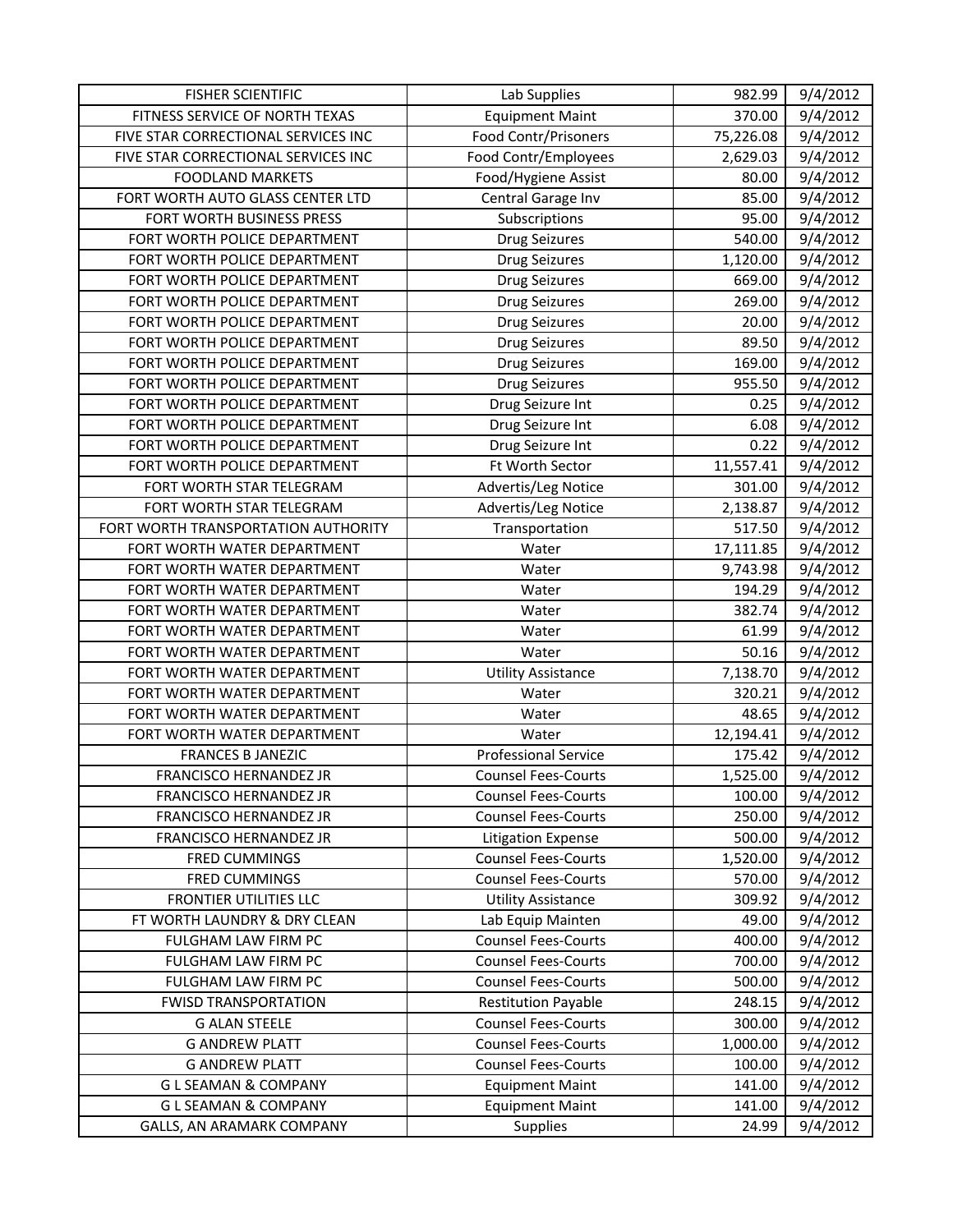| GALLS, AN ARAMARK COMPANY              | Safety/Tact Supplies        | 494.92   | 9/4/2012 |
|----------------------------------------|-----------------------------|----------|----------|
| <b>GAYLE C ISBELL</b>                  | Counsel Fees - CPS          | 100.00   | 9/4/2012 |
| <b>GE FOODLAND INC</b>                 | Food/Hygiene Assist         | 20.00    | 9/4/2012 |
| <b>GEORGE MACKEY</b>                   | <b>Counsel Fees-Courts</b>  | 1,125.00 | 9/4/2012 |
| <b>GEORGE R TRIMBER LAW OFFICE</b>     | <b>Counsel Fees-Courts</b>  | 1,725.00 | 9/4/2012 |
| <b>GEORGE R TRIMBER LAW OFFICE</b>     | <b>Counsel Fees-Courts</b>  | 300.00   | 9/4/2012 |
| <b>GEOSHACK</b>                        | Parts and Supplies          | 465.60   | 9/4/2012 |
| <b>GEOSHACK</b>                        | Field Equip&Supplies        | 112.00   | 9/4/2012 |
| <b>GERARD KARDONSKY</b>                | <b>Counsel Fees-Courts</b>  | 450.00   | 9/4/2012 |
| GES                                    | <b>Building Maintenance</b> | 819.93   | 9/4/2012 |
| GES                                    | <b>Building Maintenance</b> | 419.13   | 9/4/2012 |
| GES                                    | A/C Maint Contract          | 4,200.00 | 9/4/2012 |
| GES                                    | A/C Maint Contract          | 124.00   | 9/4/2012 |
| GES                                    | A/C Maint Contract          | 129.00   | 9/4/2012 |
| <b>GEXA ENERGY LP</b>                  | <b>Utility Assistance</b>   | 222.53   | 9/4/2012 |
| <b>GILBERT RUSSELL ROWE</b>            | <b>Counsel Fees-Courts</b>  | 125.00   | 9/4/2012 |
| <b>GILBERT RUSSELL ROWE</b>            | <b>Counsel Fees-Courts</b>  | 675.00   | 9/4/2012 |
| <b>GILBERTO TORREZ</b>                 | Investigative               | 1,264.25 | 9/4/2012 |
| <b>GLYNIS MCGINTY</b>                  | <b>Counsel Fees-Courts</b>  | 2,350.00 | 9/4/2012 |
| <b>GLYNIS MCGINTY</b>                  | <b>Counsel Fees-Courts</b>  | 450.00   | 9/4/2012 |
| <b>GLYNIS MCGINTY</b>                  | <b>Counsel Fees-Courts</b>  | 2,000.00 | 9/4/2012 |
| <b>GOLDEN GATE FUNERAL HOME</b>        | <b>County Burials</b>       | 700.00   | 9/4/2012 |
| GOMEZ FLOOR COVERING INC               | Non-Track Const/Bldg        | 2,969.18 | 9/4/2012 |
| <b>GRAND PRAIRIE POLICE DEPARTMENT</b> | Due to Other Govts          | 17.62    | 9/4/2012 |
| <b>GRANGER GROUP INC</b>               | <b>Bonds</b>                | 142.00   | 9/4/2012 |
| <b>GRANICUS INC</b>                    | Software Maintenance        | 2,500.00 | 9/4/2012 |
| <b>GRAPEVINE POLICE DEPT</b>           | Northeast Sector            | 977.12   | 9/4/2012 |
| <b>GREEN MOUNTAIN ENERGY COMPANY</b>   | <b>Utility Assistance</b>   | 490.00   | 9/4/2012 |
| <b>GREEN MOUNTAIN ENERGY COMPANY</b>   | <b>Utility Assistance</b>   | 71.63    | 9/4/2012 |
| <b>GREEN MOUNTAIN ENERGY COMPANY</b>   | <b>Utility Assistance</b>   | 113.71   | 9/4/2012 |
| <b>GREEN MOUNTAIN ENERGY COMPANY</b>   | <b>Utility Assistance</b>   | 92.83    | 9/4/2012 |
| <b>GREEN MOUNTAIN ENERGY COMPANY</b>   | <b>Utility Assistance</b>   | 357.56   | 9/4/2012 |
| <b>GREEN MOUNTAIN ENERGY COMPANY</b>   | <b>Utility Assistance</b>   | 97.09    | 9/4/2012 |
| <b>GREEN MOUNTAIN ENERGY COMPANY</b>   | <b>Utility Assistance</b>   | 172.23   | 9/4/2012 |
| <b>GREEN VALLEY COMPRESSOR</b>         | <b>Building Maintenance</b> | 375.00   | 9/4/2012 |
| GREENWAY PLAZA HOSPITALITY INC         | Education                   | 340.08   | 9/4/2012 |
| GREENWAY PLAZA HOSPITALITY INC         | Education                   | 340.08   | 9/4/2012 |
| <b>GREENWAY PLAZA HOSPITALITY INC</b>  | Education                   | 340.08   | 9/4/2012 |
| GREENWOOD MOUNT OLIVET                 | <b>County Burials</b>       | 3,970.00 | 9/4/2012 |
| <b>GREG GRAY</b>                       | <b>Counsel Fees-Courts</b>  | 400.00   | 9/4/2012 |
| <b>GREG GRAY</b>                       | <b>Counsel Fees-Courts</b>  | 300.00   | 9/4/2012 |
| <b>GREG STYLES</b>                     | <b>Bail Bond Surety Fee</b> | 13.50    | 9/4/2012 |
| <b>GREG STYLES</b>                     | <b>Bail Bond Surety Fee</b> | 1.50     | 9/4/2012 |
| <b>GREGORY SPENCER FUNERAL</b>         | <b>County Burials</b>       | 2,800.00 | 9/4/2012 |
| <b>GREYSON VIOLETT</b>                 | <b>Witness Travel</b>       | 360.75   | 9/4/2012 |
| <b>GRICELDA SAMANO</b>                 | <b>Interpreter Fees</b>     | 273.84   | 9/4/2012 |
| <b>GUARD IT CORPORATION</b>            | Software Maintenance        | 600.00   | 9/4/2012 |
| <b>GW OUTFITTERS LP</b>                | Supplies                    | 247.50   | 9/4/2012 |
| <b>GW OUTFITTERS LP</b>                | <b>Supplies</b>             | 148.50   | 9/4/2012 |
| H & H INVESTMENTS                      | Rental Assistance           | 600.00   | 9/4/2012 |
| H D SMITH WHOLESALE CO                 | <b>Medical Supplies</b>     | 277.34   | 9/4/2012 |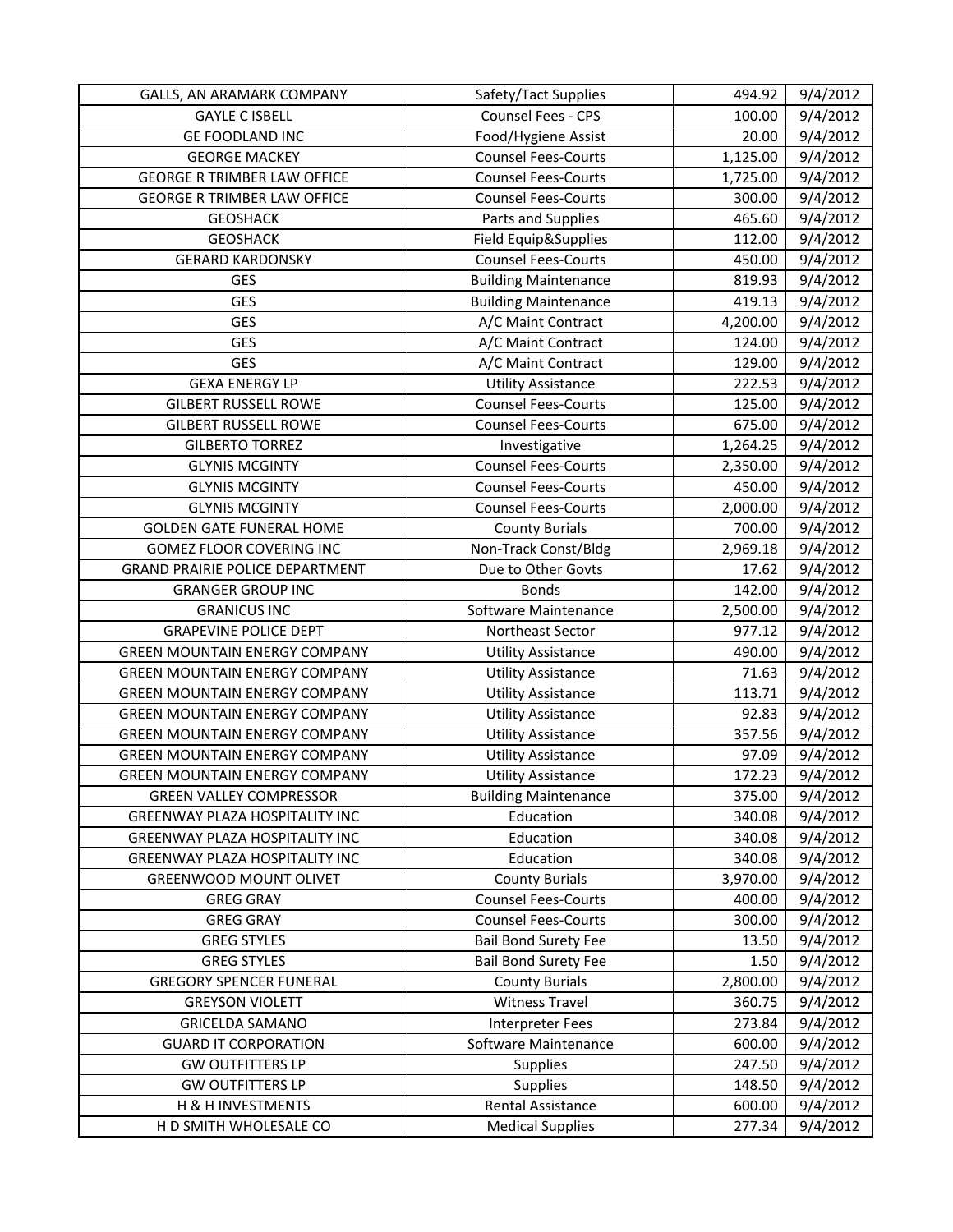| H D SMITH WHOLESALE CO               | <b>Medical Supplies</b>     | 1,669.14  | 9/4/2012 |
|--------------------------------------|-----------------------------|-----------|----------|
| HAIGOOD & CAMPBELL                   | <b>Utility Assistance</b>   | 248.50    | 9/4/2012 |
| HALTOM CITY POLICE DEPARTMENT        | <b>Drug Seizures</b>        | 198.00    | 9/4/2012 |
| HALTOM CITY POLICE DEPARTMENT        | Drug Seizure Int            | 0.07      | 9/4/2012 |
| HALTOM CITY POLICE DEPARTMENT        | Northeast Sector            | 1,954.26  | 9/4/2012 |
| HAM RADIO OUTLET INC                 | Field Equip&Supplies        | 611.65    | 9/4/2012 |
| HANSON AGGREGATES CENTRAL INC        | Rock and Gravel             | 4,848.00  | 9/4/2012 |
| HAROLD V JOHNSON                     | <b>Counsel Fees-Courts</b>  | 525.00    | 9/4/2012 |
| <b>HAROLD V JOHNSON</b>              | <b>Counsel Fees-Courts</b>  | 450.00    | 9/4/2012 |
| HAROLD V JOHNSON                     | <b>Counsel Fees-Courts</b>  | 750.00    | 9/4/2012 |
| HARPSTER OF PHILIPSBURG INC          | Parts and Supplies          | 145.00    | 9/4/2012 |
| HARPSTER OF PHILIPSBURG INC          | Parts and Supplies          | 492.00    | 9/4/2012 |
| HARRY HARRIS, III                    | <b>Counsel Fees-Courts</b>  | 450.00    | 9/4/2012 |
| HARRY HARRIS, III                    | <b>Counsel Fees-Courts</b>  | 1,000.00  | 9/4/2012 |
| <b>HARRY HARRIS, III</b>             | <b>Counsel Fees-Courts</b>  | 375.00    | 9/4/2012 |
| HART INTERCIVIC INC                  | Parts and Supplies          | 5,960.00  | 9/4/2012 |
| HEARTLAND ASPHALT MATERIALS INC      | <b>Base Stab Materials</b>  | 1,523.67  | 9/4/2012 |
| HEARTLAND ASPHALT MATERIALS INC      | Asphalt-Liquid              | 999.17    | 9/4/2012 |
| HEARTLAND ASPHALT MATERIALS INC      | Asphalt-Liquid              | 10,449.71 | 9/4/2012 |
| <b>HEATHER OGIER</b>                 | Counsel Fees - CPS          | 405.00    | 9/4/2012 |
| <b>HELBING'S MOBIL SERVICE</b>       | Central Garage Inv          | 321.75    | 9/4/2012 |
| <b>HENRY SCHEIN</b>                  | Lab Supplies                | 855.00    | 9/4/2012 |
| <b>HENRY SCHEIN</b>                  | Lab Supplies                | 1,045.00  | 9/4/2012 |
| <b>HENRY SCHEIN</b>                  | <b>Medical Supplies</b>     | 256.80    | 9/4/2012 |
| <b>HENRY SCHEIN</b>                  | <b>Medical Supplies</b>     | 1,231.85  | 9/4/2012 |
| <b>HERBERT D EVERITT</b>             | <b>Counsel Fees-Courts</b>  | 150.00    | 9/4/2012 |
| <b>HERBERT D EVERITT</b>             | <b>Counsel Fees-Courts</b>  | 400.00    | 9/4/2012 |
| <b>HICKS LARKIN JR</b>               | Drug Seizure-Unit           | 161.50    | 9/4/2012 |
| HILL COUNTRY DOG CENTER              | Education                   | 2,000.00  | 9/4/2012 |
| HIRED HANDS INC                      | <b>Interpreter Fees</b>     | 280.00    | 9/4/2012 |
| HIRED HANDS INC                      | Interpreter Fees            | 140.00    | 9/4/2012 |
| <b>HIRED HANDS INC</b>               | <b>Interpreter Fees</b>     | 140.00    | 9/4/2012 |
| HOLLOWAY-MARSHALL & MARSHALL INC     | <b>Professional Service</b> | 21.00     | 9/4/2012 |
| HUGIE'S ANGEL WINGS FUNERAL SERVICE  | <b>County Burials</b>       | 700.00    | 9/4/2012 |
| <b>HUMAN CONCEPTS</b>                | Professional Service        | 2,000.00  | 9/4/2012 |
| HURST POLICE DEPARTMENT              | Northeast Sector            | 977.12    | 9/4/2012 |
| HYATT CORP AGENT OF 1000 H ST TRS    | Travel                      | 1,456.44  | 9/4/2012 |
| <b>IDEAL FIRE &amp; SECURITY LLC</b> | <b>Building Maintenance</b> | 610.00    | 9/4/2012 |
| <b>IDEAL FIRE &amp; SECURITY LLC</b> | <b>Building Maintenance</b> | 75.00     | 9/4/2012 |
| <b>IDEAL FIRE &amp; SECURITY LLC</b> | <b>Building Maintenance</b> | 419.50    | 9/4/2012 |
| <b>IDEAL FIRE &amp; SECURITY LLC</b> | <b>Building Maintenance</b> | 738.50    | 9/4/2012 |
| <b>IDEAL FIRE &amp; SECURITY LLC</b> | <b>Building Maintenance</b> | 190.50    | 9/4/2012 |
| <b>IDENTISYS INC</b>                 | ID Dept Supplies            | 500.39    | 9/4/2012 |
| IDN ACME INC                         | Safety/Tact Supplies        | 313.65    | 9/4/2012 |
| <b>IESI C&amp;D LANDFILL</b>         | Support Serv Supply         | 68.90     | 9/4/2012 |
| <b>IESI C&amp;D LANDFILL</b>         | <b>Disposal Service</b>     | 812.60    | 9/4/2012 |
| <b>IILUMINAR ENERGY LLC</b>          | <b>Utility Assistance</b>   | 333.24    | 9/4/2012 |
| INDUSTRIAL POWER ISUZU TRUCK         | Central Garage Inv          | 330.11    | 9/4/2012 |
| INTEGRATED ACCESS SYSTEMS, LLC       | <b>Building Maintenance</b> | 1,726.07  | 9/4/2012 |
| INTEGRATED ACCESS SYSTEMS, LLC       | <b>Building Maintenance</b> | 1,678.93  | 9/4/2012 |
| INTEGRATED ACCESS SYSTEMS, LLC       | <b>Building Maintenance</b> | 2,302.72  | 9/4/2012 |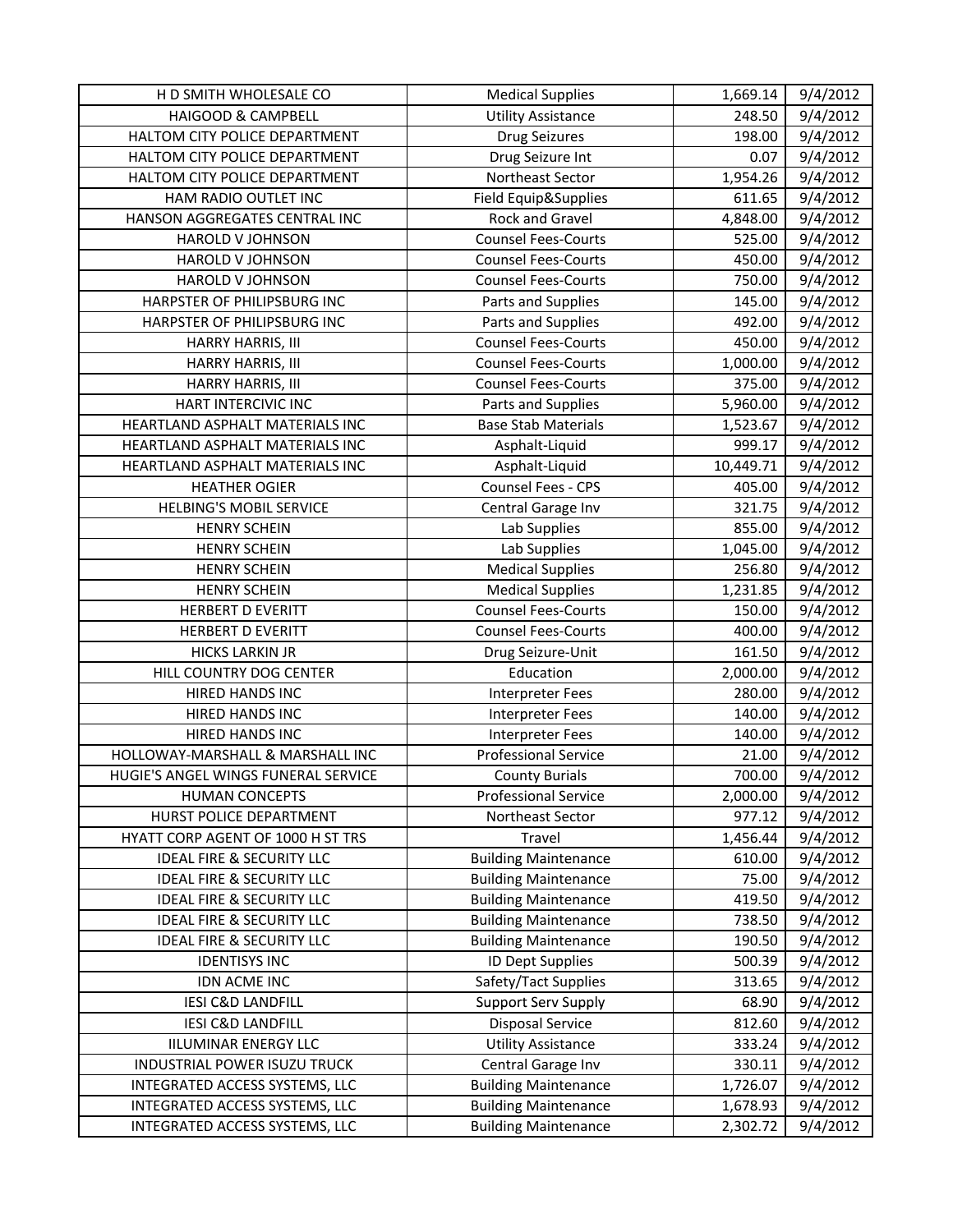| INTERSTATE BATTERY OF FT WORTH  | Central Garage Inv          | 105.95   | 9/4/2012 |
|---------------------------------|-----------------------------|----------|----------|
| <b>IRVING HOLDINGS INC</b>      | Transportation              | 94.00    | 9/4/2012 |
| <b>IRVING HOLDINGS INC</b>      | Transportation              | 22.95    | 9/4/2012 |
| <b>IRVING HOLDINGS INC</b>      | Transportation              | 555.80   | 9/4/2012 |
| J A SEXAUER                     | <b>Building Maintenance</b> | 1,651.01 | 9/4/2012 |
| J A SEXAUER                     | <b>Building Maintenance</b> | 1,987.86 | 9/4/2012 |
| J A SEXAUER                     | <b>Building Maintenance</b> | 2,142.77 | 9/4/2012 |
| <b>J STEVEN BUSH</b>            | <b>Counsel Fees-Courts</b>  | 600.00   | 9/4/2012 |
| <b>J STEVEN BUSH</b>            | <b>Counsel Fees-Courts</b>  | 125.00   | 9/4/2012 |
| <b>J STEVEN BUSH</b>            | <b>Counsel Fees-Courts</b>  | 125.00   | 9/4/2012 |
| <b>J STEVEN BUSH</b>            | <b>Counsel Fees-Courts</b>  | 200.00   | 9/4/2012 |
| <b>J STEVEN BUSH</b>            | <b>Counsel Fees-Courts</b>  | 125.00   | 9/4/2012 |
| J W BEARDEN & ASSOCIATES PLLC   | Counsel Fees - CPS          | 100.00   | 9/4/2012 |
| JACK G DUFFY, JR.               | <b>Counsel Fees-Courts</b>  | 300.00   | 9/4/2012 |
| Jack V Strickland Jr            | Education                   | 130.00   | 9/4/2012 |
| <b>JACKIE MARTIN</b>            | Counsel Fees - CPS          | 100.00   | 9/4/2012 |
| <b>JAMES D RENFORTH II</b>      | <b>Counsel Fees-Courts</b>  | 1,040.00 | 9/4/2012 |
| <b>JAMES D RENFORTH II</b>      | <b>Counsel Fees-Courts</b>  | 150.00   | 9/4/2012 |
| <b>JAMES EDWARD BAKER</b>       | <b>Counsel Fees-Courts</b>  | 100.00   | 9/4/2012 |
| <b>JAMES MASEK</b>              | Counsel Fees - CPS          | 200.00   | 9/4/2012 |
| JAMES PUBLISHING CO             | Law Books                   | 77.94    | 9/4/2012 |
| <b>JAMES R CORBITT III</b>      | <b>Professional Service</b> | 3,750.00 | 9/4/2012 |
| <b>JANA KAY BRAVO</b>           | <b>Professional Service</b> | 1,052.52 | 9/4/2012 |
| <b>JANA KAY BRAVO</b>           | Reporter's Records          | 172.00   | 9/4/2012 |
| <b>JANPAK</b>                   | Sheriff Inventory           | 667.30   | 9/4/2012 |
| <b>JANPAK</b>                   | Sheriff Inventory           | 479.20   | 9/4/2012 |
| <b>JANPAK</b>                   | Kitchen Supplies            | 156.48   | 9/4/2012 |
| <b>JANPAK</b>                   | <b>Custodian Supplies</b>   | 408.38   | 9/4/2012 |
| JAYDEN GRAPHICS INC             | <b>Voting Supplies</b>      | 3,591.00 | 9/4/2012 |
| JEANIE LEE REED                 | <b>Restitution Payable</b>  | 12.50    | 9/4/2012 |
| <b>JEFF S HOOVER</b>            | <b>Counsel Fees-Courts</b>  | 250.00   | 9/4/2012 |
| <b>JEFF S HOOVER</b>            | <b>Counsel Fees-Courts</b>  | 100.00   | 9/4/2012 |
| JEFFERSON COUNTY DISTRICT CLERK | Constable 4 Fees            | 20.00    | 9/4/2012 |
| JEFFERY DAVID BONCEK            | <b>Counsel Fees-Courts</b>  | 400.00   | 9/4/2012 |
| JEFFERY DAVID BONCEK            | <b>Counsel Fees-Courts</b>  | 200.00   | 9/4/2012 |
| JEFFREY S STEWART PC            | <b>Counsel Fees-Courts</b>  | 1,150.00 | 9/4/2012 |
| <b>JENNIE DUKE MATHIS</b>       | Counsel Fees - CPS          | 100.00   | 9/4/2012 |
| Jennifer A Alonso               | Travel                      | 50.00    | 9/4/2012 |
| Jennifer A Valentine            | Education                   | 180.00   | 9/4/2012 |
| <b>JERRY W WOODLOCK</b>         | Travel                      | 290.28   | 9/4/2012 |
| <b>JERRY WALKER</b>             | <b>Counsel Fees-Courts</b>  | 800.00   | 9/4/2012 |
| <b>JERRY WOOD</b>               | <b>Counsel Fees-Courts</b>  | 1,100.00 | 9/4/2012 |
| <b>JERRY WOOD</b>               | <b>Counsel Fees-Courts</b>  | 200.00   | 9/4/2012 |
| <b>JESUS NEVAREZ</b>            | <b>Counsel Fees - CPS</b>   | 1,200.00 | 9/4/2012 |
| <b>JILL JORDAN</b>              | Hith Internat'l Trav        | 25.00    | 9/4/2012 |
| <b>JIM CULBERTSON</b>           | Counsel Fees - CPS          | 100.00   | 9/4/2012 |
| JIM'S FUNERAL HOME              | <b>County Burials</b>       | 495.00   | 9/4/2012 |
| <b>JMP INTEREST LTD</b>         | Law Books                   | 715.00   | 9/4/2012 |
| <b>JMP INTEREST LTD</b>         | Law Books                   | 176.00   | 9/4/2012 |
| JOHN A MOURING                  | Rental Assistance           | 1,590.00 | 9/4/2012 |
| <b>JOHN ANTHONY DOBBS</b>       | <b>Drug Seizures</b>        | 900.00   | 9/4/2012 |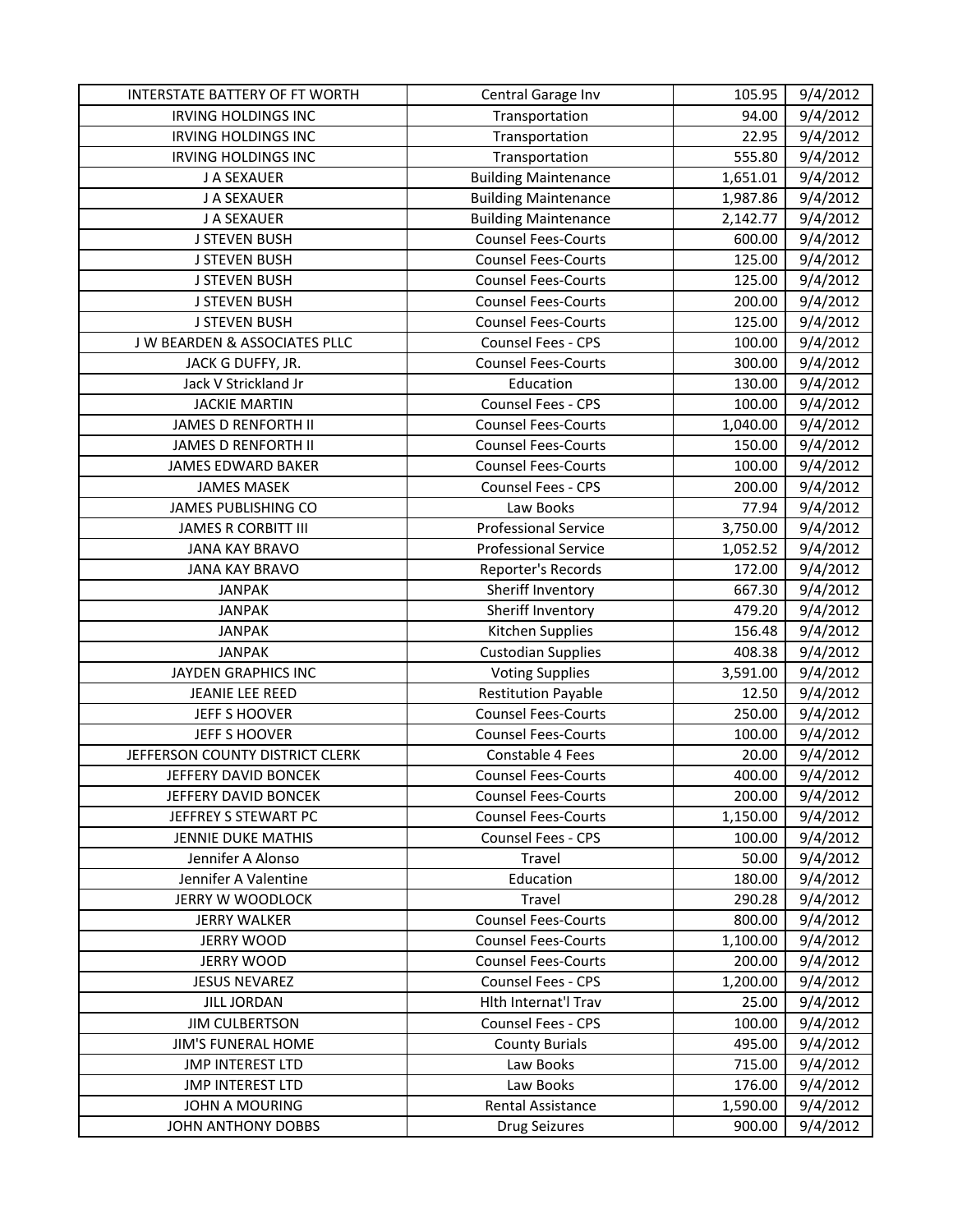| JOHN ANTHONY DOBBS              | Drug Seizures               | 1,000.00 | 9/4/2012 |
|---------------------------------|-----------------------------|----------|----------|
| JOHN ANTHONY DOBBS              | Drug Seizure Int            | 0.42     | 9/4/2012 |
| JOHN ANTHONY DOBBS              | Drug Seizure Int            | 5.42     | 9/4/2012 |
| <b>JOHN CARL BEATTY</b>         | <b>Counsel Fees-Courts</b>  | 1,350.00 | 9/4/2012 |
| JOHN CARL BEATTY                | <b>Counsel Fees-Courts</b>  | 137.50   | 9/4/2012 |
| JOHN CARL BEATTY                | <b>Counsel Fees-Courts</b>  | 725.00   | 9/4/2012 |
| <b>JOHN ECK</b>                 | Counsel Fees - CPS          | 2,280.00 | 9/4/2012 |
| <b>JOHN HARDING</b>             | <b>Counsel Fees-Courts</b>  | 350.00   | 9/4/2012 |
| <b>JOHN LINEBARGER</b>          | <b>Counsel Fees-Courts</b>  | 300.00   | 9/4/2012 |
| <b>JOHN LINEBARGER</b>          | <b>Counsel Fees-Courts</b>  | 400.00   | 9/4/2012 |
| JOHN LINEBARGER                 | <b>Counsel Fees-Courts</b>  | 300.00   | 9/4/2012 |
| JOHN W STICKELS                 | <b>Counsel Fees-Courts</b>  | 850.00   | 9/4/2012 |
| JOHN W STICKELS                 | <b>Counsel Fees-Courts</b>  | 700.00   | 9/4/2012 |
| JOHN W STICKELS                 | <b>Counsel Fees-Courts</b>  | 200.00   | 9/4/2012 |
| <b>JOHNSON &amp; JOHNSON</b>    | <b>Counsel Fees-Courts</b>  | 150.00   | 9/4/2012 |
| <b>JONATHAN SIMPSON</b>         | <b>Counsel Fees-Courts</b>  | 3,400.00 | 9/4/2012 |
| <b>JONATHAN SIMPSON</b>         | <b>Counsel Fees-Courts</b>  | 600.00   | 9/4/2012 |
| <b>JOSHUA ALLRED</b>            | Drug Seizure Int            | 0.07     | 9/4/2012 |
| <b>JOSHUA ALLRED</b>            | Drug Seizure-Unit           | 205.50   | 9/4/2012 |
| <b>JOSHUA HOLBROOK</b>          | Drug Seizure Int            | 0.09     | 9/4/2012 |
| <b>JOSHUA HOLBROOK</b>          | Drug Seizure-Unit           | 200.00   | 9/4/2012 |
| JOYCE E STEVENS P.C.            | <b>Counsel Fees-Courts</b>  | 100.00   | 9/4/2012 |
| <b>JUAN MARTINEZ</b>            | <b>Rental Assistance</b>    | 788.00   | 9/4/2012 |
| JUDITH VAN HOOF                 | Counsel Fees-Juv            | 200.00   | 9/4/2012 |
| JUDITH VAN HOOF                 | Counsel Fees - CPS          | 100.00   | 9/4/2012 |
| JUNIOR LEAGUE OF ARLINGTON      | Space Lease Rental          | 463.00   | 9/4/2012 |
| JUST ENERGY TEXAS I CORP        | <b>Utility Assistance</b>   | 1,110.28 | 9/4/2012 |
| <b>JUSTICE &amp; WHITE PLLC</b> | <b>Counsel Fees-Courts</b>  | 800.00   | 9/4/2012 |
| <b>JUSTIN PATTERSON</b>         | Drug Seizure-Unit           | 2,897.00 | 9/4/2012 |
| <b>JUSTIN PATTERSON</b>         | Drug Seizure Int            | 15.39    | 9/4/2012 |
| <b>KARA CARRERAS</b>            | <b>Counsel Fees-Courts</b>  | 450.00   | 9/4/2012 |
| <b>KARA CARRERAS</b>            | <b>Counsel Fees-Courts</b>  | 610.00   | 9/4/2012 |
| <b>KARA CARRERAS</b>            | <b>Counsel Fees-Courts</b>  | 300.00   | 9/4/2012 |
| <b>KAREN BORGHESI SMITH</b>     | Reporter's Records          | 2,148.00 | 9/4/2012 |
| KARKAW/HEATHERS LTD. PTSH.      | Rental Assistance           | 505.00   | 9/4/2012 |
| <b>KARMEN JOHNSON</b>           | Counsel Fees - CPS          | 1,070.80 | 9/4/2012 |
| <b>KARMEN JOHNSON</b>           | Cnsl Fees-Fam Drg Ct        | 100.00   | 9/4/2012 |
| KATHERYN HAYWOOD                | <b>Counsel Fees-Courts</b>  | 200.00   | 9/4/2012 |
| KATHLEEN JEANNE MEGONIGAL       | Counsel Fees-Juv            | 100.00   | 9/4/2012 |
| <b>KATHRYN CRAVEN</b>           | Cnsl Fees-Fam Drg Ct        | 100.00   | 9/4/2012 |
| KATHY A LOWTHORP                | <b>Counsel Fees-Courts</b>  | 200.00   | 9/4/2012 |
| KEARNEY/WYNN ATTORNEYS AT LAW   | <b>Counsel Fees-Courts</b>  | 2,725.00 | 9/4/2012 |
| KEARNEY/WYNN ATTORNEYS AT LAW   | <b>Counsel Fees-Courts</b>  | 800.00   | 9/4/2012 |
| <b>KEITH MCKAY</b>              | <b>Counsel Fees-Courts</b>  | 300.00   | 9/4/2012 |
| <b>KEITH MCKAY</b>              | <b>Counsel Fees-Courts</b>  | 375.00   | 9/4/2012 |
| KELLER OUTDOOR POWER INC        | Landscaping Expense         | 38.00    | 9/4/2012 |
| KELLER OUTDOOR POWER INC        | Parts and Supplies          | 758.00   | 9/4/2012 |
| <b>KELLI D STEVENS</b>          | <b>Professional Service</b> | 1,400.00 | 9/4/2012 |
| <b>KELLYE SWANDA</b>            | Cnsl Fees-Fam Drg Ct        | 100.00   | 9/4/2012 |
| KELLY-MOORE PAINT COMPANY INC   | <b>Small Tools</b>          | 1,029.00 | 9/4/2012 |
| <b>KENNETH CUTRER</b>           | <b>Counsel Fees-Courts</b>  | 350.00   | 9/4/2012 |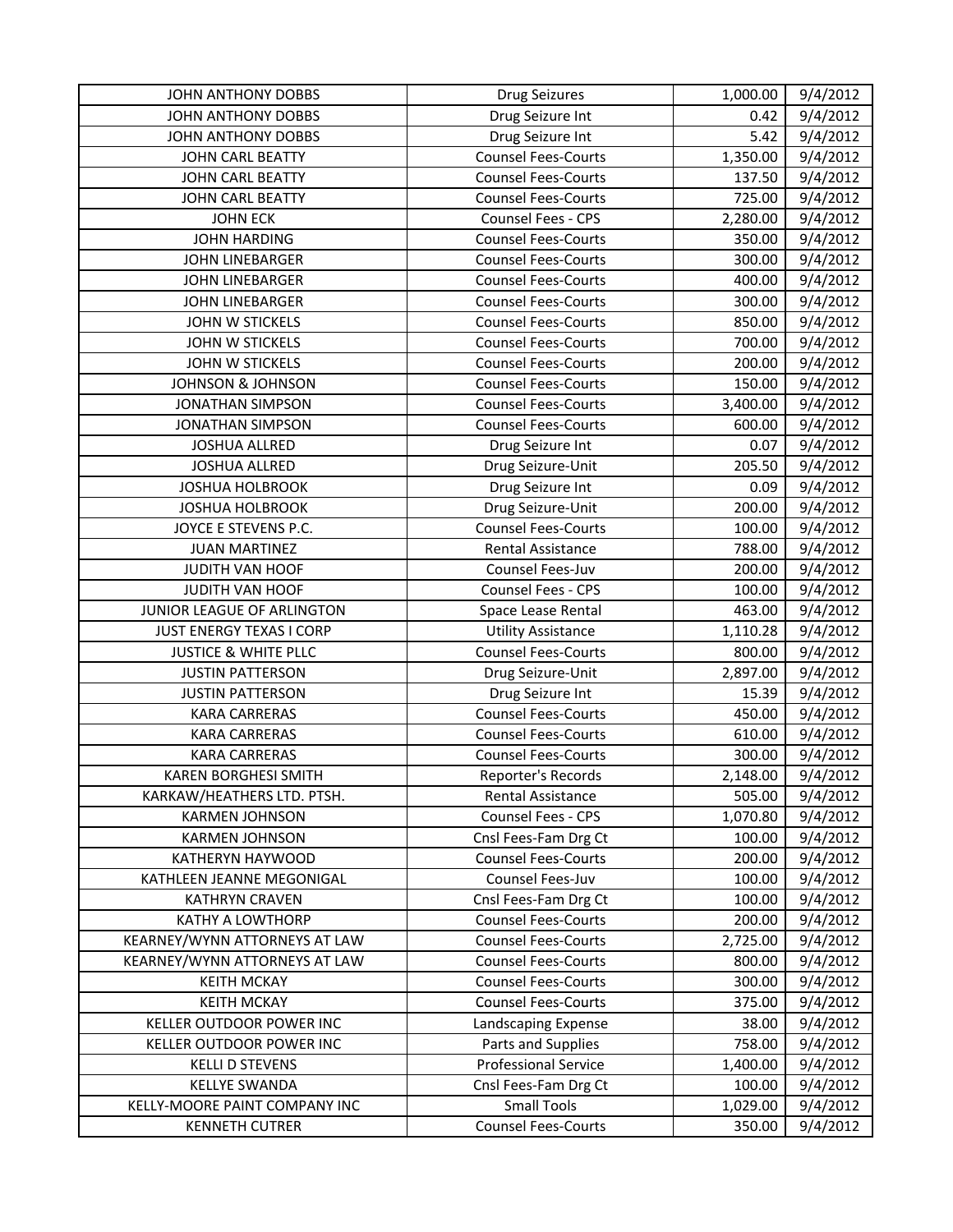| <b>KENNETH R GORDON PC</b>  | <b>Counsel Fees-Courts</b>  | 400.00    | 9/4/2012 |
|-----------------------------|-----------------------------|-----------|----------|
| <b>KENNETH W MULLEN</b>     | <b>Counsel Fees-Courts</b>  | 2,000.00  | 9/4/2012 |
| <b>KENNETH W MULLEN</b>     | <b>Counsel Fees-Courts</b>  | 685.00    | 9/4/2012 |
| <b>KENNETH W MULLEN</b>     | <b>Counsel Fees-Courts</b>  | 400.00    | 9/4/2012 |
| KENNETH W MULLEN            | <b>Counsel Fees-Courts</b>  | 100.00    | 9/4/2012 |
| <b>KENNETH WILLIAMSON</b>   | <b>Witness Travel</b>       | 54.39     | 9/4/2012 |
| <b>KEVIN MOBLEY</b>         | <b>Witness Travel</b>       | 145.41    | 9/4/2012 |
| KILPATRICK INSURANCE AGNCY  | <b>Bonds</b>                | 71.00     | 9/4/2012 |
| KILPATRICK INSURANCE AGNCY  | <b>Bonds</b>                | 71.00     | 9/4/2012 |
| KIMBERLEY CAMPBELL          | <b>Counsel Fees-Courts</b>  | 800.00    | 9/4/2012 |
| KIMBERLEY CAMPBELL          | <b>Counsel Fees-Courts</b>  | 100.00    | 9/4/2012 |
| KIMBERLY A CHERRY           | Reporter's Records          | 4,324.00  | 9/4/2012 |
| KIMBERLY MENDEZ             | <b>Restitution Payable</b>  | 86.58     | 9/4/2012 |
| KITE'S DRAPERIES INC        | <b>Building Maintenance</b> | 485.00    | 9/4/2012 |
| <b>KOBBY T WARREN</b>       | <b>Counsel Fees-Courts</b>  | 11,050.00 | 9/4/2012 |
| <b>KOBBY T WARREN</b>       | <b>Counsel Fees-Courts</b>  | 125.00    | 9/4/2012 |
| <b>KPMG LLP</b>             | <b>Professional Service</b> | 40,000.00 | 9/4/2012 |
| <b>KROGER COMPANY</b>       | Food/Hygiene Assist         | 745.87    | 9/4/2012 |
| Krystal L James             | Travel                      | 180.00    | 9/4/2012 |
| <b>KSM EXCHANGE LLC</b>     | Parts and Supplies          | 217.57    | 9/4/2012 |
| <b>KSM EXCHANGE LLC</b>     | Parts and Supplies          | 80.45     | 9/4/2012 |
| <b>KSM EXCHANGE LLC</b>     | Parts and Supplies          | 600.94    | 9/4/2012 |
| <b>KSM EXCHANGE LLC</b>     | Parts and Supplies          | 37.98     | 9/4/2012 |
| <b>KSM EXCHANGE LLC</b>     | Parts and Supplies          | 658.87    | 9/4/2012 |
| <b>KYLE TRIPLETT</b>        | <b>Witness Travel</b>       | 185.55    | 9/4/2012 |
| <b>LACY BRITTEN</b>         | Counsel Fees - CPS          | 100.00    | 9/4/2012 |
| <b>LAHAINA GROUP INC</b>    | Non-Track Equipment         | 97.50     | 9/4/2012 |
| <b>LAHAINA GROUP INC</b>    | <b>Professional Service</b> | 130.00    | 9/4/2012 |
| <b>LANTIS G ROBERTS</b>     | Counsel Fees - CPS          | 100.00    | 9/4/2012 |
| LARISA KELTNER              | Counsel Fees - CPS          | 100.00    | 9/4/2012 |
| <b>LARRY E REED</b>         | <b>Counsel Fees-Courts</b>  | 100.00    | 9/4/2012 |
| <b>LARRY E REED</b>         | <b>Counsel Fees-Courts</b>  | 200.00    | 9/4/2012 |
| <b>LARRY E REED</b>         | <b>Counsel Fees-Courts</b>  | 225.00    | 9/4/2012 |
| <b>LARRY E REED</b>         | <b>Counsel Fees-Courts</b>  | 175.00    | 9/4/2012 |
| LASERLINK INTERNATIONAL INC | Supplies                    | 487.96    | 9/4/2012 |
| LASERLINK INTERNATIONAL INC | Supplies                    | 1,200.00  | 9/4/2012 |
| LASERLINK INTERNATIONAL INC | Supplies                    | 670.00    | 9/4/2012 |
| LASERLINK INTERNATIONAL INC | Supplies                    | 852.69    | 9/4/2012 |
| LASERLINK INTERNATIONAL INC | Supplies                    | 204.00    | 9/4/2012 |
| LASERLINK INTERNATIONAL INC | Supplies                    | 798.99    | 9/4/2012 |
| LASERLINK INTERNATIONAL INC | Supplies                    | 547.42    | 9/4/2012 |
| LASERLINK INTERNATIONAL INC | Supplies                    | 694.00    | 9/4/2012 |
| LASERLINK INTERNATIONAL INC | Supplies                    | 278.00    | 9/4/2012 |
| LASERLINK INTERNATIONAL INC | Supplies                    | 623.76    | 9/4/2012 |
| LASERLINK INTERNATIONAL INC | Supplies                    | 1,260.00  | 9/4/2012 |
| LASERLINK INTERNATIONAL INC | Supplies                    | 39.30     | 9/4/2012 |
| LASERLINK INTERNATIONAL INC | Supplies                    | 180.00    | 9/4/2012 |
| LASERLINK INTERNATIONAL INC | Supplies                    | 36.99     | 9/4/2012 |
| LASERLINK INTERNATIONAL INC | Supplies                    | 90.00     | 9/4/2012 |
| LASERLINK INTERNATIONAL INC | Supplies                    | 90.00     | 9/4/2012 |
| LASERLINK INTERNATIONAL INC | Supplies                    | 178.00    | 9/4/2012 |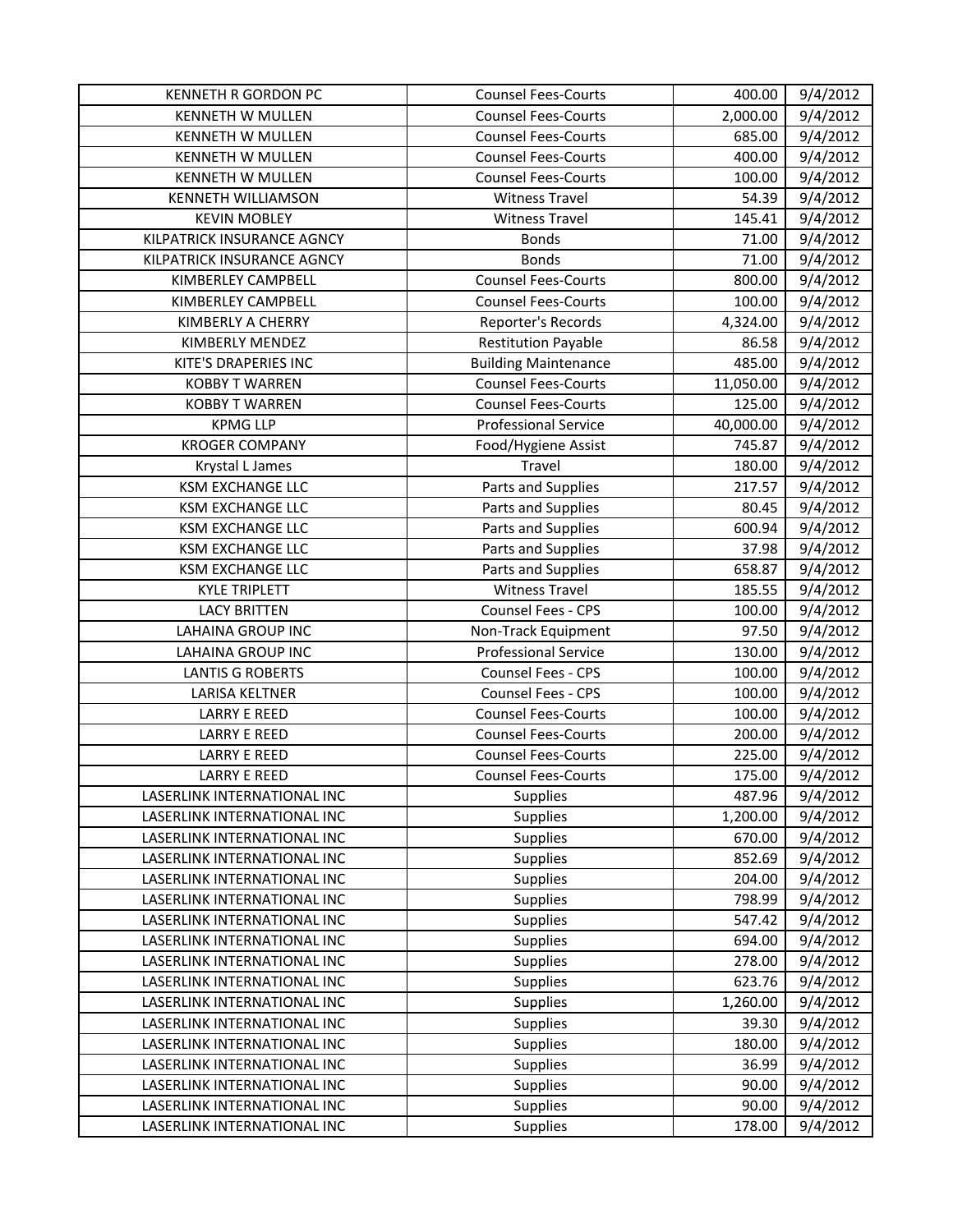| LASERLINK INTERNATIONAL INC         | Supplies                    | 187.96   | 9/4/2012 |
|-------------------------------------|-----------------------------|----------|----------|
| LASERLINK INTERNATIONAL INC         | <b>Supplies</b>             | 899.25   | 9/4/2012 |
| LASERLINK INTERNATIONAL INC         | <b>Supplies</b>             | 299.75   | 9/4/2012 |
| LASERLINK INTERNATIONAL INC         | <b>Supplies</b>             | 312.00   | 9/4/2012 |
| LASERLINK INTERNATIONAL INC         | <b>Supplies</b>             | 245.00   | 9/4/2012 |
| LATEPH ADENIJI                      | <b>Counsel Fees-Courts</b>  | 600.00   | 9/4/2012 |
| LATEPH ADENIJI                      | <b>Counsel Fees-Courts</b>  | 700.00   | 9/4/2012 |
| LATEPH ADENIJI                      | <b>Counsel Fees-Courts</b>  | 400.00   | 9/4/2012 |
| LATEPH ADENIJI                      | <b>Counsel Fees-Courts</b>  | 350.00   | 9/4/2012 |
| LAUREN GRAHAM & ASSOCIATES PLLC     | <b>Counsel Fees-Courts</b>  | 600.00   | 9/4/2012 |
| LAUREN GRAHAM & ASSOCIATES PLLC     | <b>Counsel Fees-Courts</b>  | 600.00   | 9/4/2012 |
| LAW OFFICE EDWARD E CASTILLO PLLC   | <b>Counsel Fees-Courts</b>  | 700.00   | 9/4/2012 |
| LAW OFFICE EDWARD E CASTILLO PLLC   | <b>Counsel Fees-Courts</b>  | 606.25   | 9/4/2012 |
| LAW OFFICE EDWARD E CASTILLO PLLC   | <b>Counsel Fees-Courts</b>  | 125.00   | 9/4/2012 |
| LAW OFFICE EDWARD E CASTILLO PLLC   | <b>Counsel Fees-Courts</b>  | 100.00   | 9/4/2012 |
| LAW OFFICE EDWARD E CASTILLO PLLC   | Counsel Fees-Juv            | 300.00   | 9/4/2012 |
| LAW OFFICE OF BRADLEY L CLARK PC    | <b>Counsel Fees-Courts</b>  | 1,200.00 | 9/4/2012 |
| LAW OFFICE OF BRADLEY L CLARK PC    | <b>Counsel Fees-Courts</b>  | 2,800.00 | 9/4/2012 |
| LAW OFFICE OF BRADLEY L CLARK PC    | <b>Counsel Fees-Courts</b>  | 600.00   | 9/4/2012 |
| LAW OFFICE OF BRADLEY L CLARK PC    | Counsel Fees - CPS          | 100.00   | 9/4/2012 |
| LAW OFFICE OF BRADLEY L CLARK PC    | Counsel Fees - CPS          | 70.00    | 9/4/2012 |
| LAW OFFICE OF BRADLEY L CLARK PC    | Cnsl Fees-Fam Drg Ct        | 100.00   | 9/4/2012 |
| LAW OFFICE OF CARLOS G GALLIANI PC  | <b>Counsel Fees-Courts</b>  | 300.00   | 9/4/2012 |
| LAW OFFICE OF DANIEL J CLANTON PC   | Counsel Fees - CPS          | 100.00   | 9/4/2012 |
| LAW OFFICE OF GANOZA & RODRIGUEZ    | Counsel Fees - CPS          | 100.00   | 9/4/2012 |
| LAW OFFICE OF GARY L NICKELSON      | Counsel Fees - CPS          | 250.00   | 9/4/2012 |
| LAW OFFICE OF HARMONY M SCHUERMAN P | <b>Counsel Fees-Courts</b>  | 100.00   | 9/4/2012 |
| LAW OFFICE OF HARMONY M SCHUERMAN P | <b>Counsel Fees-Courts</b>  | 250.00   | 9/4/2012 |
| LAW OFFICE OF JO AN G ASHLEY        | Cnsl Fees-Fam Drg Ct        | 100.00   | 9/4/2012 |
| LAW OFFICE OF KEE A ABLES PC        | Counsel Fees - CPS          | 200.00   | 9/4/2012 |
| LAW OFFICE OF KENNETH NEWELL PLLC   | <b>Counsel Fees-Courts</b>  | 150.00   | 9/4/2012 |
| LAW OFFICE OF LISA HAINES           | <b>Counsel Fees-Courts</b>  | 625.00   | 9/4/2012 |
| LAW OFFICE OF LISA HAINES           | <b>Counsel Fees-Courts</b>  | 225.00   | 9/4/2012 |
| LAW OFFICE OF LISA HAINES           | <b>Counsel Fees-Courts</b>  | 762.50   | 9/4/2012 |
| LAW OFFICE OF LORI A SPEARMAN PC    | Counsel Fees - CPS          | 350.00   | 9/4/2012 |
| LAW OFFICE OF PETROVICH & GIRAUD    | Counsel Fees - CPS          | 100.00   | 9/4/2012 |
| LAW OFFICE OF TIM CHOY              | <b>Counsel Fees-Courts</b>  | 350.00   | 9/4/2012 |
| LAW OFFICES OF RACHEL E DALTON      | <b>Counsel Fees - CPS</b>   | 190.00   | 9/4/2012 |
| LAW OFFICES OF TIOMBE JONES         | <b>Counsel Fees-Courts</b>  | 130.00   | 9/4/2012 |
| <b>LBL ARCHITECT INC</b>            | <b>Professional Service</b> | 3,626.79 | 9/4/2012 |
| LEADERSHIP FORT WORTH               | Dues                        | 100.00   | 9/4/2012 |
| LEISURE FOODS OF TEXAS INC          | <b>Auction Expense</b>      | 235.00   | 9/4/2012 |
| <b>LEMARCUS TURNER</b>              | <b>Drug Seizures</b>        | 8,620.00 | 9/4/2012 |
| <b>LEMARCUS TURNER</b>              | Drug Seizure Int            | 3.14     | 9/4/2012 |
| <b>LEON REED JR</b>                 | <b>Counsel Fees-Courts</b>  | 700.00   | 9/4/2012 |
| LEONARDS FARM AND RANCH             | Landscaping Expense         | 749.00   | 9/4/2012 |
| LESLIE JOHNS                        | <b>Counsel Fees-Courts</b>  | 600.00   | 9/4/2012 |
| LESLIE JOHNS                        | <b>Counsel Fees-Courts</b>  | 675.00   | 9/4/2012 |
| LESLIE JOHNS                        | <b>Counsel Fees-Courts</b>  | 700.00   | 9/4/2012 |
| <b>LESTER K REED</b>                | Counsel Fees - CPS          | 100.00   | 9/4/2012 |
| <b>LEX JOHNSTON</b>                 | <b>Counsel Fees-Courts</b>  | 450.00   | 9/4/2012 |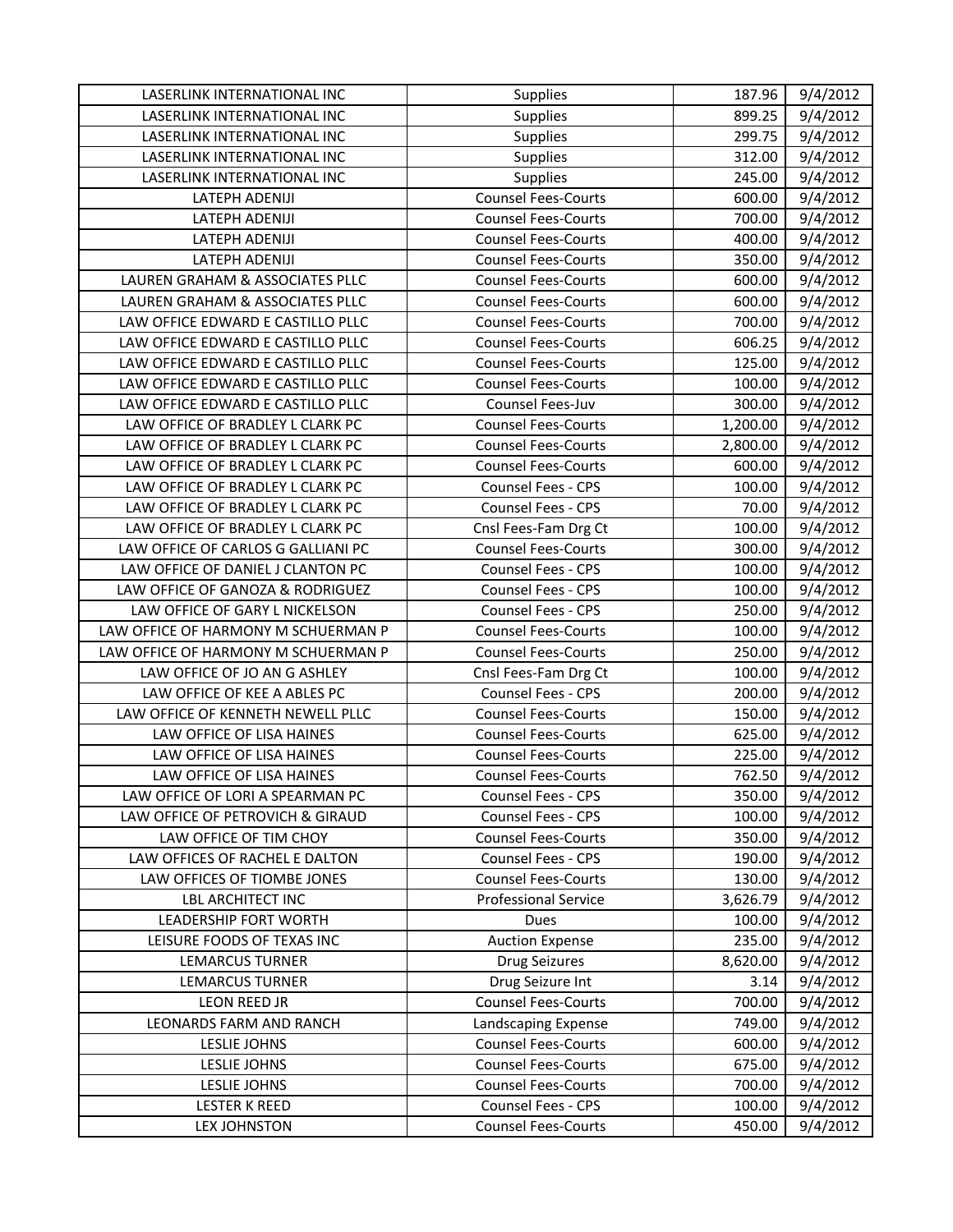| LEXISNEXIS                          | Law Books                   | 230.00    | 9/4/2012 |
|-------------------------------------|-----------------------------|-----------|----------|
| LISA ANN MULLEN                     | <b>Counsel Fees-Courts</b>  | 1,215.00  | 9/4/2012 |
| LISA ANN MULLEN                     | <b>Counsel Fees-Courts</b>  | 137.50    | 9/4/2012 |
| LISA ANN MULLEN                     | <b>Counsel Fees-Courts</b>  | 605.00    | 9/4/2012 |
| <b>LISA HOOBLER</b>                 | <b>Counsel Fees-Courts</b>  | 100.00    | 9/4/2012 |
| LITHO SUPPLY AND SERVICE CO INC     | <b>Equipment Maint</b>      | 412.08    | 9/4/2012 |
| <b>LLOYD GATSON</b>                 | <b>Drug Seizures</b>        | 700.00    | 9/4/2012 |
| LLOYD GOSSELINK ROCHELLE & TOWNSEND | <b>Litigation Expense</b>   | 4,712.50  | 9/4/2012 |
| LOCK TIGHT SECURITY INC             | <b>Building Maintenance</b> | 69.50     | 9/4/2012 |
| LOCK TIGHT SECURITY INC             | <b>Building Maintenance</b> | 273.30    | 9/4/2012 |
| <b>LOREN C GREEN PC</b>             | <b>Counsel Fees-Courts</b>  | 700.00    | 9/4/2012 |
| LUCKY LADY OIL COMPANY              | <b>Building Maintenance</b> | 885.26    | 9/4/2012 |
| LYNDA HURR GENOVESE                 | Rental Assistance           | 788.00    | 9/4/2012 |
| <b>LYNDA S TARWATER</b>             | <b>Counsel Fees-Courts</b>  | 600.00    | 9/4/2012 |
| <b>LYNN S OLINGER</b>               | Counsel Fees - CPS          | 100.00    | 9/4/2012 |
| M & S TECHNOLOGIES INC              | <b>Computer Supplies</b>    | 5,328.56  | 9/4/2012 |
| M F PENDERGRAF                      | Investigative               | 500.00    | 9/4/2012 |
| M TRENT LOFTIN                      | <b>Counsel Fees-Courts</b>  | 1,100.00  | 9/4/2012 |
| M TRENT LOFTIN                      | <b>Counsel Fees-Courts</b>  | 100.00    | 9/4/2012 |
| <b>M TRENT LOFTIN</b>               | <b>Counsel Fees-Courts</b>  | 100.00    | 9/4/2012 |
| M TRENT LOFTIN                      | <b>Counsel Fees-Courts</b>  | 125.00    | 9/4/2012 |
| M TRENT LOFTIN                      | Counsel Fees-Juv            | 650.00    | 9/4/2012 |
| M&A CRVI RANCH LLC                  | <b>Utility Assistance</b>   | 52.95     | 9/4/2012 |
| MAMIE BUSH JOHNSON                  | <b>Counsel Fees-Courts</b>  | 2,100.00  | 9/4/2012 |
| MAMIE BUSH JOHNSON                  | <b>Counsel Fees-Courts</b>  | 300.00    | 9/4/2012 |
| MANSFIELD POLICE DEPT.              | <b>West Sector</b>          | 2,854.21  | 9/4/2012 |
| <b>MANTEK</b>                       | Parts and Supplies          | 351.20    | 9/4/2012 |
| MARIA ANTONIA RUIZ                  | Food                        | 600.00    | 9/4/2012 |
| Maria E Hinojosa                    | Education                   | 130.00    | 9/4/2012 |
| MARK D SCOTT & ASSOCIATES PLLC      | <b>Counsel Fees-Courts</b>  | 400.00    | 9/4/2012 |
| MARK D SCOTT & ASSOCIATES PLLC      | <b>Counsel Fees-Courts</b>  | 1,685.00  | 9/4/2012 |
| MARK D SCOTT & ASSOCIATES PLLC      | <b>Counsel Fees-Courts</b>  | 1,125.00  | 9/4/2012 |
| MARK D SCOTT & ASSOCIATES PLLC      | <b>Counsel Fees-Courts</b>  | 100.00    | 9/4/2012 |
| <b>MARY B THORNTON</b>              | <b>Counsel Fees-Courts</b>  | 9,300.00  | 9/4/2012 |
| <b>MARY B THORNTON</b>              | <b>Counsel Fees-Courts</b>  | 550.00    | 9/4/2012 |
| MARY J YOUNG                        | <b>Counsel Fees-Courts</b>  | 700.00    | 9/4/2012 |
| <b>MARY R THOMSEN</b>               | Counsel Fees-Juv            | 200.00    | 9/4/2012 |
| <b>MARY R THOMSEN</b>               | Cnsl Fees-Fam Drg Ct        | 150.00    | 9/4/2012 |
| MATERA PAPER COMPANY INC            | Kitchen Supplies            | 28.15     | 9/4/2012 |
| MATTHEW BENDER & COMPANY INC        | Law Books                   | 89.29     | 9/4/2012 |
| MATTHEW EASTWOOD                    | <b>Restitution Payable</b>  | 50.00     | 9/4/2012 |
| <b>MAX BREWINGTON</b>               | Cnsl Fees-Fam Drg Ct        | 100.00    | 9/4/2012 |
| MC WEBB GENERAL CONTRUCTION LLC     | Rehab/Preserve Act          | 24,559.00 | 9/4/2012 |
| MCKESSON MEDICAL SURGICAL           | <b>Medical Supplies</b>     | 1,297.75  | 9/4/2012 |
| MCQUAY INTERNATIONAL                | A/C Maint Contract          | 187.15    | 9/4/2012 |
| MEDINA & MEDINA INC                 | Central Garage Inv          | 636.50    | 9/4/2012 |
| MEDLINE INDUSTRIES INC              | <b>Medical Supplies</b>     | 169.20    | 9/4/2012 |
| MEDTECH FORENSICS INC               | <b>Supplies</b>             | 234.00    | 9/4/2012 |
| <b>MELANIE F WEBB</b>               | Psych Exam/Testimony        | 1,700.00  | 9/4/2012 |
| <b>MELISSA L HAMRICK</b>            | <b>Counsel Fees-Courts</b>  | 100.00    | 9/4/2012 |
| MEMBER'S BUILDING MAINTENANCE LTD   | <b>Building Maintenance</b> | 3,724.97  | 9/4/2012 |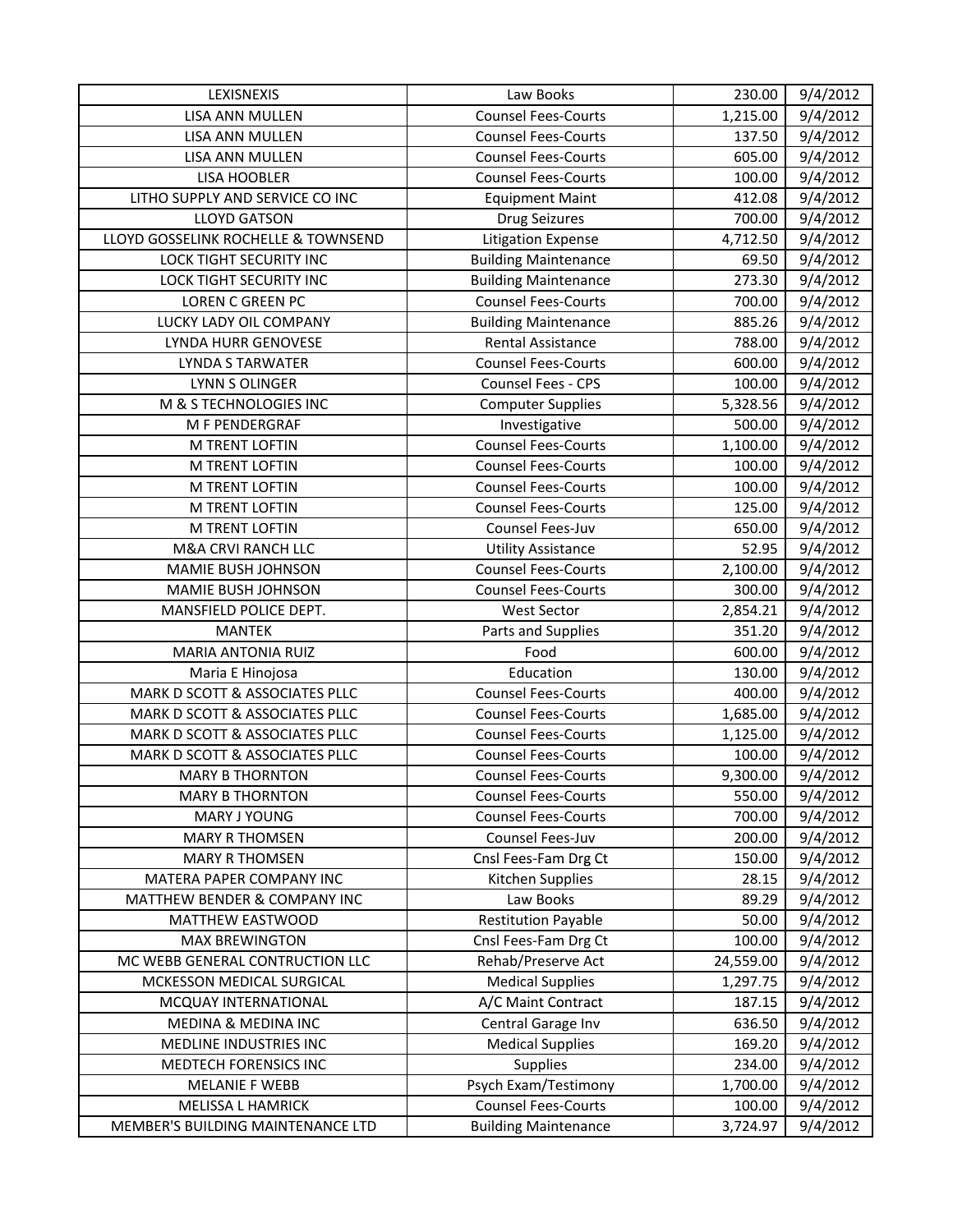| MENTAL HEALTH MENTAL RETARDATION | <b>Counseling Services</b>  | 108.00     | 9/4/2012 |
|----------------------------------|-----------------------------|------------|----------|
| METROPLEX SERVICE WELDING        | Lab Equip Mainten           | 40.00      | 9/4/2012 |
| METROPLEX SERVICE WELDING        | Parts and Supplies          | 519.50     | 9/4/2012 |
| MHMR OF TARRANT COUNTY           | Spec Needs Off Proj         | 9,177.87   | 9/4/2012 |
| MHMR OF TARRANT COUNTY           | <b>MHMR</b>                 | 4,831.61   | 9/4/2012 |
| MHMR OF TARRANT COUNTY           | <b>MHMR</b>                 | 4,222.53   | 9/4/2012 |
| MHMR OF TARRANT COUNTY           | <b>MHMR</b>                 | 184,642.19 | 9/4/2012 |
| MHMR OF TARRANT COUNTY           | <b>MHMR</b>                 | 4,787.04   | 9/4/2012 |
| MHMR OF TARRANT COUNTY           | <b>MHMR</b>                 | 2,973.61   | 9/4/2012 |
| MHMR OF TARRANT COUNTY           | <b>Professional Service</b> | 2,000.00   | 9/4/2012 |
| MHMR OF TARRANT COUNTY           | Spec Needs Off Proj         | 32,714.43  | 9/4/2012 |
| Michael C Weber                  | Education                   | 204.00     | 9/4/2012 |
| MICHAEL PAUL GARCIA              | <b>Counsel Fees-Courts</b>  | 337.50     | 9/4/2012 |
| MICHAEL PAUL GARCIA              | <b>Counsel Fees-Courts</b>  | 450.00     | 9/4/2012 |
| MICHAEL SHAWN MATLOCK            | <b>Counsel Fees-Courts</b>  | 1,050.00   | 9/4/2012 |
| MICHAEL SHAWN MATLOCK            | <b>Counsel Fees-Courts</b>  | 700.00     | 9/4/2012 |
| MIDWEST MEDICAL SUPPLY CO, LLC   | Lab Supplies                | 205.00     | 9/4/2012 |
| MIDWEST MEDICAL SUPPLY CO, LLC   | Lab Supplies                | 300.00     | 9/4/2012 |
| MINICK LAW PC                    | <b>Counsel Fees-Courts</b>  | 256.25     | 9/4/2012 |
| <b>MINICK LAW PC</b>             | <b>Counsel Fees-Courts</b>  | 400.00     | 9/4/2012 |
| MINOL-MIR LP                     | <b>Utility Assistance</b>   | 33.13      | 9/4/2012 |
| MIRA MONTE APARTMENTS LLC        | <b>Rental Assistance</b>    | 550.00     | 9/4/2012 |
| MOORE MEDICAL LLC                | <b>Medical Supplies</b>     | 18.09      | 9/4/2012 |
| <b>MOPEC</b>                     | Capital Outlay-Furni        | 3,115.00   | 9/4/2012 |
| MOTOROLA INC                     | Field Equip&Supplies        | 429.25     | 9/4/2012 |
| Mr Austin Jay Six Jr             | Travel                      | 60.00      | 9/4/2012 |
| Mr Craig Eugene Gouyton          | Education                   | 130.00     | 9/4/2012 |
| Mr Greg Williams                 | Travel                      | 425.88     | 9/4/2012 |
| Mr Jerry W Brown                 | Fuel                        | 38.31      | 9/4/2012 |
| Mr Jerry W Crowder               | Education                   | 119.18     | 9/4/2012 |
| Mr Jesse Salazar                 | Education                   | 130.00     | 9/4/2012 |
| Mr Joshua G Keenan               | Education                   | 10.00      | 9/4/2012 |
| Mr Lester G McDougle             | Travel                      | 140.00     | 9/4/2012 |
| Mr Michael De La Flor III        | Education                   | 130.00     | 9/4/2012 |
| Mr Todd H Tiemann                | Education                   | 119.18     | 9/4/2012 |
| Ms Blanca E Burciaga             | Education                   | 130.00     | 9/4/2012 |
| Ms Bonnie Sudderth               | Education                   | 1,194.35   | 9/4/2012 |
| Ms Christina S Glenn             | Travel                      | 417.97     | 9/4/2012 |
| Ms Dana Tarter                   | <b>Meeting Expenses</b>     | 21.05      | 9/4/2012 |
| Ms Dana Tarter                   | Education                   | 403.06     | 9/4/2012 |
| Ms D'Anne Conn                   | Education                   | 120.00     | 9/4/2012 |
| Ms Joylee Russell                | Central Garage Inv          | 20.00      | 9/4/2012 |
| Ms Joylee Russell                | Fuel                        | 7.00       | 9/4/2012 |
| Ms Lori L Burks                  | <b>Witness Travel</b>       | 117.89     | 9/4/2012 |
| Ms Lori L Burks                  | Travel                      | 399.50     | 9/4/2012 |
| Ms Marian D Ross                 | Education                   | 20.00      | 9/4/2012 |
| Ms Marquetta E Westmoreland      | Mileage Allowance           | 139.86     | 9/4/2012 |
| Ms Marquetta E Westmoreland      | Travel                      | 30.00      | 9/4/2012 |
| Ms Merilyn Span                  | Prepaid - Travel            | 92.00      | 9/4/2012 |
| Ms Patrice L Harrison            | Travel                      | 125.76     | 9/4/2012 |
| Ms Teresa J Bates                | Prepaid - Travel            | 92.00      | 9/4/2012 |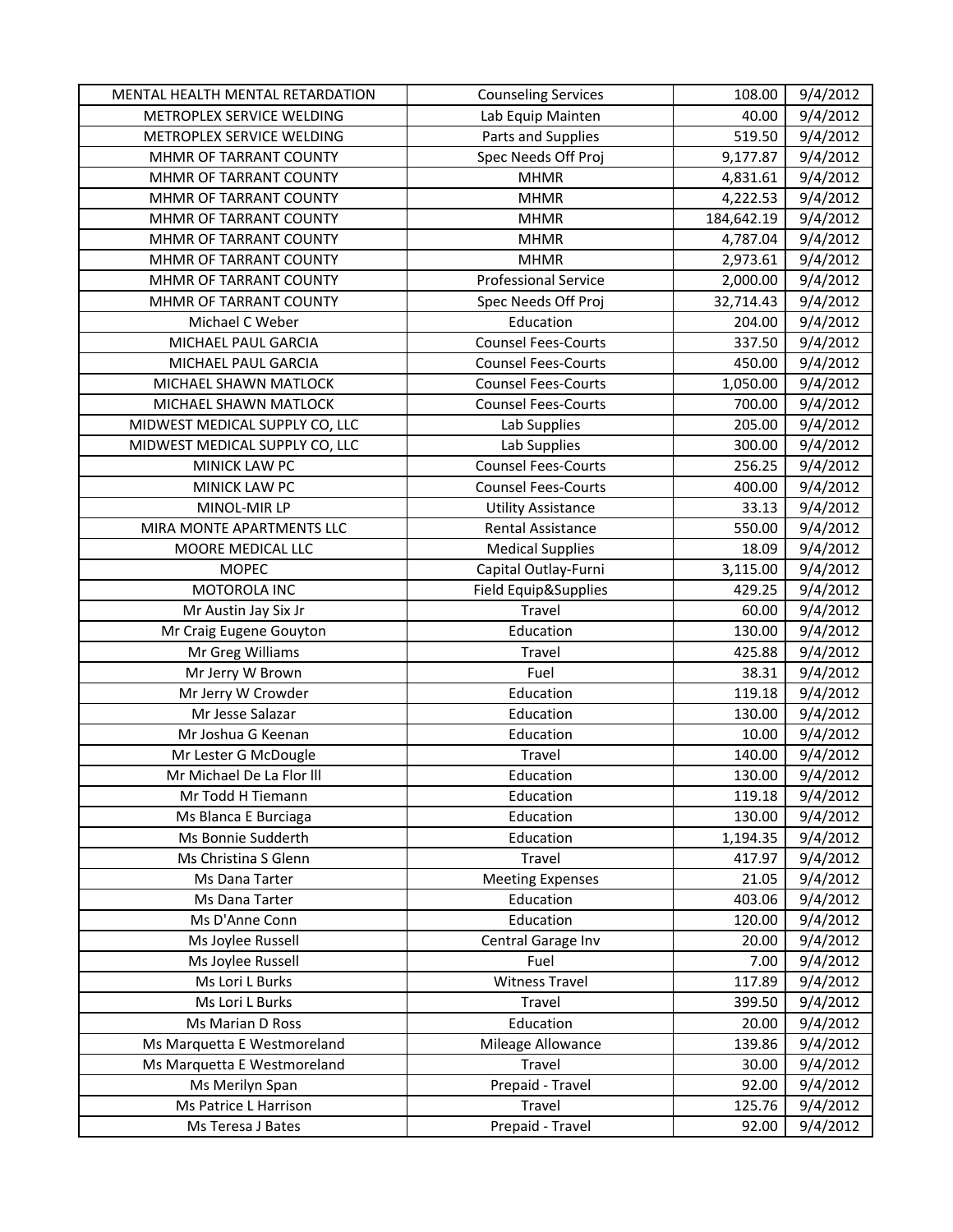| Ms Terri White                      | Education                   | 1,307.29 | 9/4/2012 |
|-------------------------------------|-----------------------------|----------|----------|
| MYERS TIRE SUPPLY DIST., INC        | <b>Tires and Tubes</b>      | 128.83   | 9/4/2012 |
| <b>NANCY RUTH DEWEES</b>            | Counsel Fees-Juv            | 200.00   | 9/4/2012 |
| NATIONAL GUARDIANSHIP ASSOCIATION   | Education                   | 380.00   | 9/4/2012 |
| NEIGHBORHOOD WALMART #5181          | Food/Hygiene Assist         | 119.98   | 9/4/2012 |
| NELON LAW GROUP PLLC                | <b>Counsel Fees-Courts</b>  | 5,900.00 | 9/4/2012 |
| NELON LAW GROUP PLLC                | <b>Counsel Fees-Courts</b>  | 875.00   | 9/4/2012 |
| NELSON REPORTING INC                | Education                   | 90.00    | 9/4/2012 |
| NELSON REPORTING INC                | Education                   | 90.00    | 9/4/2012 |
| NICA-NORTHSIDE INTER-CHURCH AGENCY  | <b>Subrecipient Service</b> | 1,695.22 | 9/4/2012 |
| NICHOLAS GREGORY DAVIS              | <b>Counsel Fees-Courts</b>  | 500.00   | 9/4/2012 |
| NICHOLS FORD LTD                    | Parts and Supplies          | 40.28    | 9/4/2012 |
| NIKKI L CHRIESMAN                   | Cnsl Fees-Fam Drg Ct        | 100.00   | 9/4/2012 |
| <b>NOBLE SUPPLY &amp; LOGISTICS</b> | Safety/Tact Supplies        | 4,552.25 | 9/4/2012 |
| NORTH RICHLAND HILLS POLICE         | Northeast Sector            | 977.12   | 9/4/2012 |
| NORTH TEXAS TOLLWAY AUTHORITY-NTTA  | Vehicle Maintenance         | 5.94     | 9/4/2012 |
| OAK FARMS DAIRY                     | Food                        | 622.83   | 9/4/2012 |
| OFFICE DEPOT BUSINESS SERV DIV      | <b>School Supplies</b>      | 523.18   | 9/4/2012 |
| <b>OKEY AKPOM</b>                   | <b>Counsel Fees-Courts</b>  | 365.00   | 9/4/2012 |
| OLMSTED-KIRK PAPER CO               | <b>Graphics Inventory</b>   | 285.00   | 9/4/2012 |
| <b>OLUFUNKE JINADU</b>              | Hith Dept Immu Fees         | 10.00    | 9/4/2012 |
| ONLINE TECH STORES.COM              | Supplies                    | 196.30   | 9/4/2012 |
| O'REILLY AUTO PARTS                 | Central Garage Inv          | 169.01   | 9/4/2012 |
| O'REILLY AUTO PARTS                 | Parts and Supplies          | 223.21   | 9/4/2012 |
| <b>OSCAR G SETTLE</b>               | <b>Counsel Fees-Courts</b>  | 500.00   | 9/4/2012 |
| <b>OVERHEAD DOOR</b>                | <b>Professional Service</b> | 562.00   | 9/4/2012 |
| <b>OWENS &amp; OWENS</b>            | Counsel Fees - CPS          | 100.00   | 9/4/2012 |
| OZARKA DRINKING WATER               | <b>Graphics Inventory</b>   | 8.98     | 9/4/2012 |
| OZARKA DRINKING WATER               | Water                       | 90.63    | 9/4/2012 |
| P MICHAEL SCHNEIDER LAW FIRM PC     | <b>Counsel Fees-Courts</b>  | 100.00   | 9/4/2012 |
| P MICHAEL SCHNEIDER LAW FIRM PC     | Counsel Fees - CPS          | 100.00   | 9/4/2012 |
| P.I.E. MANAGEMENT LLC               | <b>Professional Service</b> | 1,793.50 | 9/4/2012 |
| P.I.E. MANAGEMENT LLC               | Contract Labor              | 3,216.28 | 9/4/2012 |
| P.I.E. MANAGEMENT LLC               | Contract Labor              | 165.60   | 9/4/2012 |
| PALMER HOUSE HILTON                 | Education                   | 869.51   | 9/4/2012 |
| PAMELA S FERNANDEZ                  | <b>Counsel Fees-Courts</b>  | 125.00   | 9/4/2012 |
| PARK CITIES LIMITED PARTNERSHIP     | Central Garage Inv          | 509.19   | 9/4/2012 |
| PARK CITIES LIMITED PARTNERSHIP     | Central Garage Inv          | 98.79    | 9/4/2012 |
| PARKER COUNTY SHERIFF               | Due to Other Govts          | 75.00    | 9/4/2012 |
| PARKER COUNTY SHERIFF'S OFFICE      | <b>Drug Seizures</b>        | 3,945.50 | 9/4/2012 |
| PARKER COUNTY SHERIFF'S OFFICE      | Drug Seizure Int            | 2.35     | 9/4/2012 |
| PARNELL E RYAN                      | <b>Professional Service</b> | 3,800.00 | 9/4/2012 |
| PATRICIA L SUMMERS                  | Counsel Fees - CPS          | 1,485.00 | 9/4/2012 |
| PATRICK CURRAN                      | <b>Counsel Fees-Courts</b>  | 440.00   | 9/4/2012 |
| PATRICK CURRAN                      | <b>Counsel Fees-Courts</b>  | 275.00   | 9/4/2012 |
| PATRICK CURRAN                      | <b>Counsel Fees-Courts</b>  | 450.00   | 9/4/2012 |
| PATRICK CURRAN                      | <b>Counsel Fees-Courts</b>  | 215.00   | 9/4/2012 |
| PATRICK CURRAN                      | <b>Counsel Fees-Courts</b>  | 236.00   | 9/4/2012 |
| PATRICK R MCCARTY                   | <b>Counsel Fees-Courts</b>  | 260.00   | 9/4/2012 |
| PATRICK R MCCARTY                   | <b>Counsel Fees-Courts</b>  | 250.00   | 9/4/2012 |
| PATRICK S DOHONEY & ASSOCIATES PLLC | <b>Counsel Fees-Courts</b>  | 150.00   | 9/4/2012 |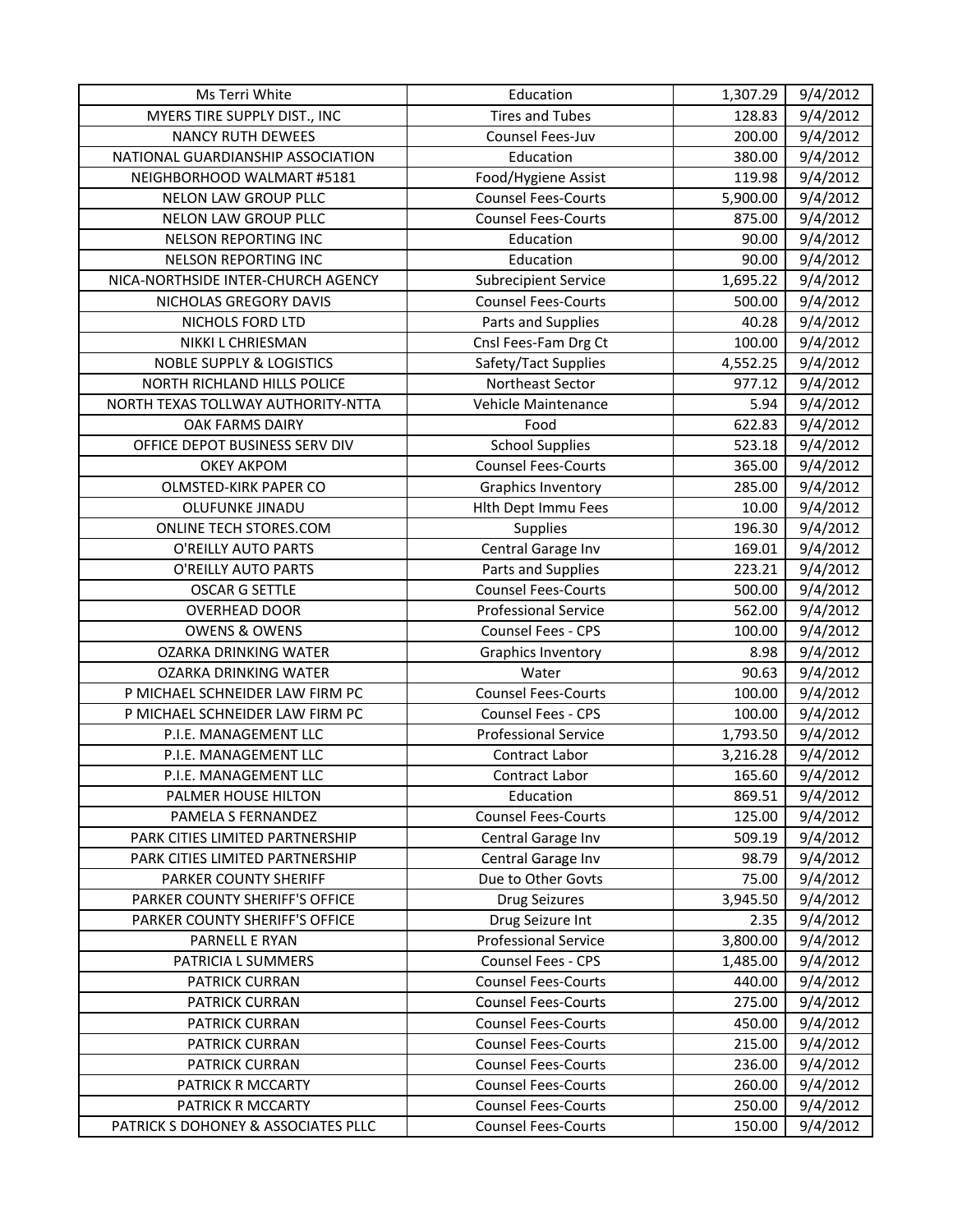| PATTY TILLMAN                       | <b>Counsel Fees-Courts</b>  | 125.00   | 9/4/2012 |
|-------------------------------------|-----------------------------|----------|----------|
| PATTY TILLMAN                       | <b>Counsel Fees-Courts</b>  | 400.00   | 9/4/2012 |
| PAUL B ROTHBAND JR                  | <b>Counsel Fees-Courts</b>  | 150.00   | 9/4/2012 |
| PAUL CONNER                         | <b>Counsel Fees-Courts</b>  | 370.00   | 9/4/2012 |
| PAUL CONNER                         | <b>Counsel Fees-Courts</b>  | 297.50   | 9/4/2012 |
| PAUL CONNER                         | <b>Counsel Fees-Courts</b>  | 175.00   | 9/4/2012 |
| PAUL LEWALLEN                       | <b>Counsel Fees-Courts</b>  | 400.00   | 9/4/2012 |
| PAULA K GREEN                       | Investigative               | 270.99   | 9/4/2012 |
| PAULA K GREEN                       | Investigative               | 78.72    | 9/4/2012 |
| PEDRO CISNEROS                      | Counsel Fees-Juv            | 50.00    | 9/4/2012 |
| PETER SIGNAVONG                     | Drug Seizure Int            | 0.70     | 9/4/2012 |
| PETER SIGNAVONG                     | Drug Seizure-Unit           | 1,088.95 | 9/4/2012 |
| PHILLIP S BARKER                    | Travel                      | 110.80   | 9/4/2012 |
| PHOENIX ASSOCIATES COUNSELING       | O/P Group Counseling        | 2,773.50 | 9/4/2012 |
| PIA R. RODRIGUEZ                    | <b>Counsel Fees-Courts</b>  | 425.00   | 9/4/2012 |
| PIA R. RODRIGUEZ                    | <b>Counsel Fees-Courts</b>  | 550.00   | 9/4/2012 |
| PIA R. RODRIGUEZ                    | <b>Counsel Fees-Courts</b>  | 700.00   | 9/4/2012 |
| PIA R. RODRIGUEZ                    | <b>Counsel Fees-Courts</b>  | 2,250.00 | 9/4/2012 |
| PIA R. RODRIGUEZ                    | <b>Counsel Fees-Courts</b>  | 500.00   | 9/4/2012 |
| PIA R. RODRIGUEZ                    | <b>Counsel Fees-Courts</b>  | 300.00   | 9/4/2012 |
| PIA R. RODRIGUEZ                    | <b>Counsel Fees-Courts</b>  | 200.00   | 9/4/2012 |
| PIA R. RODRIGUEZ                    | <b>Counsel Fees-Courts</b>  | 700.00   | 9/4/2012 |
| POCKET EXPERT LLC                   | <b>Expert Witness Serv</b>  | 3,550.40 | 9/4/2012 |
| POLLOCK PAPER DISTRIBUTORS          | <b>Medical Supplies</b>     | 148.50   | 9/4/2012 |
| POLLOCK PAPER DISTRIBUTORS          | <b>Medical Supplies</b>     | 154.50   | 9/4/2012 |
| POLLOCK PAPER DISTRIBUTORS          | Supplies                    | 14.85    | 9/4/2012 |
| POLLOCK PAPER DISTRIBUTORS          | Kitchen Supplies            | 85.21    | 9/4/2012 |
| PORT CITY MEDICAL                   | <b>Medical Supplies</b>     | 152.32   | 9/4/2012 |
| PORT CITY MEDICAL                   | <b>Medical Supplies</b>     | 228.48   | 9/4/2012 |
| PORT CITY MEDICAL                   | <b>Medical Supplies</b>     | 152.32   | 9/4/2012 |
| PORT CITY MEDICAL                   | <b>Medical Supplies</b>     | 1,523.20 | 9/4/2012 |
| PRAETORIAN OPERATING INC            | Sheriff Inventory           | 835.92   | 9/4/2012 |
| PRESSTEK INC                        | <b>Graphics Inventory</b>   | 754.48   | 9/4/2012 |
| PRONTO COURIER SERVICE LLC          | <b>Professional Service</b> | 200.01   | 9/4/2012 |
| PROPATH ASSOCIATES                  | <b>Medical Services</b>     | 53.25    | 9/4/2012 |
| PSP PROFESSIONAL SERVICES INC       | <b>Counseling Services</b>  | 100.00   | 9/4/2012 |
| PSYCHOTHERAPY SERVICES & YOKE-      | Psych Exam/Testimony        | 1,500.00 | 9/4/2012 |
| PSYCHOTHERAPY SERVICES & YOKEFELLOW | Psych Exam/Testimony        | 660.00   | 9/4/2012 |
| PSYCHOTHERAPY SERVICES & YOKEFELLOW | Psych Exam/Testimony        | 900.00   | 9/4/2012 |
| QIAGEN                              | Lab Supplies                | 1,646.00 | 9/4/2012 |
| <b>QUEST DIAGNOSTICS INC</b>        | <b>Professional Service</b> | 5,649.91 | 9/4/2012 |
| <b>QUILL CORPORATION</b>            | <b>Supplies</b>             | 120.46   | 9/4/2012 |
| R B EVERETT AND COMPANY             | Parts and Supplies          | 8,530.50 | 9/4/2012 |
| R B EVERETT AND COMPANY             | Parts and Supplies          | 416.47   | 9/4/2012 |
| R MAUREEN TOLBERT                   | <b>Counsel Fees-Courts</b>  | 2,250.00 | 9/4/2012 |
| R MAUREEN TOLBERT                   | <b>Counsel Fees-Courts</b>  | 125.00   | 9/4/2012 |
| R MAUREEN TOLBERT                   | <b>Counsel Fees-Courts</b>  | 150.00   | 9/4/2012 |
| RADIOLOGY ASSOCIATES OF TARRANT     | <b>Professional Service</b> | 1,351.80 | 9/4/2012 |
| RADIOLOGY ASSOCIATES OF TARRANT     | <b>Professional Service</b> | 449.62   | 9/4/2012 |
| Rainey L Webb                       | Education                   | 106.00   | 9/4/2012 |
| RANDALL B MILLER                    | <b>Counsel Fees-Courts</b>  | 150.00   | 9/4/2012 |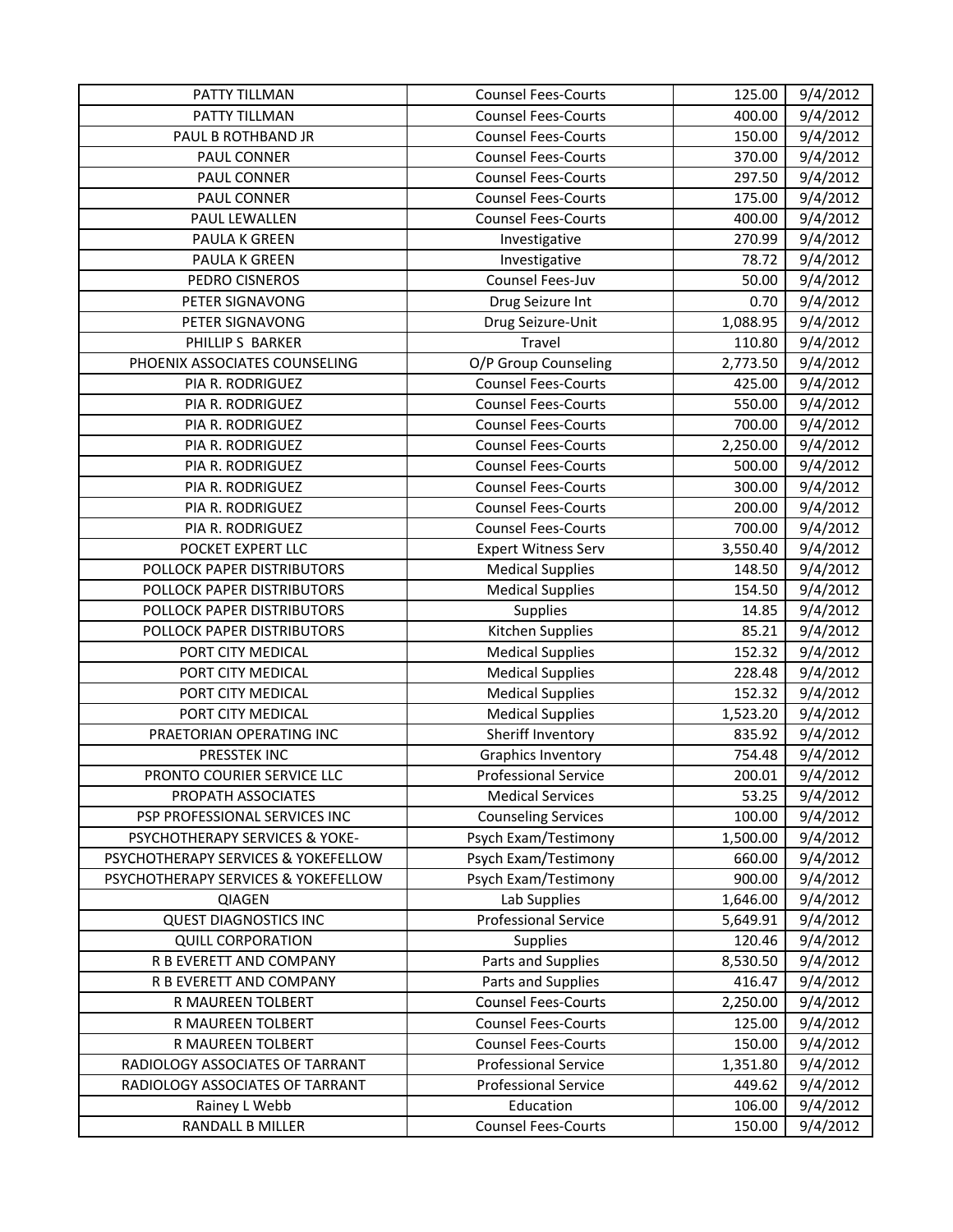| <b>RANDY MCCURDY</b>           | <b>Bail Bond Surety Fee</b> | 13.50     | 9/4/2012 |
|--------------------------------|-----------------------------|-----------|----------|
| <b>RANDY MCCURDY</b>           | <b>Bail Bond Surety Fee</b> | 1.50      | 9/4/2012 |
| <b>RANDY W BOWERS</b>          | <b>Counsel Fees-Courts</b>  | 700.00    | 9/4/2012 |
| <b>RANDY W BOWERS</b>          | <b>Counsel Fees-Courts</b>  | 125.00    | 9/4/2012 |
| RANDY W BOWERS                 | <b>Counsel Fees-Courts</b>  | 350.00    | 9/4/2012 |
| RASIX COMPUTER CENTER INC      | Supplies                    | 116.00    | 9/4/2012 |
| RASIX COMPUTER CENTER INC      | Supplies                    | 104.00    | 9/4/2012 |
| RASIX COMPUTER CENTER INC      | Supplies                    | 232.00    | 9/4/2012 |
| RATTIKIN TITLE CO              | <b>County Projects</b>      | 41,971.00 | 9/4/2012 |
| RAUL CANEZ                     | Counsel Fees - CPS          | 100.00    | 9/4/2012 |
| RAUL NEVAREZ                   | <b>Counsel Fees-Courts</b>  | 300.00    | 9/4/2012 |
| RAUL NEVAREZ                   | <b>Counsel Fees-Courts</b>  | 250.00    | 9/4/2012 |
| RAUL NEVAREZ                   | <b>Counsel Fees-Courts</b>  | 700.00    | 9/4/2012 |
| RAUL NEVAREZ                   | <b>Counsel Fees-Courts</b>  | 100.00    | 9/4/2012 |
| RAUL NEVAREZ                   | Counsel Fees - CPS          | 150.00    | 9/4/2012 |
| RAY HALL JR                    | <b>Counsel Fees-Courts</b>  | 500.00    | 9/4/2012 |
| RAY HALL JR                    | <b>Counsel Fees-Courts</b>  | 400.00    | 9/4/2012 |
| RAY HALL JR                    | <b>Counsel Fees-Courts</b>  | 1,625.00  | 9/4/2012 |
| <b>RAY HALL JR</b>             | Counsel Fees-Juv            | 200.00    | 9/4/2012 |
| RAY HALL JR                    | Counsel Fees - CPS          | 200.00    | 9/4/2012 |
| RAYMOND DANIEL PC              | Counsel Fees - CPS          | 200.00    | 9/4/2012 |
| RAYSHOD THOMPSON               | <b>Witness Travel</b>       | 25.00     | 9/4/2012 |
| RAZZOO'S INC                   | Volunteer Program           | 392.04    | 9/4/2012 |
| RECEPT PHARMACY LP             | <b>Medical Supplies</b>     | 2,000.00  | 9/4/2012 |
| REDWOOD ESTATES MHC            | Rental Assistance           | 283.00    | 9/4/2012 |
| REDWOOD TOXICOLOGY             | <b>Medical Supplies</b>     | 781.25    | 9/4/2012 |
| REDWOOD TOXICOLOGY             | <b>Medical Supplies</b>     | 781.25    | 9/4/2012 |
| REEDER DISTRIBUTORS INC        | Central Garage Inv          | 1,666.50  | 9/4/2012 |
| REEDER DISTRIBUTORS INC        | Grease and Oil              | 2,654.83  | 9/4/2012 |
| REEDER DISTRIBUTORS INC        | Grease and Oil              | 4,417.00  | 9/4/2012 |
| RELIABLE PAVING INC.           | Non-Track Const/Bldg        | 40,616.10 | 9/4/2012 |
| RELIANT ENERGY SERVICES        | <b>Utility Assistance</b>   | 2,261.28  | 9/4/2012 |
| <b>RELIANT ENERGY SERVICES</b> | <b>Utility Assistance</b>   | 252.15    | 9/4/2012 |
| RELIANT ENERGY SERVICES        | <b>Utility Assistance</b>   | 710.79    | 9/4/2012 |
| <b>RELIANT ENERGY SERVICES</b> | <b>Utility Assistance</b>   | 1,365.83  | 9/4/2012 |
| <b>RELIANT ENERGY SERVICES</b> | <b>Utility Assistance</b>   | 223.25    | 9/4/2012 |
| RENEE A SANCHEZ                | Counsel Fees - CPS          | 200.00    | 9/4/2012 |
| REPUBLIC TITLE OF TEXAS INC    | <b>County Projects</b>      | 1,310.98  | 9/4/2012 |
| <b>REXEL SUMMERS</b>           | <b>Building Maintenance</b> | 4,361.08  | 9/4/2012 |
| RICHARD A HENDERSON PC         | <b>Counsel Fees-Courts</b>  | 750.00    | 9/4/2012 |
| RICHARD A HENDERSON PC         | <b>Counsel Fees-Courts</b>  | 1,320.00  | 9/4/2012 |
| RICHARD A HENDERSON PC         | <b>Counsel Fees-Courts</b>  | 525.00    | 9/4/2012 |
| RICHARD A HENDERSON PC         | <b>Counsel Fees-Courts</b>  | 1,400.00  | 9/4/2012 |
| RICHARD A HENDERSON PC         | <b>Counsel Fees-Courts</b>  | 200.00    | 9/4/2012 |
| RICHARD ALLEY                  | <b>Counsel Fees-Courts</b>  | 670.00    | 9/4/2012 |
| RICHARD ALLEY                  | <b>Counsel Fees-Courts</b>  | 4,080.00  | 9/4/2012 |
| Richard D Nutt                 | Education                   | 130.00    | 9/4/2012 |
| Richard L Rodak                | Education                   | 10.00     | 9/4/2012 |
| RICHARD SCOTT WALKER           | <b>Counsel Fees-Courts</b>  | 300.00    | 9/4/2012 |
| RICHARD SCOTT WALKER           | <b>Counsel Fees-Courts</b>  | 200.00    | 9/4/2012 |
| RICHARD SCOTT WALKER           | <b>Counsel Fees-Courts</b>  | 131.25    | 9/4/2012 |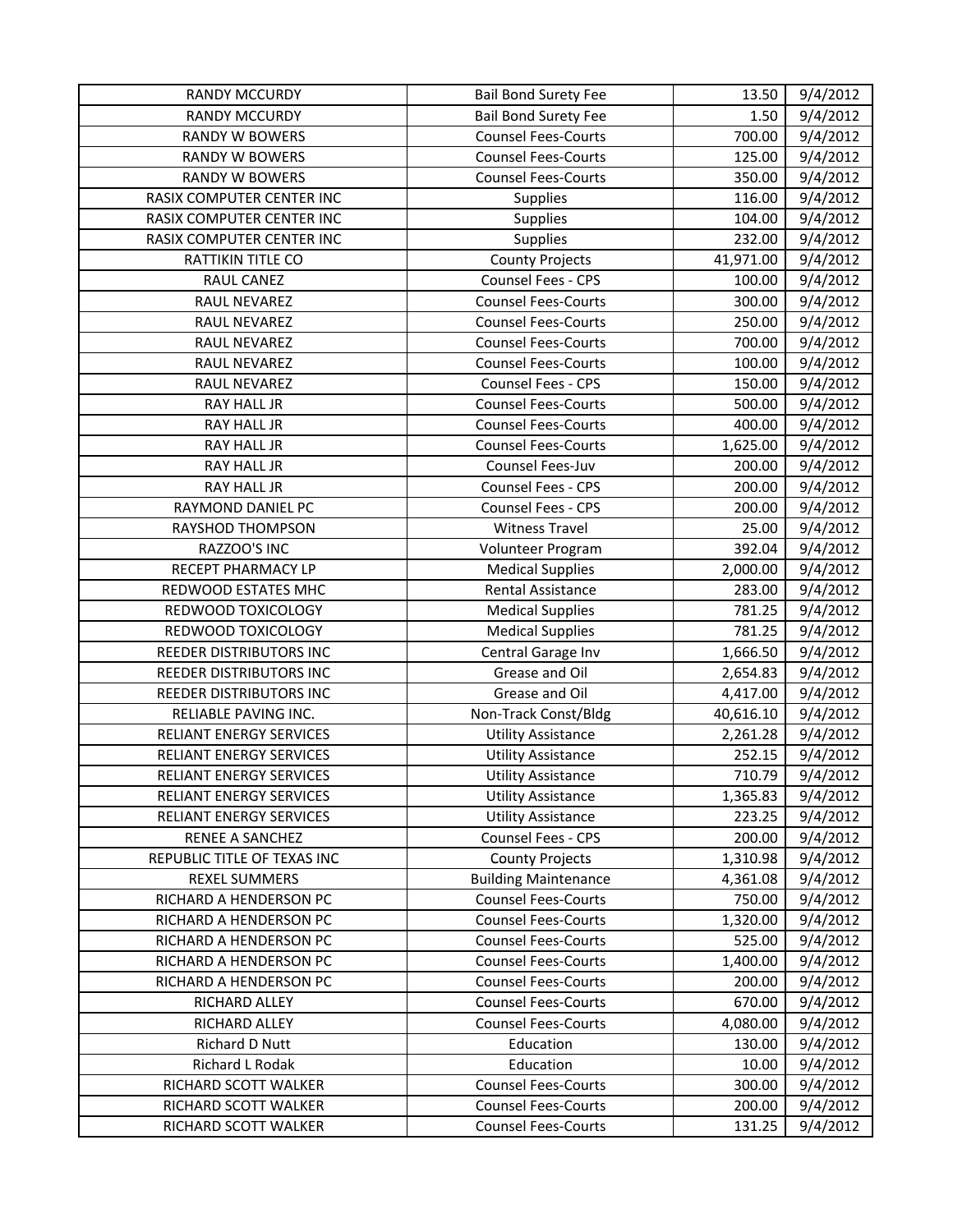| RICHLAND HILLS WATER DEPT      | <b>Utility Assistance</b>   | 133.00    | 9/4/2012 |
|--------------------------------|-----------------------------|-----------|----------|
| RIDGLEA ELECTRIC INC           | <b>Building Maintenance</b> | 1,542.00  | 9/4/2012 |
| RJ LEE GROUP, INC              | <b>Professional Service</b> | 47.25     | 9/4/2012 |
| RLJ LODGING II REIT SUB INC    | Prepaid - Travel            | 248.40    | 9/4/2012 |
| RLJ LODGING II REIT SUB INC    | Prepaid - Travel            | 248.40    | 9/4/2012 |
| RND MEDICAL SUPPLIES INC       | <b>Medical Supplies</b>     | 395.46    | 9/4/2012 |
| RND MEDICAL SUPPLIES INC       | <b>Medical Supplies</b>     | 131.82    | 9/4/2012 |
| <b>ROBERT C RIDDELL</b>        | <b>Counsel Fees-Courts</b>  | 300.00    | 9/4/2012 |
| ROBERT W PROBES CONCRETE INC   | <b>County Projects</b>      | 150.00    | 9/4/2012 |
| ROBERTA WALKER                 | <b>Counsel Fees-Courts</b>  | 375.00    | 9/4/2012 |
| <b>ROBIN V GROUNDS</b>         | Counsel Fees - CPS          | 100.00    | 9/4/2012 |
| <b>ROBINSON &amp; SMART PC</b> | <b>Counsel Fees-Courts</b>  | 500.00    | 9/4/2012 |
| RODNEY DUANE LAW JR            | <b>Drug Seizures</b>        | 396.00    | 9/4/2012 |
| RODNEY DUANE LAW JR            | Drug Seizure Int            | 0.13      | 9/4/2012 |
| ROMCO INC                      | Parts and Supplies          | 623.30    | 9/4/2012 |
| RONALD COUCH                   | <b>Counsel Fees-Courts</b>  | 550.00    | 9/4/2012 |
| RONALD LASTER                  | Rental Assistance           | 750.00    | 9/4/2012 |
| RONNIE JOHNSON                 | <b>Drug Seizures</b>        | 4,100.00  | 9/4/2012 |
| RONNIE JOHNSON                 | Drug Seizure Int            | 3.31      | 9/4/2012 |
| ROSE ANNA SALINAS              | <b>Counsel Fees-Courts</b>  | 300.00    | 9/4/2012 |
| ROSE ANNA SALINAS              | <b>Counsel Fees-Courts</b>  | 6,460.00  | 9/4/2012 |
| ROSE ANNA SALINAS              | <b>Counsel Fees-Courts</b>  | 200.00    | 9/4/2012 |
| ROSE ANNA SALINAS              | <b>Counsel Fees-Courts</b>  | 1,000.00  | 9/4/2012 |
| ROSE ANNA SALINAS              | <b>Counsel Fees-Courts</b>  | 200.00    | 9/4/2012 |
| <b>ROXANNE ROBINSON</b>        | <b>Counsel Fees-Courts</b>  | 337.50    | 9/4/2012 |
| <b>ROYER &amp; SCHUTTS</b>     | Non-Track Equipment         | 695.81    | 9/4/2012 |
| <b>RYAN W HARDY</b>            | <b>Counsel Fees-Courts</b>  | 300.00    | 9/4/2012 |
| RYAN W HARDY                   | <b>Counsel Fees-Courts</b>  | 325.00    | 9/4/2012 |
| <b>SATTRUCKING INC</b>         | Rock and Gravel             | 5,431.14  | 9/4/2012 |
| SAFARILAND LLC                 | Supplies                    | 76.09     | 9/4/2012 |
| SAF-T-GLOVE INC                | Parts and Supplies          | 109.20    | 9/4/2012 |
| SAGINAW CROSSING LLC           | Rental Assistance           | 675.00    | 9/4/2012 |
| SAGINAW POLICE DEPT.           | <b>Drug Seizures</b>        | 419.50    | 9/4/2012 |
| SAGINAW POLICE DEPT.           | Drug Seizure Int            | 0.34      | 9/4/2012 |
| SALDANA INC                    | <b>County Burials</b>       | 200.00    | 9/4/2012 |
| <b>SAM BONIFIELD</b>           | <b>Counsel Fees-Courts</b>  | 500.00    | 9/4/2012 |
| <b>SAM BONIFIELD</b>           | <b>Counsel Fees-Courts</b>  | 400.00    | 9/4/2012 |
| <b>SAM BONIFIELD</b>           | <b>Counsel Fees-Courts</b>  | 1,150.00  | 9/4/2012 |
| <b>SAM BONIFIELD</b>           | <b>Counsel Fees-Courts</b>  | 100.00    | 9/4/2012 |
| <b>SAM BONIFIELD</b>           | <b>Counsel Fees-Courts</b>  | 337.50    | 9/4/2012 |
| SAMANTHA K HILL                | <b>Counsel Fees-Courts</b>  | 700.00    | 9/4/2012 |
| SAMANTHA K HILL                | <b>Counsel Fees-Courts</b>  | 100.00    | 9/4/2012 |
| SAMANTHA K HILL                | <b>Counsel Fees-Courts</b>  | 500.00    | 9/4/2012 |
| Samuel K Baughman              | Education                   | 780.00    | 9/4/2012 |
| SAMUEL M SANCHEZ               | Counsel Fees - CPS          | 200.00    | 9/4/2012 |
| SANDOVAL CUSTOM CREATIONS INC  | LV Furn&Off Eq(Mod)         | 1,159.00  | 9/4/2012 |
| SANDRA J ANDREWS               | <b>Professional Service</b> | 800.00    | 9/4/2012 |
| SANOFI PASTEUR INC             | <b>Medical Supplies</b>     | 9,396.49  | 9/4/2012 |
| SANOFI PASTEUR INC             | <b>Medical Supplies</b>     | 1,566.08  | 9/4/2012 |
| SANOFI PASTEUR INC             | <b>Medical Supplies</b>     | 17,038.18 | 9/4/2012 |
| SANOFI PASTEUR INC             | <b>Medical Supplies</b>     | 616.37    | 9/4/2012 |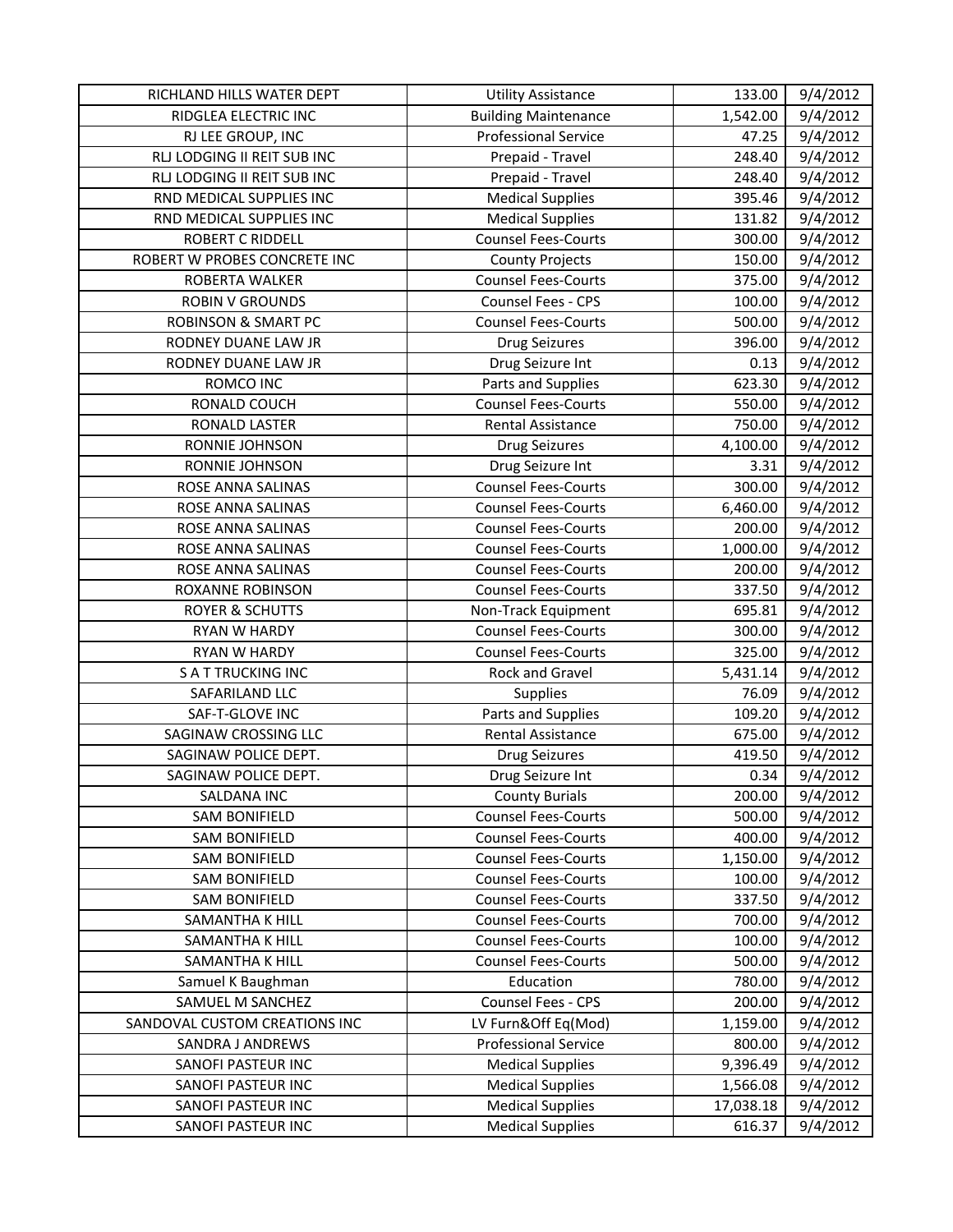| SANTIAGO SALINAS               | <b>Counsel Fees-Courts</b>  | 470.00    | 9/4/2012 |
|--------------------------------|-----------------------------|-----------|----------|
| SANTIAGO SALINAS               | <b>Counsel Fees-Courts</b>  | 6,970.00  | 9/4/2012 |
| SANTIAGO SALINAS               | <b>Counsel Fees-Courts</b>  | 300.00    | 9/4/2012 |
| SANTIAGO SALINAS               | <b>Counsel Fees-Courts</b>  | 375.00    | 9/4/2012 |
| SAT RADIO COMMUNICATIONS LTD   | <b>Building Maintenance</b> | 585.20    | 9/4/2012 |
| SAT RADIO COMMUNICATIONS LTD   | <b>Building Maintenance</b> | 1,170.40  | 9/4/2012 |
| <b>SCOTT BROWN</b>             | <b>Counsel Fees-Courts</b>  | 300.00    | 9/4/2012 |
| <b>SCOTT BROWN</b>             | <b>Counsel Fees-Courts</b>  | 425.00    | 9/4/2012 |
| <b>SCOTT BROWN</b>             | <b>Counsel Fees-Courts</b>  | 350.00    | 9/4/2012 |
| <b>SEAN M LYNCH</b>            | <b>Counsel Fees-Courts</b>  | 300.00    | 9/4/2012 |
| SENTINEL OFFENDER SERVICES LLC | Electronic Monitor'g        | 3,628.24  | 9/4/2012 |
| SEQUEL OF KANSAS LLC           | <b>Residential Servc</b>    | 1,604.00  | 9/4/2012 |
| SEQUEL OF KANSAS LLC           | <b>Residential Servc</b>    | 16,366.90 | 9/4/2012 |
| SHANAVIA D HOBBS               | Drug Seizure Int            | 0.11      | 9/4/2012 |
| SHANAVIA D HOBBS               | Drug Seizure-Unit           | 252.50    | 9/4/2012 |
| Shannon G Zellars              | Education                   | 10.00     | 9/4/2012 |
| <b>SHAWN PASCHALL</b>          | <b>Counsel Fees-Courts</b>  | 100.00    | 9/4/2012 |
| SHAWN PASCHALL                 | <b>Counsel Fees-Courts</b>  | 150.00    | 9/4/2012 |
| SHERWIN WILLIAMS PAINT         | <b>Support Serv Supply</b>  | 414.00    | 9/4/2012 |
| SHERWIN WILLIAMS PAINT         | <b>Building Maintenance</b> | 136.80    | 9/4/2012 |
| SHERWIN WILLIAMS PAINT         | <b>Building Maintenance</b> |           | 9/4/2012 |
| SHERWIN WILLIAMS PAINT         | <b>Building Maintenance</b> | 30.30     | 9/4/2012 |
| SHERWIN WILLIAMS PAINT         | <b>Building Maintenance</b> | 157.92    | 9/4/2012 |
| SHERWIN WILLIAMS PAINT         | Parts and Supplies          | 74.25     | 9/4/2012 |
| SHERWIN WILLIAMS PAINT         | Parts and Supplies          | 455.34    | 9/4/2012 |
| SHI GOVERNMENT SOLUTIONS       | <b>Computer Supplies</b>    | 1,105.00  | 9/4/2012 |
| SHI GOVERNMENT SOLUTIONS       | <b>Computer Supplies</b>    | 222.00    | 9/4/2012 |
| SID W SHAPIRO                  | Counsel Fees - CPS          | 100.00    | 9/4/2012 |
| SID W SHAPIRO                  | Cnsl Fees-Fam Drg Ct        | 100.00    | 9/4/2012 |
| SKYVUE MEMORIAL GARDENS        | <b>County Burials</b>       | 350.00    | 9/4/2012 |
| SMITH TEMPORARIES INC          | <b>Professional Service</b> | 106.47    | 9/4/2012 |
| SMITH TEMPORARIES INC          | Contract Labor              | 7,064.67  | 9/4/2012 |
| SMITH TEMPORARIES INC          | Contract Labor              | 282.72    | 9/4/2012 |
| SMITH TEMPORARIES INC          | <b>Elections- Contract</b>  | 1,485.54  | 9/4/2012 |
| SMITH TEMPORARIES INC          | Contract Labor              | 12,723.37 | 9/4/2012 |
| SMITH TEMPORARIES INC          | Contract Labor              | 85.04     | 9/4/2012 |
| SMITH TEMPORARIES INC          | <b>Elections- Contract</b>  | 83,688.16 | 9/4/2012 |
| SNELLING MEDICAL STAFFING LLC  | <b>Professional Service</b> | 813.96    | 9/4/2012 |
| SORENSON FORENSICS LLC         | Cap Murder-Othr Cost        | 2,005.25  | 9/4/2012 |
| SOUTHERN TIRE MART LLC         | Tires and Tubes             | 210.00    | 9/4/2012 |
| SOUTHERN TIRE MART LLC         | <b>Tires and Tubes</b>      | 131.76    | 9/4/2012 |
| SOUTHWASTE DISPOSAL LLC        | Kitchen Maintenance         | 400.00    | 9/4/2012 |
| SOUTHWASTE DISPOSAL LLC        | Parts and Supplies          | 210.00    | 9/4/2012 |
| SOUTHWASTE DISPOSAL LLC        | <b>Building Maintenance</b> | 460.00    | 9/4/2012 |
| SPECIALIZED PRODUCTS CO        | <b>Computer Supplies</b>    | 655.86    | 9/4/2012 |
| SPINDLEMEDIA INC               | Capital Outlay - Com        | 25,000.00 | 9/4/2012 |
| SPRINT NEXTEL                  | Data Transmiss Line         | 38.00     | 9/4/2012 |
| SPRINT NEXTEL                  | Data Transmiss Line         | 38.00     | 9/4/2012 |
| <b>SSPIBR LTD</b>              | Education                   | 291.98    | 9/4/2012 |
| STABILE/WINN INC               | Non-Track Const/Bldg        | 54,519.30 | 9/4/2012 |
| <b>STAPLES ADVANTAGE</b>       | Supplies                    | 413.82    | 9/4/2012 |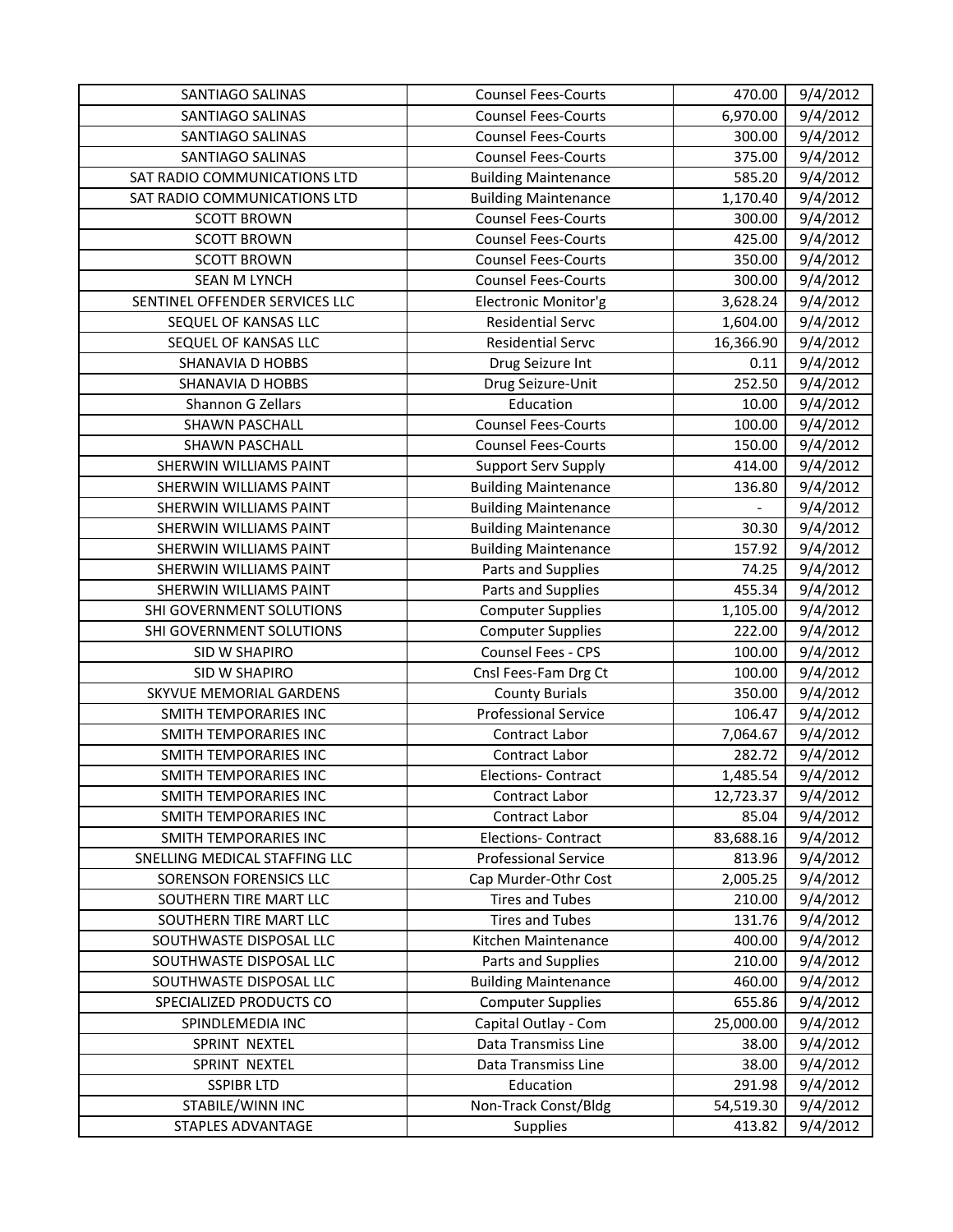| STAPLES ADVANTAGE        | <b>Supplies</b>         | 122.51   | 9/4/2012 |
|--------------------------|-------------------------|----------|----------|
| STAPLES ADVANTAGE        | Supplies                | 177.59   | 9/4/2012 |
| STAPLES ADVANTAGE        | Supplies                | 33.42    | 9/4/2012 |
| <b>STAPLES ADVANTAGE</b> | Supplies                | 22.28    | 9/4/2012 |
| <b>STAPLES ADVANTAGE</b> | Supplies                | 150.57   | 9/4/2012 |
| <b>STAPLES ADVANTAGE</b> | Supplies                | 50.60    | 9/4/2012 |
| STAPLES ADVANTAGE        | <b>Supplies</b>         | 14.17    | 9/4/2012 |
| STAPLES ADVANTAGE        | Supplies                | 89.91    | 9/4/2012 |
| <b>STAPLES ADVANTAGE</b> | Supplies                | 84.34    | 9/4/2012 |
| <b>STAPLES ADVANTAGE</b> | Supplies                | (303.99) | 9/4/2012 |
| STAPLES ADVANTAGE        | <b>Medical Supplies</b> | 59.78    | 9/4/2012 |
| <b>STAPLES ADVANTAGE</b> | <b>Medical Supplies</b> | 29.90    | 9/4/2012 |
| <b>STAPLES ADVANTAGE</b> | <b>Medical Supplies</b> | 83.50    | 9/4/2012 |
| STAPLES ADVANTAGE        | Supplies                | 59.87    | 9/4/2012 |
| <b>STAPLES ADVANTAGE</b> | Supplies                | 140.67   | 9/4/2012 |
| <b>STAPLES ADVANTAGE</b> | Supplies                | 123.18   | 9/4/2012 |
| <b>STAPLES ADVANTAGE</b> | Supplies                | 183.21   | 9/4/2012 |
| <b>STAPLES ADVANTAGE</b> | Supplies                | 99.07    | 9/4/2012 |
| <b>STAPLES ADVANTAGE</b> | Supplies                | 58.02    | 9/4/2012 |
| <b>STAPLES ADVANTAGE</b> | <b>Supplies</b>         | 6.80     | 9/4/2012 |
| STAPLES ADVANTAGE        | Supplies                | 22.86    | 9/4/2012 |
| STAPLES ADVANTAGE        | Supplies                | 16.19    | 9/4/2012 |
| STAPLES ADVANTAGE        | Supplies                | 9.39     | 9/4/2012 |
| STAPLES ADVANTAGE        | Supplies                | 241.66   | 9/4/2012 |
| <b>STAPLES ADVANTAGE</b> | Supplies                | 800.66   | 9/4/2012 |
| STAPLES ADVANTAGE        | <b>Supplies</b>         | 117.00   | 9/4/2012 |
| <b>STAPLES ADVANTAGE</b> | Supplies                | 773.13   | 9/4/2012 |
| <b>STAPLES ADVANTAGE</b> | Supplies                | 161.25   | 9/4/2012 |
| <b>STAPLES ADVANTAGE</b> | Supplies                | (177.87) | 9/4/2012 |
| <b>STAPLES ADVANTAGE</b> | Supplies                | 215.82   | 9/4/2012 |
| STAPLES ADVANTAGE        | Supplies                | 207.86   | 9/4/2012 |
| <b>STAPLES ADVANTAGE</b> | Supplies                | 83.72    | 9/4/2012 |
| <b>STAPLES ADVANTAGE</b> | Supplies                | 26.88    | 9/4/2012 |
| <b>STAPLES ADVANTAGE</b> | Supplies                | 91.07    | 9/4/2012 |
| STAPLES ADVANTAGE        | Supplies                | 411.58   | 9/4/2012 |
| STAPLES ADVANTAGE        | Supplies                | 566.55   | 9/4/2012 |
| <b>STAPLES ADVANTAGE</b> | Supplies                | 271.38   | 9/4/2012 |
| STAPLES ADVANTAGE        | Supplies                | 41.32    | 9/4/2012 |
| STAPLES ADVANTAGE        | Supplies                | 174.39   | 9/4/2012 |
| <b>STAPLES ADVANTAGE</b> | Supplies                | 39.40    | 9/4/2012 |
| <b>STAPLES ADVANTAGE</b> | Supplies                | 115.20   | 9/4/2012 |
| <b>STAPLES ADVANTAGE</b> | Supplies                | 46.15    | 9/4/2012 |
| <b>STAPLES ADVANTAGE</b> | Supplies                | 70.03    | 9/4/2012 |
| STAPLES ADVANTAGE        | Supplies                | 132.57   | 9/4/2012 |
| STAPLES ADVANTAGE        | Supplies                | 31.48    | 9/4/2012 |
| STAPLES ADVANTAGE        | Supplies                | 53.16    | 9/4/2012 |
| STAPLES ADVANTAGE        | Supplies                | 133.93   | 9/4/2012 |
| <b>STAPLES ADVANTAGE</b> | Supplies                | 82.07    | 9/4/2012 |
| STAPLES ADVANTAGE        | Supplies                | 55.15    | 9/4/2012 |
| STAPLES ADVANTAGE        | Supplies                | 117.64   | 9/4/2012 |
| STAPLES ADVANTAGE        | Supplies                | 362.33   | 9/4/2012 |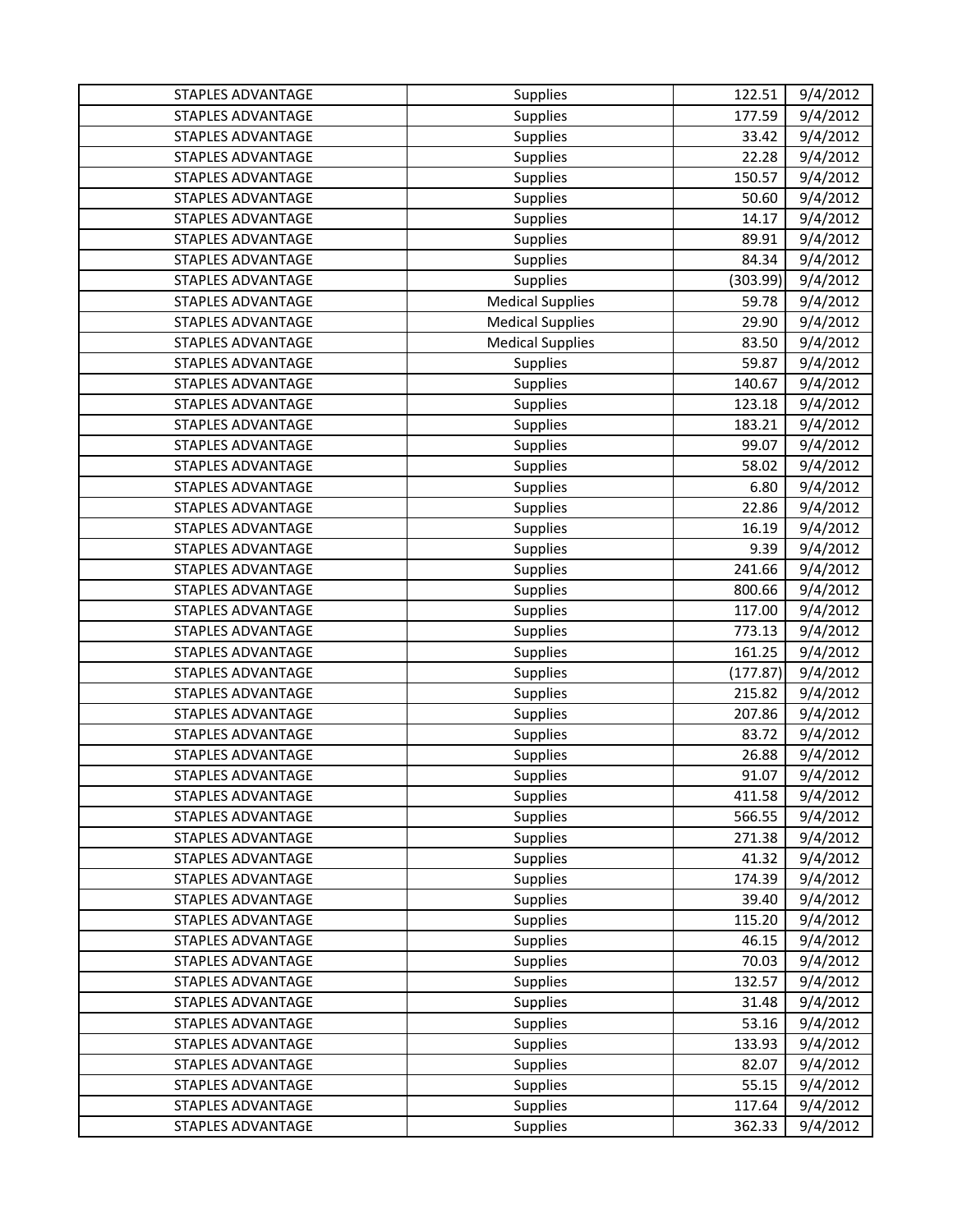| <b>STAPLES ADVANTAGE</b>             | Supplies                    | 120.60    | 9/4/2012 |
|--------------------------------------|-----------------------------|-----------|----------|
| STAPLES ADVANTAGE                    | Supplies                    | 130.40    | 9/4/2012 |
| <b>STAPLES ADVANTAGE</b>             | Supplies                    | 31.11     | 9/4/2012 |
| <b>STAPLES ADVANTAGE</b>             | Supplies                    | 155.59    | 9/4/2012 |
| <b>STAPLES ADVANTAGE</b>             | Supplies                    | 85.80     | 9/4/2012 |
| <b>STAPLES ADVANTAGE</b>             | Supplies                    | 48.50     | 9/4/2012 |
| <b>STAPLES ADVANTAGE</b>             | Supplies                    | 42.15     | 9/4/2012 |
| <b>STAPLES ADVANTAGE</b>             | Supplies                    | 116.54    | 9/4/2012 |
| <b>STAPLES ADVANTAGE</b>             | Supplies                    | 47.88     | 9/4/2012 |
| <b>STAPLES ADVANTAGE</b>             | Supplies                    | 158.25    | 9/4/2012 |
| STAPLES ADVANTAGE                    | Supplies                    | 6.62      | 9/4/2012 |
| STAPLES ADVANTAGE                    | Supplies                    | 288.25    | 9/4/2012 |
| <b>STAPLES ADVANTAGE</b>             | Supplies                    | 83.64     | 9/4/2012 |
| <b>STAPLES ADVANTAGE</b>             | Supplies                    | 174.15    | 9/4/2012 |
| STAPLES ADVANTAGE                    | <b>Computer Supplies</b>    | 79.40     | 9/4/2012 |
| STAPLES ADVANTAGE                    | Lab Supplies                | 48.84     | 9/4/2012 |
| <b>STAPLES ADVANTAGE</b>             | Supplies                    | 144.90    | 9/4/2012 |
| <b>STAPLES ADVANTAGE</b>             | Supplies                    | 31.54     | 9/4/2012 |
| <b>STAPLES ADVANTAGE</b>             | Supplies                    | 20.88     | 9/4/2012 |
| <b>STAPLES ADVANTAGE</b>             | Supplies                    | 47.60     | 9/4/2012 |
| <b>STAPLES ADVANTAGE</b>             | <b>Supplies</b>             | 77.77     | 9/4/2012 |
| <b>STAPLES ADVANTAGE</b>             | Supplies                    | 388.77    | 9/4/2012 |
| <b>STAPLES ADVANTAGE</b>             | Supplies                    | 85.60     | 9/4/2012 |
| <b>STAPLES ADVANTAGE</b>             | Supplies                    | 10.78     | 9/4/2012 |
| STAPLES ADVANTAGE                    | Capital Outlay Low V        | 1,515.90  | 9/4/2012 |
| <b>STAPLES ADVANTAGE</b>             | Non-Track Equipment         | 24,763.94 | 9/4/2012 |
| <b>STAPLES ADVANTAGE</b>             | Supplies                    | 205.00    | 9/4/2012 |
| <b>STAPLES ADVANTAGE</b>             | Supplies                    | 104.02    | 9/4/2012 |
| <b>STAPLES ADVANTAGE</b>             | Supplies                    | 21.66     | 9/4/2012 |
| <b>STAPLES ADVANTAGE</b>             | Supplies                    | (28.36)   | 9/4/2012 |
| STATE AND LOCAL GOVERNMENT           | Dues                        | 200.00    | 9/4/2012 |
| STATE BAR OF TEXAS                   | Law Books                   | 230.00    | 9/4/2012 |
| STATE INDUSTRIAL PRODUCTS CORP       | <b>Building Maintenance</b> | 292.32    | 9/4/2012 |
| STEPHANIE GONZALEZ                   | <b>Counsel Fees-Courts</b>  | 1,250.00  | 9/4/2012 |
| STEPHANIE GONZALEZ                   | <b>Counsel Fees-Courts</b>  | 600.00    | 9/4/2012 |
| STEPHANIE GONZALEZ                   | <b>Counsel Fees-Courts</b>  | 2,250.00  | 9/4/2012 |
| STEPHANIE PATTEN                     | <b>Counsel Fees-Courts</b>  | 150.00    | 9/4/2012 |
| STEPHANIE PATTEN                     | <b>Counsel Fees-Courts</b>  | 1,540.00  | 9/4/2012 |
| STEPHANIE PATTEN                     | <b>Counsel Fees-Courts</b>  | 225.00    | 9/4/2012 |
| <b>STEVE GORDON &amp; ASSOCIATES</b> | <b>Counsel Fees-Courts</b>  | 285.00    | 9/4/2012 |
| <b>STEVE GORDON &amp; ASSOCIATES</b> | <b>Counsel Fees-Courts</b>  | 215.00    | 9/4/2012 |
| <b>STREAM ENERGY</b>                 | <b>Utility Assistance</b>   | 3,357.97  | 9/4/2012 |
| STRETCH-O-RAMA INC                   | Clothing                    | 289.00    | 9/4/2012 |
| STUART HOSE AND PIPE CO INC          | Parts and Supplies          | 148.99    | 9/4/2012 |
| <b>SUNBELT RENTALS</b>               | Parts and Supplies          | 66.72     | 9/4/2012 |
| <b>TAMMY EVANS</b>                   | Drug Seizure Int            | 0.36      | 9/4/2012 |
| <b>TAMMY EVANS</b>                   | Drug Seizure-Unit           | 742.00    | 9/4/2012 |
| <b>TANDY LEATHER FACTORY</b>         | Supplies                    | 22.02     | 9/4/2012 |
| <b>TANDY LEATHER FACTORY</b>         | <b>Bedding and Clothing</b> | 80.00     | 9/4/2012 |
| <b>TAOFIK OLATUNGI</b>               | <b>Witness Travel</b>       | 79.70     | 9/4/2012 |
| <b>TARA V KERSH</b>                  | Counsel Fees - CPS          | 100.00    | 9/4/2012 |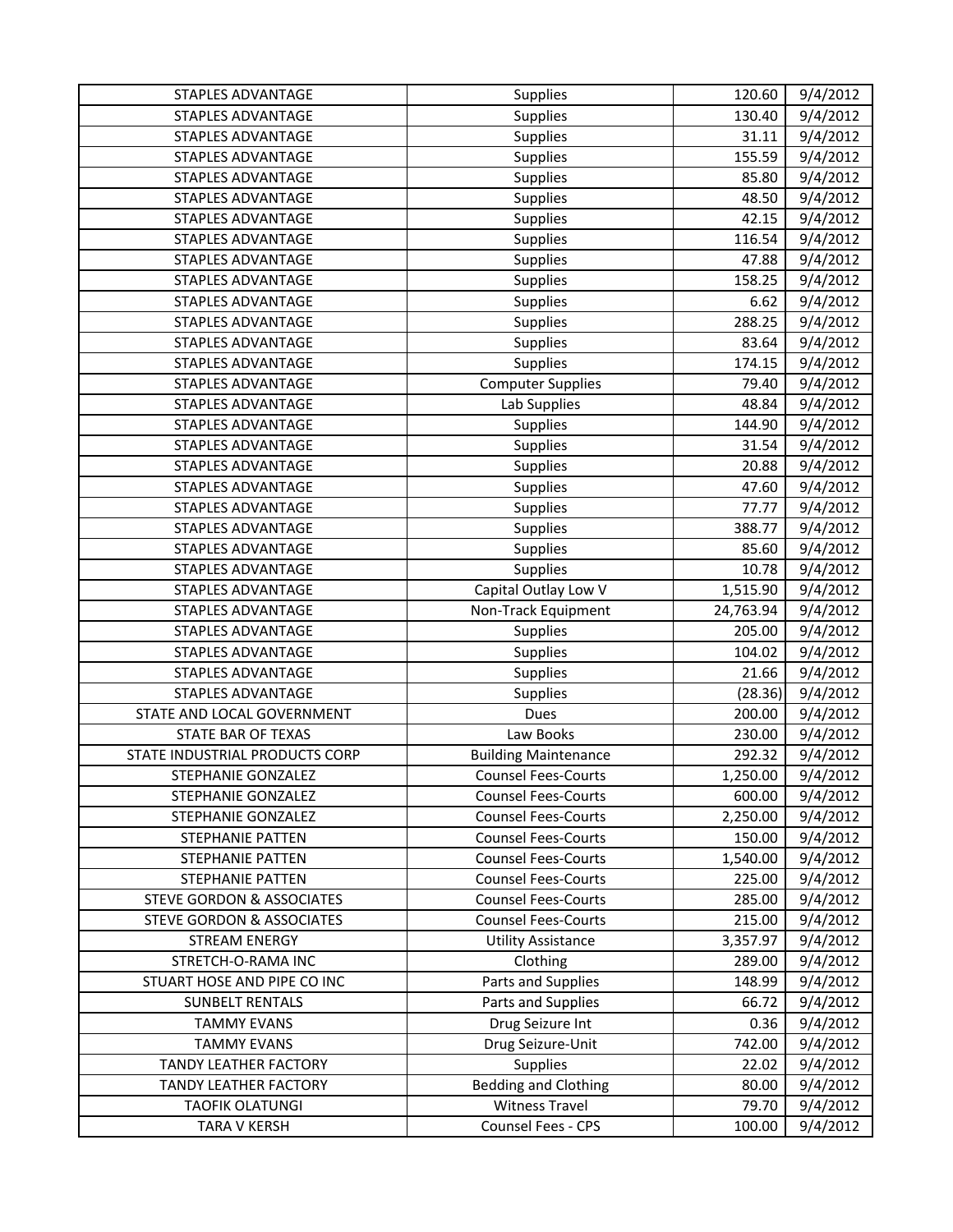| <b>TARGET BANK</b>                      | Household Supp Asst         | 130.05    | 9/4/2012 |
|-----------------------------------------|-----------------------------|-----------|----------|
| <b>TARGET BANK</b>                      | Clothing                    | 199.86    | 9/4/2012 |
| <b>TARGET BANK</b>                      | Clothing                    | 167.36    | 9/4/2012 |
| <b>TARGET BANK</b>                      | Clothing                    | 189.51    | 9/4/2012 |
| <b>TARGET BANK</b>                      | Clothing                    | 147.85    | 9/4/2012 |
| <b>TARGET BANK</b>                      | Food/Hygiene Assist         | 126.04    | 9/4/2012 |
| <b>TARGET BANK</b>                      | Health Promo Pgrm           | 5,000.00  | 9/4/2012 |
| <b>TARGET BANK</b>                      | <b>Promotional Expenses</b> | 124.76    | 9/4/2012 |
| <b>TARGET BANK</b>                      | <b>Promotional Expenses</b> | 500.00    | 9/4/2012 |
| TARRANT COUNTY BAR ASSOC                | Education                   | 125.00    | 9/4/2012 |
| TARRANT COUNTY BAR ASSOC                | Education                   | 125.00    | 9/4/2012 |
| TARRANT COUNTY BAR ASSOC                | Education                   | 125.00    | 9/4/2012 |
| TARRANT COUNTY BAR ASSOC                | Education                   | 125.00    | 9/4/2012 |
| <b>TARRANT COUNTY CLERK</b>             | CC Trust Fd Admn Fee        | 222.50    | 9/4/2012 |
| TARRANT COUNTY DISTRICT ATTORNEY        | <b>Counsel Fees-Courts</b>  | 500.00    | 9/4/2012 |
| TARRANT COUNTY DISTRICT ATTORNEY        | <b>Counsel Fees-Courts</b>  | 600.00    | 9/4/2012 |
| TARRANT COUNTY DISTRICT ATTORNEY        | <b>Counsel Fees-Courts</b>  | 800.00    | 9/4/2012 |
| TARRANT COUNTY FORECLOSURE REPORT       | Subscriptions               | 300.00    | 9/4/2012 |
| TARRANT COUNTY HOUSING PARTNERSHIP      | <b>Subrecipient Service</b> | 79,441.47 | 9/4/2012 |
| TARRANT COUNTY HOUSING PARTNERSHIP      | <b>Rental Assistance</b>    | 650.00    | 9/4/2012 |
| <b>TARRANT COUNTY WORKFORCE DEVELOP</b> | Hith Dept Immu Fees         | 30.00     | 9/4/2012 |
| TCLEOSE- TX COMMISSION LAW ENFORCE-     | <b>Bonds</b>                | 35.00     | 9/4/2012 |
| TDCAA-TEXAS DISTRICT & COUNTY           | Dues                        | 60.00     | 9/4/2012 |
| TDCAA-TEXAS DISTRICT & COUNTY           | Dues                        | 60.00     | 9/4/2012 |
| TDCAA-TEXAS DISTRICT & COUNTY           | Dues                        | 60.00     | 9/4/2012 |
| TDCAA-TEXAS DISTRICT & COUNTY           | Dues                        | 60.00     | 9/4/2012 |
| TDCAA-TEXAS DISTRICT & COUNTY           | Dues                        | 60.00     | 9/4/2012 |
| TDCAA-TEXAS DISTRICT & COUNTY           | Dues                        | 60.00     | 9/4/2012 |
| TDCAA-TEXAS DISTRICT & COUNTY           | Dues                        | 60.00     | 9/4/2012 |
| TDCAA-TEXAS DISTRICT & COUNTY           | Dues                        | 60.00     | 9/4/2012 |
| TDCAA-TEXAS DISTRICT & COUNTY           | Dues                        | 60.00     | 9/4/2012 |
| TDCAA-TEXAS DISTRICT & COUNTY           | Dues                        | 60.00     | 9/4/2012 |
| TDCAA-TEXAS DISTRICT & COUNTY           | Dues                        | 50.00     | 9/4/2012 |
| TECHNOLOGY RESOURCE CENTER OF           | <b>Equipment Maint</b>      | 1,840.00  | 9/4/2012 |
| TELETOUCH COMMUNICATIONS INC            | Telephone - Mobile          | 80.32     | 9/4/2012 |
| <b>TERRI MOORE</b>                      | <b>Counsel Fees-Courts</b>  | 3,080.00  | 9/4/2012 |
| <b>TERRY BARLOW</b>                     | <b>Counsel Fees-Courts</b>  | 200.00    | 9/4/2012 |
| TEXAS AIR SYSTEMS, INC                  | A/C Maint Contract          | 2,719.00  | 9/4/2012 |
| TEXAS ASSOC FOR COURT ADMINISTRAT       | Education                   | 250.00    | 9/4/2012 |
| TEXAS ASSOCIATION OF COUNTY             | Education                   | 30.00     | 9/4/2012 |
| TEXAS ASSOCIATION OF COUNTY             | Education                   | 30.00     | 9/4/2012 |
| TEXAS ASSOCIATION OF REGIONAL COUNC     | Education                   | 400.00    | 9/4/2012 |
| TEXAS CENTER FOR THE JUDICIARY          | Education                   | 60.00     | 9/4/2012 |
| TEXAS COUNCIL RISK MANAGEMENT FUND      | Education                   | 375.00    | 9/4/2012 |
| TEXAS COURT REPORTERS ASSOC             | Dues                        | 150.00    | 9/4/2012 |
| TEXAS DEPARTMENT OF LICENSING           | <b>Building Maintenance</b> | 70.00     | 9/4/2012 |
| TEXAS DEPT OF TRANSPORTATION            | <b>Bridge Programs</b>      | 1,680.00  | 9/4/2012 |
| TEXAS DEPT PUBLIC SAFETY VEHICLE        | <b>Computer Services</b>    | 91.00     | 9/4/2012 |
| TEXAS INTERPRETING SERVICES LLC         | <b>Interpreter Fees</b>     | 90.00     | 9/4/2012 |
| TEXAS INTERPRETING SERVICES LLC         | <b>Interpreter Fees</b>     | 450.00    | 9/4/2012 |
| TEXAS JUSTICE COURT JUDGES              | Dues                        | 75.00     | 9/4/2012 |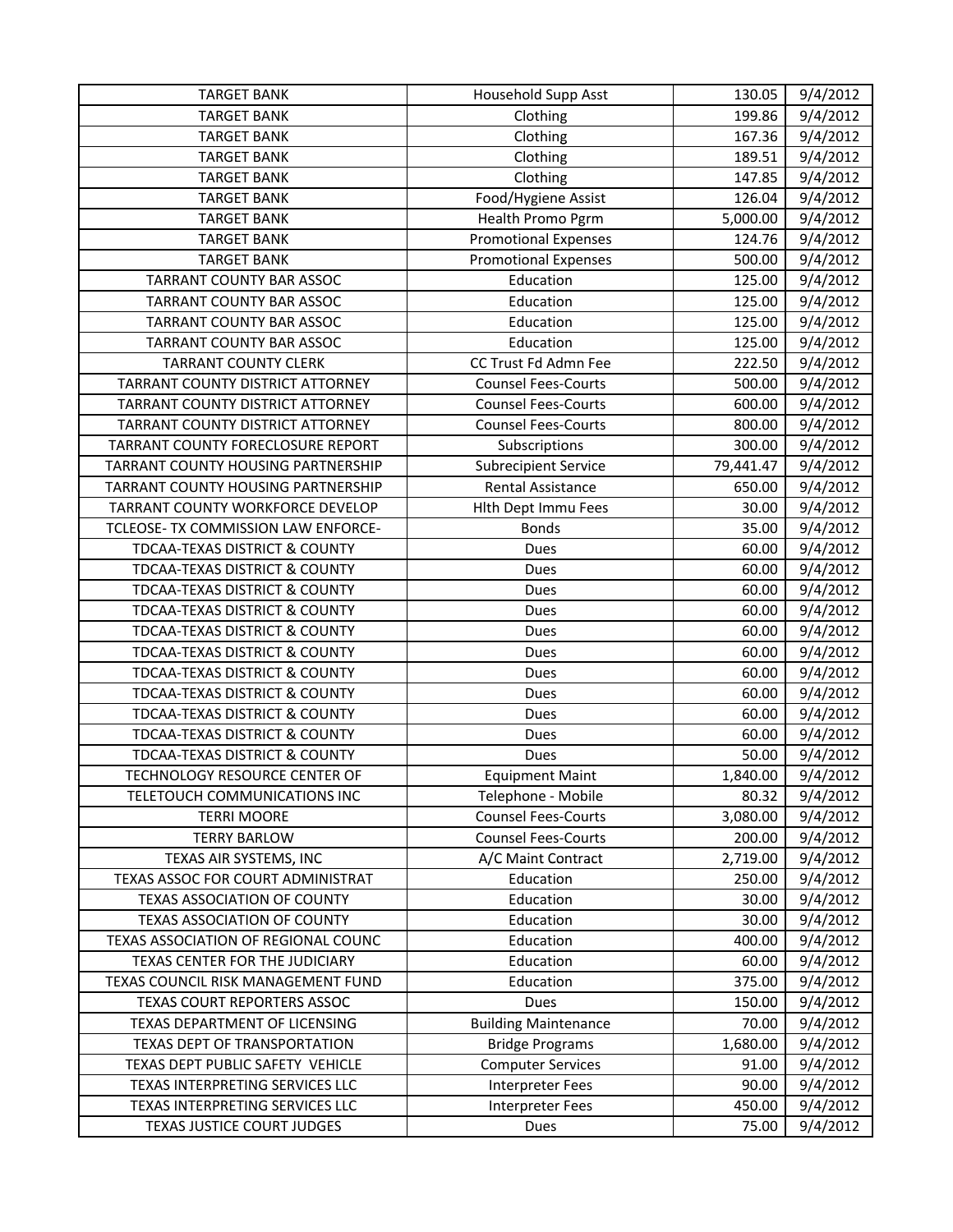| <b>TEXAS LAWYER</b>                 | Law Books                   | 89.95     | 9/4/2012 |
|-------------------------------------|-----------------------------|-----------|----------|
| <b>TEXAS LAWYER</b>                 | Law Books                   | 79.20     | 9/4/2012 |
| TEXAS PARKS & WILDLIFE MAGAZINE     | Subscriptions               | 20.00     | 9/4/2012 |
| <b>THANH DOAN</b>                   | <b>Restitution Payable</b>  | 250.00    | 9/4/2012 |
| THE CENTER FOR AMERICAN & INTL LAW  | Education                   | 595.00    | 9/4/2012 |
| THE DECKER LAW FIRM PC              | <b>Counsel Fees-Courts</b>  | 500.00    | 9/4/2012 |
| THE DECKER LAW FIRM PC              | Counsel Fees - CPS          | 100.00    | 9/4/2012 |
| THE HAMPTON LAW FIRM PLLC           | <b>Counsel Fees-Courts</b>  | 650.00    | 9/4/2012 |
| THE HILLS APTS                      | <b>Utility Assistance</b>   | 27.65     | 9/4/2012 |
| THE HUSTON FIRM PC                  | <b>Counsel Fees-Courts</b>  | 650.00    | 9/4/2012 |
| THE HUSTON FIRM PC                  | <b>Counsel Fees-Courts</b>  | 365.00    | 9/4/2012 |
| THE HUSTON FIRM PC                  | <b>Counsel Fees-Courts</b>  | 625.00    | 9/4/2012 |
| THE LAW FIRM OF DAVID C JONES       | <b>Counsel Fees-Courts</b>  | 1,200.00  | 9/4/2012 |
| THE LAW FIRM OF DAVID C JONES       | <b>Counsel Fees-Courts</b>  | 300.00    | 9/4/2012 |
| THE LAW FIRM OF DAVID C JONES       | <b>Counsel Fees-Courts</b>  | 1,225.00  | 9/4/2012 |
| THE LAW FIRM OF DAVID C JONES       | <b>Counsel Fees-Courts</b>  | 293.75    | 9/4/2012 |
| THE LAW OFFICE OF ANGELA DOSKOCIL   | Counsel Fees - CPS          | 100.00    | 9/4/2012 |
| THE LAW OFFICE OF ANGELA DOSKOCIL   | Cnsl Fees-Fam Drg Ct        | 100.00    | 9/4/2012 |
| THE LAW OFFICES OF MICHAEL POOL PLL | <b>Counsel Fees-Courts</b>  | 400.00    | 9/4/2012 |
| THE LAW OFFICES OF MICHAEL POOL PLL | <b>Counsel Fees-Courts</b>  | 550.00    | 9/4/2012 |
| THE LAW OFFICES OF MICHAEL POOL PLL | <b>Counsel Fees-Courts</b>  | 800.00    | 9/4/2012 |
| THE MAJOR FUNERAL HOME CHAPEL       | <b>County Burials</b>       | 700.00    | 9/4/2012 |
| THE MULHOLLAND CO                   | <b>Supplies</b>             | 9.00      | 9/4/2012 |
| THE MULHOLLAND CO                   | Supplies                    | 316.00    | 9/4/2012 |
| THE MULHOLLAND CO                   | Supplies                    | 9.00      | 9/4/2012 |
| THE MULHOLLAND CO                   | Supplies                    | 52.00     | 9/4/2012 |
| THE MULHOLLAND CO                   | Supplies                    | 12.00     | 9/4/2012 |
| THE MULHOLLAND CO                   | Supplies                    | 22.00     | 9/4/2012 |
| THE MULHOLLAND CO                   | Supplies                    | 18.75     | 9/4/2012 |
| THE MULHOLLAND CO                   | <b>Supplies</b>             | 50.00     | 9/4/2012 |
| THE MULHOLLAND CO                   | Supplies                    | 11.50     | 9/4/2012 |
| THE NATIONAL CENTER FOR             | <b>Professional Service</b> | 12,254.10 | 9/4/2012 |
| THE SPOKEN WORD LLC                 | Interpreter Fees            | 390.00    | 9/4/2012 |
| THE SPOKEN WORD LLC                 | <b>Interpreter Fees</b>     | 750.00    | 9/4/2012 |
| THE SPOKEN WORD LLC                 | <b>Interpreter Fees</b>     | 300.00    | 9/4/2012 |
| THE SPOKEN WORD LLC                 | Interpreter Fees            | 60.00     | 9/4/2012 |
| THE SPOKEN WORD LLC                 | <b>Interpreter Fees</b>     | 360.00    | 9/4/2012 |
| THE SPOKEN WORD LLC                 | Interpreter Fees            | 360.00    | 9/4/2012 |
| THE SPOKEN WORD LLC                 | Interpreter Fees            | 300.00    | 9/4/2012 |
| THE WHITNEY SMITH COMPANY INC       | <b>Professional Service</b> | 6,905.25  | 9/4/2012 |
| THEODORE ANDREW BEACH               | <b>Counsel Fees-Courts</b>  | 300.00    | 9/4/2012 |
| THEODORE ANDREW BEACH               | <b>Counsel Fees-Courts</b>  | 900.00    | 9/4/2012 |
| THIEN NGUYEN                        | <b>Witness Travel</b>       | 104.46    | 9/4/2012 |
| <b>TIM MOORE</b>                    | Cnsl Fees-Cap Murder        | 3,600.00  | 9/4/2012 |
| TOM WITTROCK                        | Rental Assistance           | 550.00    | 9/4/2012 |
| TOWER ENGINEERING INC               | <b>Building Maintenance</b> | 225.00    | 9/4/2012 |
| <b>TRACIE KENAN</b>                 | <b>Counsel Fees-Courts</b>  | 300.00    | 9/4/2012 |
| <b>TRACIE KENAN</b>                 | <b>Counsel Fees-Courts</b>  | 300.00    | 9/4/2012 |
| <b>TRAVIS YOUNG</b>                 | <b>Counsel Fees-Courts</b>  | 400.00    | 9/4/2012 |
| <b>TRAVIS YOUNG</b>                 | <b>Counsel Fees-Courts</b>  | 400.00    | 9/4/2012 |
| <b>TRAVIS YOUNG</b>                 | <b>Counsel Fees-Courts</b>  | 400.00    | 9/4/2012 |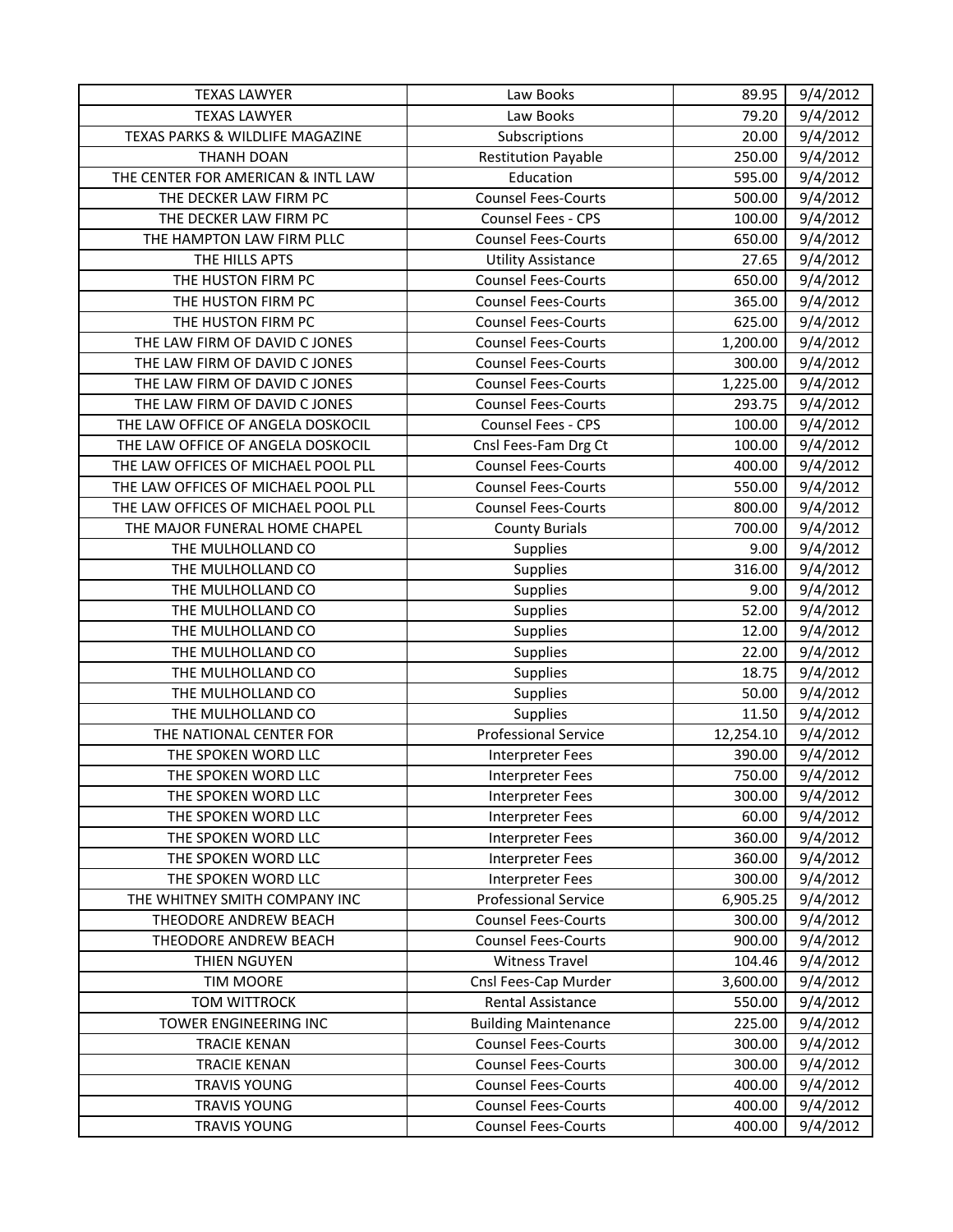| <b>TRAVIS YOUNG</b>                 | <b>Counsel Fees-Courts</b>  | 300.00    | 9/4/2012 |
|-------------------------------------|-----------------------------|-----------|----------|
| TRI COUNTY ELECTRIC COOPERATIVE INC | <b>Utility Assistance</b>   | 158.61    | 9/4/2012 |
| <b>TRUGREEN CHEMLAWN</b>            | Landscaping Expense         | 489.00    | 9/4/2012 |
| TRUGREEN CHEMLAWN                   | Landscaping Expense         | 345.00    | 9/4/2012 |
| TRUGREEN CHEMLAWN                   | Landscaping Expense         | 237.00    | 9/4/2012 |
| TRUGREEN LANDCARE LLC               | Landscaping Expense         | 971.25    | 9/4/2012 |
| TRUGREEN LANDCARE LLC               | Landscaping Expense         | 6,000.40  | 9/4/2012 |
| TRUGREEN LANDCARE LLC               | Landscaping Expense         | 420.00    | 9/4/2012 |
| TXI OPERATIONS, LP (NT)             | <b>Base Stab Materials</b>  | 6,097.70  | 9/4/2012 |
| <b>TXU ENERGY</b>                   | <b>Utility Assistance</b>   | 4,665.11  | 9/4/2012 |
| <b>TXU ENERGY</b>                   | <b>Utility Assistance</b>   | 14,540.30 | 9/4/2012 |
| <b>TXU ENERGY</b>                   | <b>Utility Assistance</b>   | 4,057.76  | 9/4/2012 |
| <b>TXU ENERGY</b>                   | <b>Utility Assistance</b>   | 2,009.59  | 9/4/2012 |
| <b>TXU ENERGY</b>                   | <b>Utility Assistance</b>   | 7,290.61  | 9/4/2012 |
| <b>TXU ENERGY</b>                   | <b>Utility Assistance</b>   | 482.73    | 9/4/2012 |
| <b>U S POSTMASTER</b>               | Postage                     | 2,250.00  | 9/4/2012 |
| UNION GOSPEL MISSION                | <b>Rental Assistance</b>    | 727.00    | 9/4/2012 |
| <b>UNISYS CORP</b>                  | <b>Computer Maintenance</b> | 23,471.28 | 9/4/2012 |
| UNIVERSITY PLAZA INC                | <b>Rental Assistance</b>    | 1,425.00  | 9/4/2012 |
| UPS/UNITED PARCEL SERVICE           | Postage                     | 27.82     | 9/4/2012 |
| UPS/UNITED PARCEL SERVICE           | Postage                     | 185.41    | 9/4/2012 |
| <b>US DIAGNOSTICS INC</b>           | Lab Supplies                | 1,688.00  | 9/4/2012 |
| US DIAGNOSTICS INC                  | Lab Supplies                | 21,100.00 | 9/4/2012 |
| US DIAGNOSTICS INC                  | Lab Supplies                | 10,339.00 | 9/4/2012 |
| US DIAGNOSTICS INC                  | Lab Supplies                | 4,853.00  | 9/4/2012 |
| <b>UVP LLC</b>                      | <b>Equipment Maint</b>      | 231.03    | 9/4/2012 |
| <b>VANDERBURG DRAFTING SUPPLIES</b> | Graphics Inventory          | 3,084.45  | 9/4/2012 |
| <b>VICKI E WILEY</b>                | <b>Counsel Fees-Courts</b>  | 500.00    | 9/4/2012 |
| <b>VICKI E WILEY</b>                | Cnsl Fees-Fam Drg Ct        | 150.00    | 9/4/2012 |
| VIENSONG MINO PHANYANOOVONG         | <b>Restitution Payable</b>  | 12.50     | 9/4/2012 |
| <b>VIJAY K CHAWLA</b>               | Rental Assistance           | 580.00    | 9/4/2012 |
| <b>VWR SCIENTIFIC PRODUCTS</b>      | Field Equip&Supplies        | 107.81    | 9/4/2012 |
| <b>WADE TYLER WILSON</b>            | Cnsl Fees-Crim Appls        | 3,160.00  | 9/4/2012 |
| WADE TYLER WILSON                   | Crim Appeal-OthrCost        | 64.15     | 9/4/2012 |
| WALMART #1801                       | Food/Hygiene Assist         | 20.00     | 9/4/2012 |
| WALMART #266                        | Food/Hygiene Assist         | 18.31     | 9/4/2012 |
| WALMART #2977                       | Food/Hygiene Assist         | 40.00     | 9/4/2012 |
| WALMART #3284                       | Food/Hygiene Assist         | 105.37    | 9/4/2012 |
| WALMART #5312                       | Food/Hygiene Assist         | 155.22    | 9/4/2012 |
| WALMART #807                        | Food/Hygiene Assist         | 40.00     | 9/4/2012 |
| WALMART #972                        | Food/Hygiene Assist         | 35.70     | 9/4/2012 |
| WALMART 01-0896                     | Food/Hygiene Assist         | 119.49    | 9/4/2012 |
| <b>WALT A CLEVELAND</b>             | <b>Counsel Fees-Courts</b>  | 200.00    | 9/4/2012 |
| WALT A CLEVELAND                    | <b>Counsel Fees-Courts</b>  | 100.00    | 9/4/2012 |
| <b>WARREN ST JOHN</b>               | <b>Counsel Fees-Courts</b>  | 1,200.00  | 9/4/2012 |
| <b>WARREN ST JOHN</b>               | <b>Counsel Fees-Courts</b>  | 450.00    | 9/4/2012 |
| <b>WARREN ST JOHN</b>               | <b>Counsel Fees-Courts</b>  | 100.00    | 9/4/2012 |
| WATAUGA POLICE DEPARTMENT           | Northeast Sector            | 977.12    | 9/4/2012 |
| WEATHERS LAW FIRM PC                | <b>Counsel Fees-Courts</b>  | 500.00    | 9/4/2012 |
| WEATHERS LAW FIRM PC                | <b>Counsel Fees-Courts</b>  | 450.00    | 9/4/2012 |
| WEATHERS LAW FIRM PC                | <b>Counsel Fees-Courts</b>  | 500.00    | 9/4/2012 |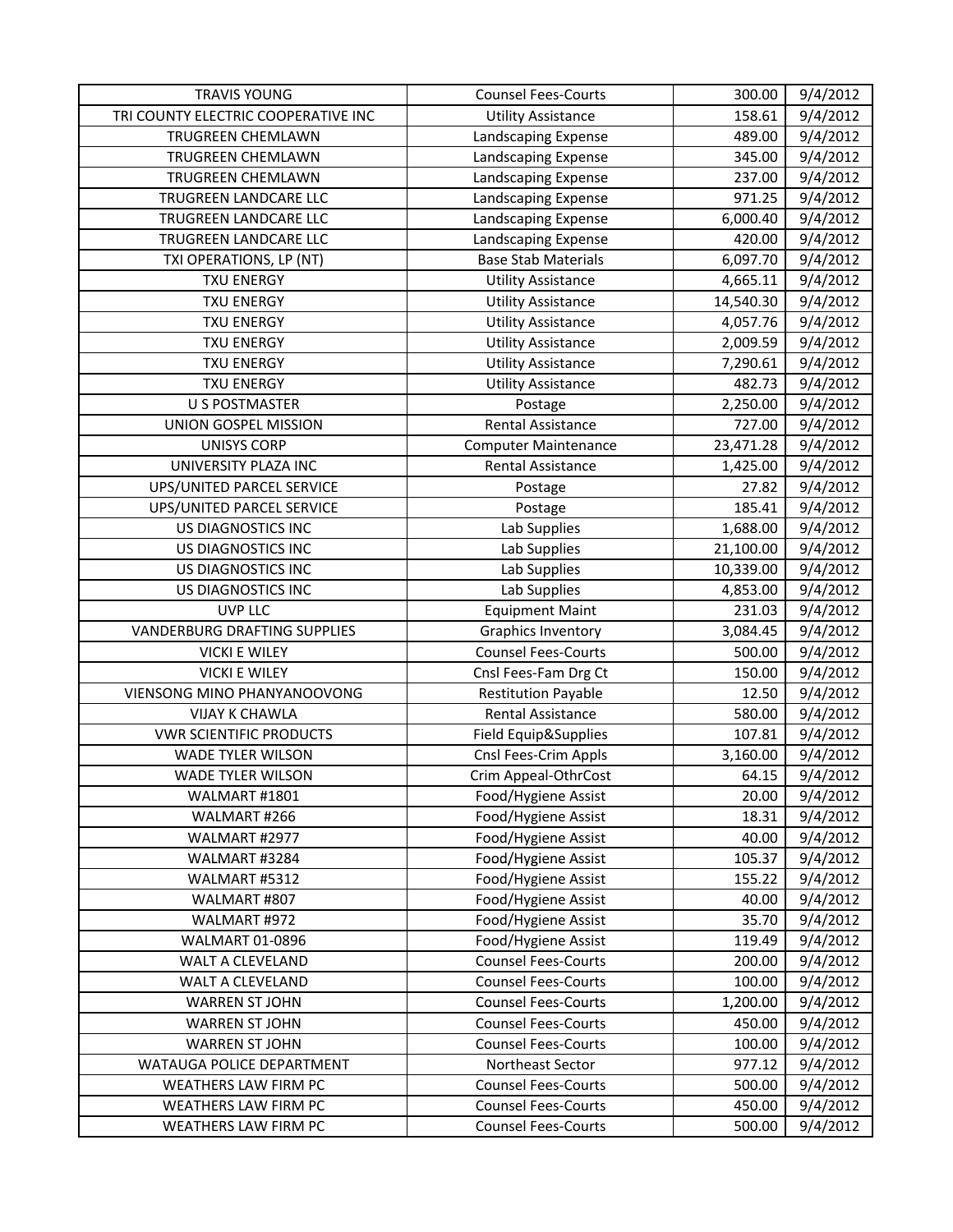| <b>WEBER SCIENTIFIC</b>           | Lab Supplies                                      | 45.11              | 9/4/2012          |
|-----------------------------------|---------------------------------------------------|--------------------|-------------------|
| <b>WEST GROUP</b>                 | <b>On-Line Service</b>                            | 14,157.60          | 9/4/2012          |
| <b>WEST GROUP</b>                 | <b>Professional Service</b>                       | 1,122.12           | 9/4/2012          |
| <b>WEST GROUP</b>                 | Law Books                                         | 31,826.45          | 9/4/2012          |
| <b>WEST GROUP</b>                 | Law Books                                         | 8,693.75           | 9/4/2012          |
| WESTERN-BRW PAPER CO INC          | Supplies                                          | 395.00             | 9/4/2012          |
| WESTERN-BRW PAPER CO INC          | Supplies                                          | 197.50             | 9/4/2012          |
| WESTERN-BRW PAPER CO INC          | Supplies                                          | 237.00             | 9/4/2012          |
| WESTERN-BRW PAPER CO INC          | Supplies                                          | 402.00             | 9/4/2012          |
| WESTERN-BRW PAPER CO INC          | Supplies                                          | 268.00             | 9/4/2012          |
| WESTERN-BRW PAPER CO INC          | Supplies                                          | 197.50             | 9/4/2012          |
| WICHAKYMA LTD                     | Rental Assistance                                 | 500.00             | 9/4/2012          |
| WILLIAM H BILL RAY PC             | <b>Counsel Fees-Courts</b>                        | 425.00             | 9/4/2012          |
| WINDELL JOE BRIGGS                | <b>Drug Seizures</b>                              | 839.00             | 9/4/2012          |
| WINDELL JOE BRIGGS                | Drug Seizure Int                                  | 0.68               | 9/4/2012          |
| WM BARRY NORMAN                   | Psych Exam/Testimony                              | 400.00             | 9/4/2012          |
| <b>WM BARRY NORMAN</b>            | Psych Exam/Testimony                              | 400.00             | 9/4/2012          |
| WM BARRY NORMAN                   | Psych Exam/Testimony                              | 400.00             | 9/4/2012          |
| <b>WM BARRY NORMAN</b>            | Psych Exam/Testimony                              | 600.00             | 9/4/2012          |
| WOMEN'S CENTER OF TARR CO INC     | Education                                         | 75.00              | 9/4/2012          |
| WOMEN'S CENTER OF TARR CO INC     | Education                                         | 75.00              | 9/4/2012          |
| YELLOW ROSE DISTRIBUTORS INC      | Parts and Supplies                                | 50.00              | 9/4/2012          |
| YMCA OF METROPOLITAN FORT WORTH   | <b>Subrecipient Service</b>                       | 3,563.17           | 9/4/2012          |
| YMCA OF METROPOLITAN FORT WORTH   | Space Lease Rental                                | 100.00             | 9/4/2012          |
| YOUTH ADVOCATE PROGRAMS INC       | <b>Professional Service</b>                       | 54,415.97          | 9/4/2012          |
| YOUTH ADVOCATE PROGRAMS INC       | <b>Professional Service</b>                       | 2,024.45           | 9/4/2012          |
|                                   |                                                   |                    |                   |
|                                   | <b>COMMISSIONERS' REPORT OF CLAIMS - Addendum</b> |                    |                   |
|                                   | FOR THE WEEK ENDING - September 4, 2012           |                    |                   |
|                                   |                                                   |                    |                   |
| <b>Vendor Name</b>                | <b>Item Description</b>                           | <b>Paid Amount</b> | <b>Check Date</b> |
| AK Child Support Services         | Child Support                                     | 190.15             | 9/4/2012          |
| Alice Whitten                     | 5006 Chapter 13 Levy                              | 5,080.79           | 9/4/2012          |
| American General Life Ins         | Lifestyle, American General Co.                   | 76.24              | 9/4/2012          |
| Anthem Life Insurance Co          | PGL/Anthem Life                                   | 34.64              | 9/4/2012          |
| Arizona Sup Pay Clear             | Child Support                                     | 200.18             | 9/4/2012          |
| Arkansas Office of Child Support  | Child Support                                     | 201.23             | 9/4/2012          |
| <b>Barney Holland Oil Company</b> | Fuel                                              | 98.90              | 9/4/2012          |
| Barney Holland Oil Company        | Fuel                                              | 296.14             | 9/4/2012          |
| Barney Holland Oil Company        | Fuel                                              | 290.16             | 9/4/2012          |
| <b>Barney Holland Oil Company</b> | Fuel                                              | 8,028.70           | 9/4/2012          |
| <b>Barney Holland Oil Company</b> | Fuel                                              | 1,161.71           | 9/4/2012          |
| <b>Barney Holland Oil Company</b> | Fuel                                              | 40.46              | 9/4/2012          |
| <b>Barney Holland Oil Company</b> | Fuel                                              | 389.28             | 9/4/2012          |
| <b>Barney Holland Oil Company</b> | Fuel                                              | 2,458.53           | 9/4/2012          |
| Barney Holland Oil Company        | Fuel                                              | 3,191.98           | 9/4/2012          |
| <b>Barney Holland Oil Company</b> | Fuel                                              | 9,986.86           | 9/4/2012          |
| Barney Holland Oil Company        | Fuel                                              | 841.59             | 9/4/2012          |
| <b>Barney Holland Oil Company</b> | Fuel                                              | 346.22             | 9/4/2012          |
| Barney Holland Oil Company        | Fuel                                              | 474.00             | 9/4/2012          |
| <b>Barney Holland Oil Company</b> | Fuel                                              | 98.02              | 9/4/2012          |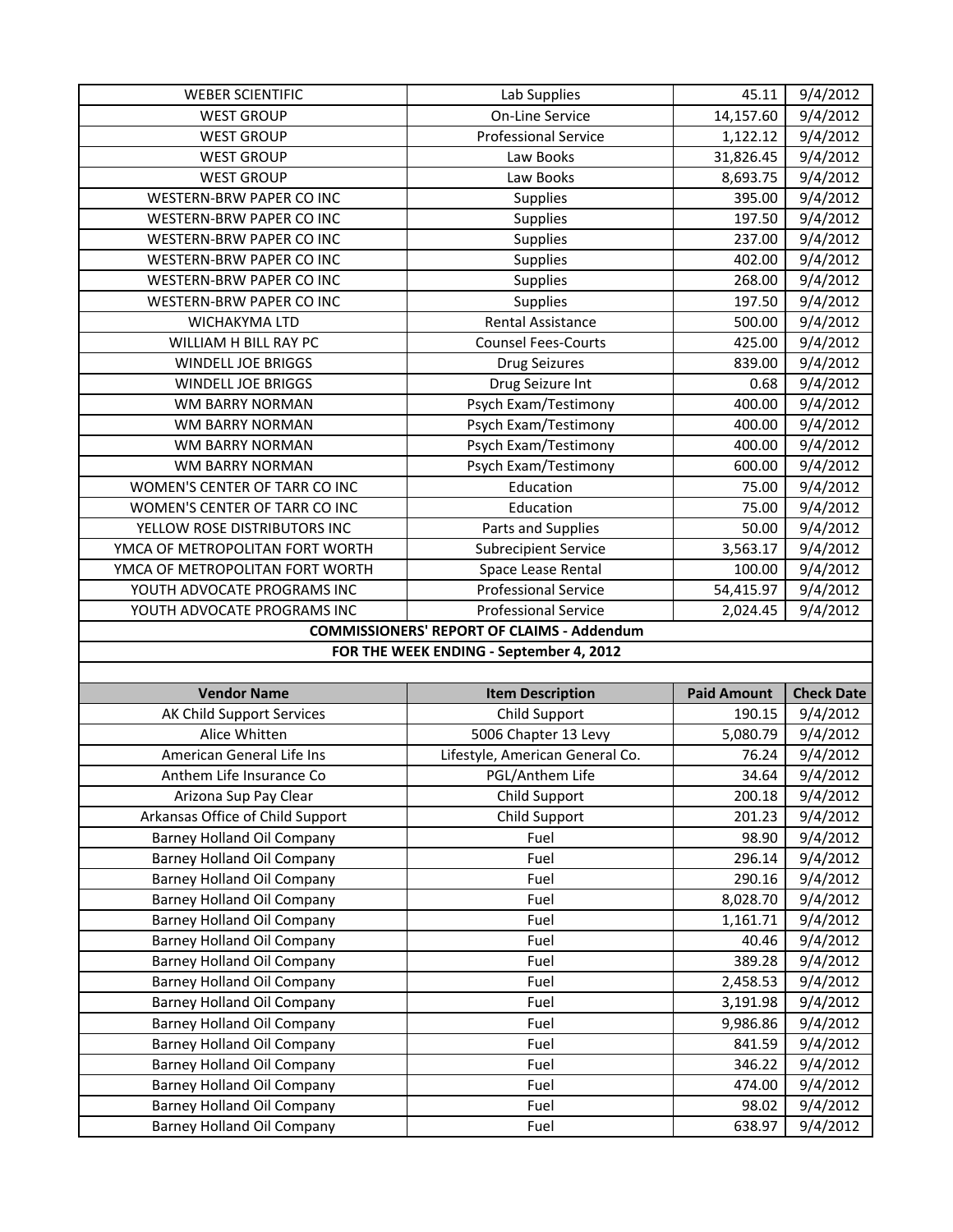| CLEAT                                    | <b>Union Dues</b>                  | 6,294.00     | 9/4/2012 |
|------------------------------------------|------------------------------------|--------------|----------|
| California Sdu                           | Child Support                      | 163.72       | 9/4/2012 |
| Cash-Payroll                             | Off-Cycle Payroll Funding-AUG 2012 | 703.45       | 9/4/2012 |
| Chapter 13 Trustee                       | 5006 Chapter 13 Levy               | 534.25       | 9/4/2012 |
| <b>Charter Communications</b>            | Subscriptions                      | 72.88        | 9/4/2012 |
| <b>Charter Communications</b>            | Subscriptions                      | 65.23        | 9/4/2012 |
| <b>Charter Communications</b>            | Subscriptions                      | 87.26        | 9/4/2012 |
| <b>Charter Communications</b>            | Subscriptions                      | 21.72        | 9/4/2012 |
| <b>Charter Communications</b>            | Subscriptions                      | 124.67       | 9/4/2012 |
| Delta Dental                             | <b>Dental Claims</b>               | 15,525.90    | 9/4/2012 |
| Delta Dental                             | <b>Dental Claims</b>               | 2,235.20     | 9/4/2012 |
| Delta Management Association             | 5002 Student Loan Levy             | 139.31       | 9/4/2012 |
| Directv                                  | Data Transmission Line             | 90.99        | 9/4/2012 |
| <b>Fraternal Order of Police</b>         | <b>Union Dues</b>                  | 1,662.50     | 9/4/2012 |
| <b>GC Services LP</b>                    | 5002 Student Loan Levy             | 213.62       | 9/4/2012 |
| <b>General Revenue Corporation</b>       | 5002 Student Loan Levy             | 198.72       | 9/4/2012 |
| HUD, US Dept of                          | HUD 5007 Garnishment               | 75.00        | 9/4/2012 |
| <b>Internal Revenue Service</b>          | 5001 Tax Levy                      | 1,538.80     | 9/4/2012 |
| <b>IRS FICA EE</b>                       | FICA-Employee                      | 353,073.81   | 9/4/2012 |
| <b>IRS FICA ER</b>                       | FICA-Employer                      | 521,203.96   | 9/4/2012 |
| <b>IRS FIT</b>                           | FIT Withholding                    | 974,399.74   | 9/4/2012 |
| IRS MED EE                               | Medicare-Employee                  | 122,421.56   | 9/4/2012 |
| <b>IRS MED ER</b>                        | Medicare-Employer                  | 122,421.56   | 9/4/2012 |
| Lincoln Financial Group                  | Deferred Comp                      | 12,928.08    | 9/4/2012 |
| Metropolitan Life                        | Metlife                            | 15,563.55    | 9/4/2012 |
| Michigan State Disbursement Unit         | Child Support                      | 201.61       | 9/4/2012 |
| Nationwide Retirement Solutions          | Deferred Comp                      | 143,356.47   | 9/4/2012 |
| NCO Financial Systems Inc                | 5002 Student Loan Levy             | 190.92       | 9/4/2012 |
| North Dakota Sdu                         | Child Support                      | 281.54       | 9/4/2012 |
| Oklahoma Guaranteed Student Loan         | 5002 Student Loan Levy             | 218.78       | 9/4/2012 |
| Paulette Williams                        | Williams 5007 Garnishment          | 303.54       | 9/4/2012 |
| PayFlex                                  | Section 125 Claims                 | 4,082.27     | 9/4/2012 |
| PayFlex                                  | <b>Dependent Care Claims</b>       | 32,239.43    | 9/4/2012 |
| Pennsylvania-HEAA                        | 5002 Student Loan Levy             | 516.33       | 9/4/2012 |
| Police & Firefighters Ins                | <b>Union Dues</b>                  | 17,901.91    | 9/4/2012 |
| <b>Prepaid Legal Services</b>            | Prepaid Attorney                   | 3,500.00     | 9/4/2012 |
| Purchase Power                           | Postage                            | 1,070.45     | 9/4/2012 |
| Renaissance Hotel Operating Co           | Travel                             | 409.91       | 9/4/2012 |
| Sequel of Kansas LLC                     | Residential Servc                  | 1,604.00     | 9/4/2012 |
| Social Security Admin Levy               | SSA 5007 Garnishment               | 25.00        | 9/4/2012 |
| <b>Standing Chapter 13 Trustee</b>       | 5006 Chapter 13 Levy               | 121.00       | 9/4/2012 |
| Tarrant Co. P/R Acct                     | <b>Payroll Transfers</b>           | 6,096,464.78 | 9/4/2012 |
| <b>Tarrant County Deputy Sheriff</b>     | <b>Union Dues</b>                  | 1,569.50     | 9/4/2012 |
| <b>Tarrant County Narcotics Unit</b>     | <b>Confidential Funds</b>          | 1,020.00     | 9/4/2012 |
| <b>Tarrant County Narcotics Unit</b>     | <b>Confidential Funds</b>          | 947.45       | 9/4/2012 |
| <b>Tennesse Child Support Receipting</b> | Child Support                      | 212.30       | 9/4/2012 |
| <b>Texas Child Support Disbursement</b>  | Child Support                      | 40,889.71    | 9/4/2012 |
| <b>Texas Department of Licensing</b>     | Dues                               | 32.50        | 9/4/2012 |
| <b>Texas Guaranteed Student</b>          | 5002 Student Loan Levy             | 2,714.50     | 9/4/2012 |
| The Depot Minneapolis                    | Education                          | 589.68       | 9/4/2012 |
| Tim Truman                               | 5006 Chapter 13 Levy               | 4,444.71     | 9/4/2012 |